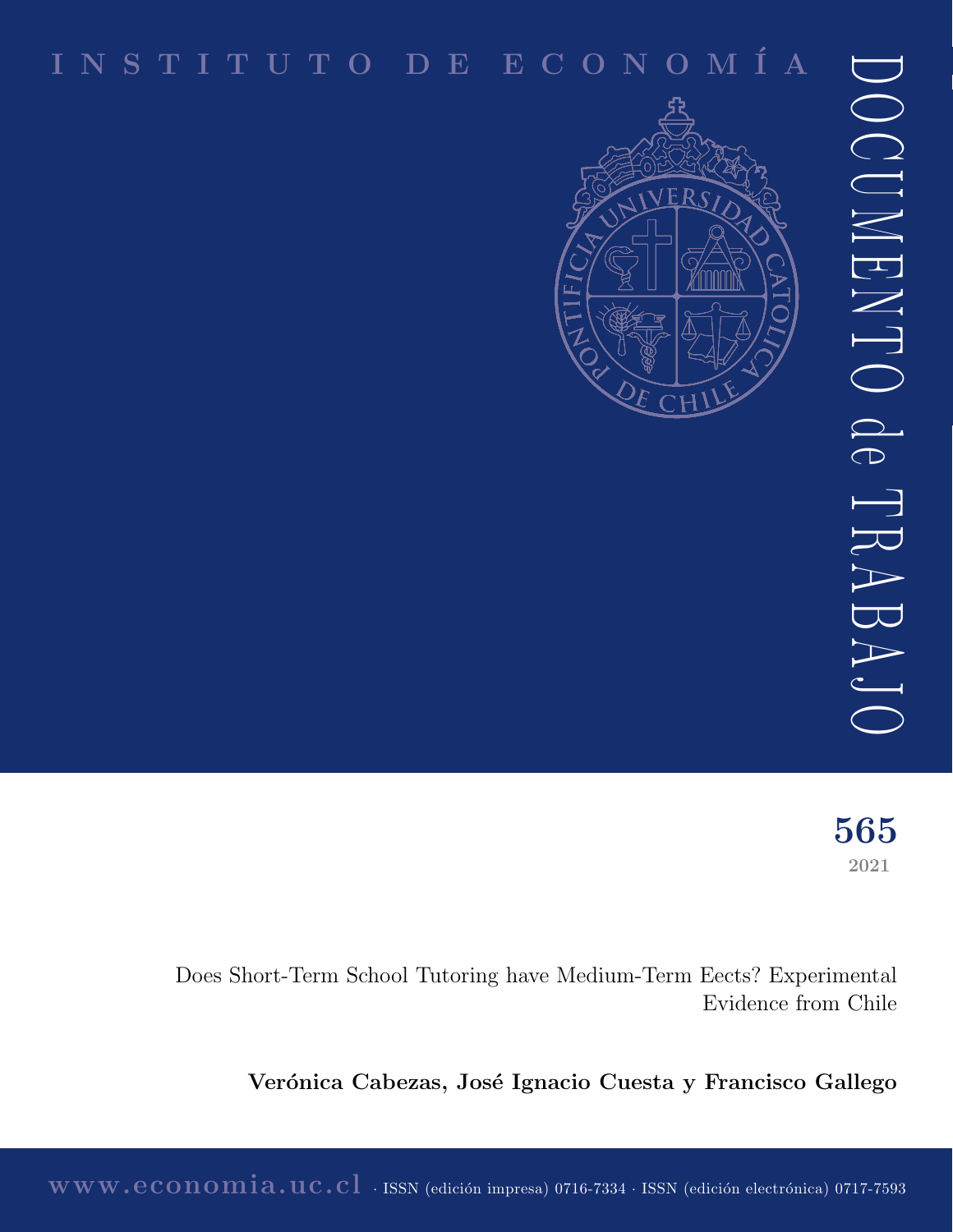## Does Short-Term School Tutoring have Medium-Term Effects? Experimental Evidence from Chile<sup>∗</sup>

Verónica Cabezas Pontificia Universidad Católica de Chile José Ignacio Cuesta Stanford University

> Francisco A. Gallego Pontificia Universidad Católica de Chile and J-PAL

> > September 2021

Abstract. This paper explores how short-term tutoring affects educational outcomes in the shortand medium-term. We implemented a randomized experiment of a three-month small group tutoring program in Chile that aimed at improving reading outcomes among fourth graders using college student volunteers. We find small short-term effects on reading outcomes. Using administrative data covering up to eight years after the program ended, we find significant decreases in the probability of dropping out, increases in the probability of timely school progression, and increases in attendance, school grades and test scores. These effects are stronger for students who were ex-ante more likely to drop-out from school. The program effects are stronger for students who established stronger personal connections with the tutors. Our results suggest that tutoring programs may have relevant medium-term effects that go beyond short-term impacts on specific subjects with stronger effects on more at-risk children.

Keywords. remedial education, tutoring, short-term programs, medium-term effects JEL codes. I21, I28, O15

<sup>∗</sup>Email addresses: vcabezag@uc.cl, jicuesta@stanford.edu, and fgallego@uc.cl. This paper was previous circulated under the title "Effects of short-term tutoring on cognitive and non-cognitive skills: Evidence from a randomized evaluation in Chile". This study is registered in The American Economic Association's registry for randomized controlled trials under RCT ID AEARCTR-0001480. Randomized evaluations like this require the contributions of a large number of people. While it would be impossible to recognize everyone who made a contribution to this project, we would like to thank Martín Canessa, Ryan Cooper, Daniela Guzmán, and several members of the Ministry of Education of Chile and Fundación para la Superación de la Pobreza of Chile. We are also grateful to Gabriel Cruz for research assistance, and Jeanne Lafortune, Mauricio Romero, and seminar participants at Columbia University, PUC-Chile, J-PAL LAC, the LACEA Impact Evaluation Network meetings, and the LACEA-LAMES meetings for comments; and the Ministry of Education of Chile and Fondecyt (Grant # 1100623) for funding support. The usual disclaimer applies.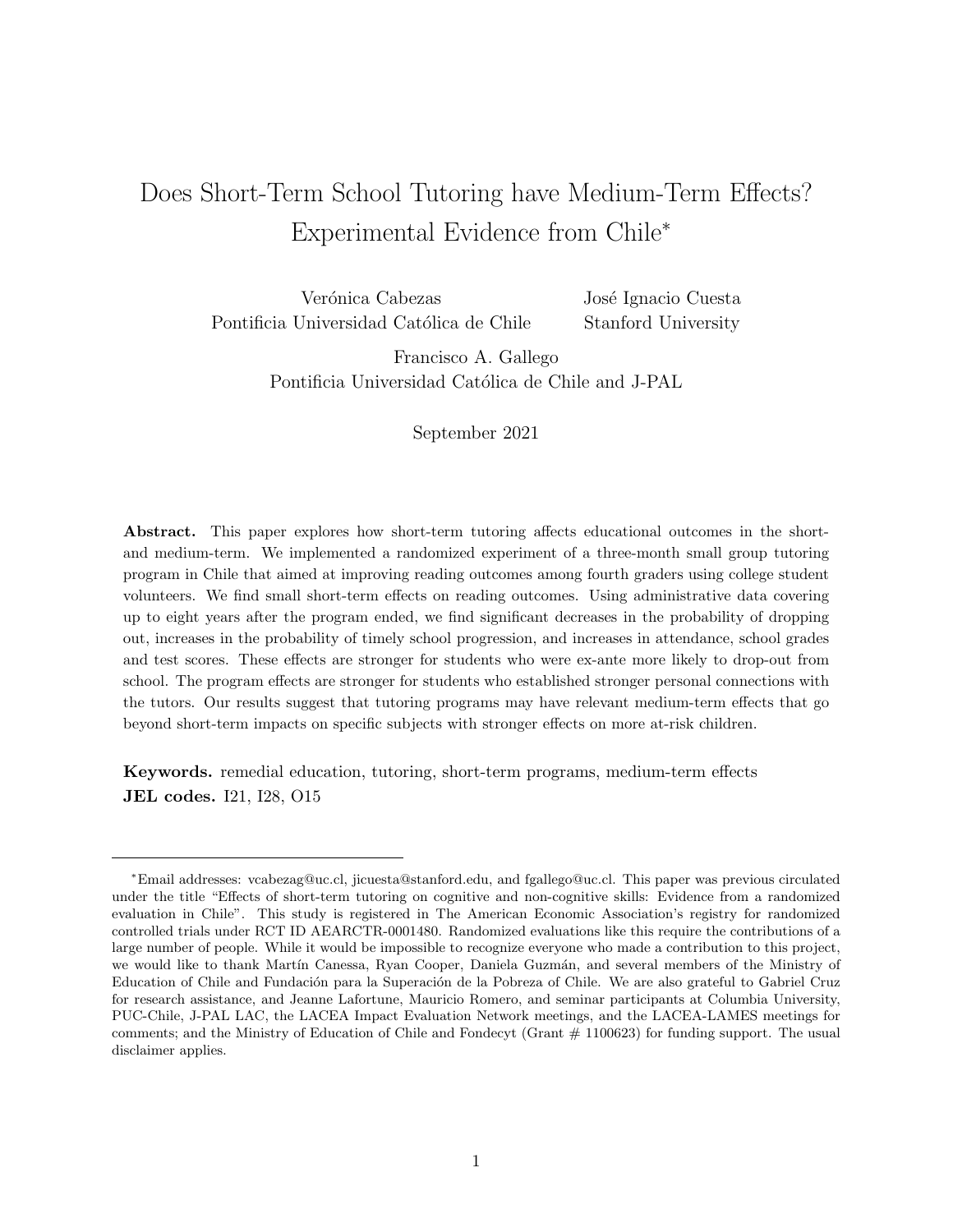## 1 Introduction

Several studies have suggested that non-traditional educational interventions have a positive impact on school effectiveness (e.g., Fryer Jr, 2011; Dobbie and Fryer Jr, 2013). Particularly, tutoring programs have been identified as one of the most versatile and potentially transformative educational tools (e.g., Nickow et al., 2020). In a parallel literature, several studies find medium-term effects of educational interventions (e.g., Resnjanskij et al., 2021; Lavecchia et al., 2020; Lavy, 2020; Oreopoulos et al., 2017; Angrist et al., 2006), motivated by dynamic effects in educational production functions (e.g., Carneiro and Heckman, 2003). This suggests that tutoring programs may have effects not only in the short- but also in the medium-term, a possibility also suggested recently by Guryan et al. (2021) but for which there is limited evidence.

Tutoring programs and remedial education more broadly, should have heterogeneous effects on children with different ex-ante learning and educational and social opportunities. This channel might be particularly relevant for children with less attachment to the educational process, as they may have less access to support in and outside school. Tutors may provide not only subjectspecific knowledge but also mentoring, support and motivation services that may affect mediumterm outcomes. The literature indeed underscores that the relationship between tutors and students is a relevant driver of the effectiveness of tutoring programs (Miller and Connolly, 2013; Fryer Jr and Howard-Noveck, 2020). Still, other papers find that the impacts of tutoring are more consistent with the impact of the academic dimensions provided by tutoring rather than with the mentoring component (Guryan et al., 2021).

In this paper, we use a randomized controlled trial to study a short-term reading tutoring program to shed light on these questions. To explore the medium-term effects of tutoring, we collected administrative data spanning an 8-year period after the program was implemented, covering a comprehensive set of educational outcomes related to both the extensive (enrollment and drop-out decisions), intensive (attendance), and learning (grades and test scores) margins. To study whether the treatment has heterogeneous effects by the attachment of students to the educational process, we report several heterogeneity analyses that consider the ex-ante probability of dropping out from school as a proxy for attachment to the educational process. Finally, to uncover the channels for how tutor support may impact student achievement, we study tutor academic support and tutorstudent relationship as two potential mechanisms (Zijlstra *et al.*, 2020). The second mechanism is more related with potential transformative effects of the program on long-run outcomes but not necessarily related to subject learning.

The program we study is called *Servicio País en Educación (SPE)*, and was implemented by the Minister of Education and a Chilean NGO called Fundación para la Superación de la Pobreza, from September to December 2010. The target population were fourth graders from relatively low socioeconomic background attending government funded, low-performing schools. One important aspect of the program is the relationship created between the student and the tutor.<sup>1</sup> The program

 $1A$  related version of the intervention has been implemented in Chile since 1999 by the Fundación de Superación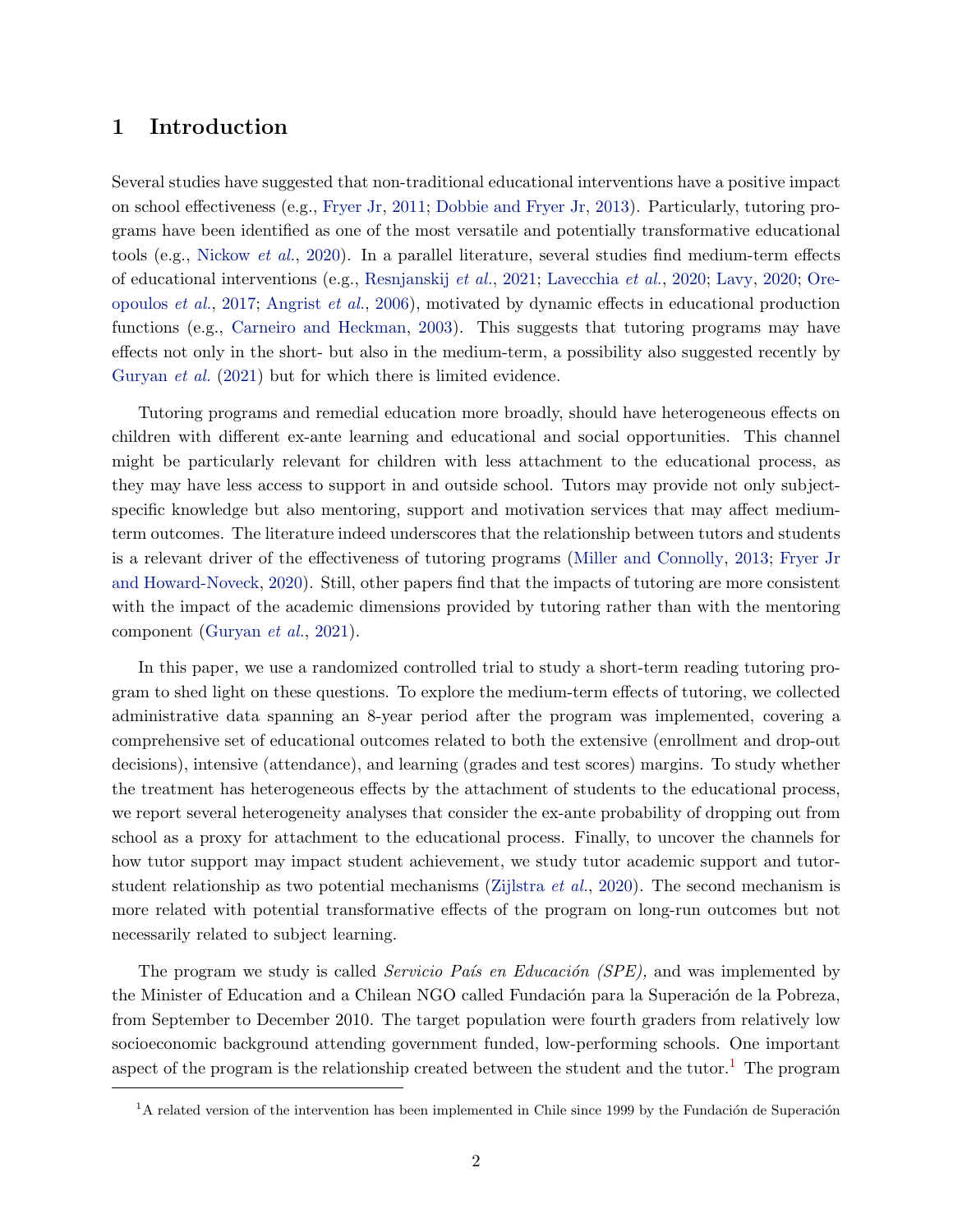consisted of 15 weekly-sessions of 90-minutes in which tutors would read suitable materials with 4th graders, following a structured methodology of shared reading. The tutors were volunteer college students, mostly without teaching experience and preparation, who received small stipends to cover transportation costs. The tutoring sessions took place during school hours. The cost of the program was \$99.0 per student (\$123.6 if using PPP rates).

The research design consists of a randomized controlled trial. We randomly allocated the program among 85 schools, with 6,129 students using a stratified randomization, by which 45 schools were assigned to the treatment group—of which 87% accepted to receive the treatment and 40 schools were assigned to the control group. We collected data on the actual implementation of the program. In practice, the average school in our sample received 12 sessions of the program with a range varying from 9 to 15 sessions—. In turn, the average student received 7.9 sessions. No children in the control group group received any sessions. The implied take-up of the program at the student level was thus 52.6%.

We report five sets of results. First, the program had short-term effects in a language test we applied by the end of the program implementation. Treated students increased test scores in language, especially in the reading comprehension part of the test. In contrast, we do not identify significant increases in a non-cognitive test that measures attitudes towards reading. Thus, the program seems to have slightly increased outcomes related directly to the program. The increase in the language component of the test is equivalent to 0.06 standard deviations ( $\sigma$ ). And the magnitude of the increase in the reading comprehension component was  $0.11\sigma$ . The effects are not different for students with different ex-ante probabilities of dropping out from school.

Second, the program significantly decrease the likelihood of dropping out from school and increased the probability of graduating from primary and secondary school on time. Our intentionto-treat (ITT) estimates imply a decrease in the probability of dropping out of −1.76 percentage points (p.p.) by 2017, the last year for which we have data and equivalent to  $11th$  grade. This is entirely driven by an ITT effect of −3.73 p.p. for students with a high ex-ante probability of dropping out from school. We see smaller effects for the probability of dropping out by the end of 2011 and 2014, one and four years after the program ended. We also find significant ITT effects on the probability of graduating on time from primary school and advancing grades on-time by 2017—this variable combines drop-out rates with repetition rates—. Our ITT estimates imply an increase in the probability of graduating on time from primary school and  $11th$  grade of 4.53 p.p. and 3.19 p.p., respectively. Again, the effects are entirely driven by students with higher ex-ante probability of dropping out, for whom ITT effects are of 6.54 p.p. for primary education and 5.44 p.p. for secondary education. These results suggest that the intervention had effects beyond the short-term, and affected the medium-term educational trajectories of students. The effects are entirely driven for relatively at-risk students.

Third, the program had effects on the intensive margin of educational outcomes in the medium-

de la Pobreza, which is motivated by the Perach program that has been implemented in Israel since 1974, and had about 30,000 tutors about 60,000 students in 2008. See Carmeli (2000) for a more detailed description of the program.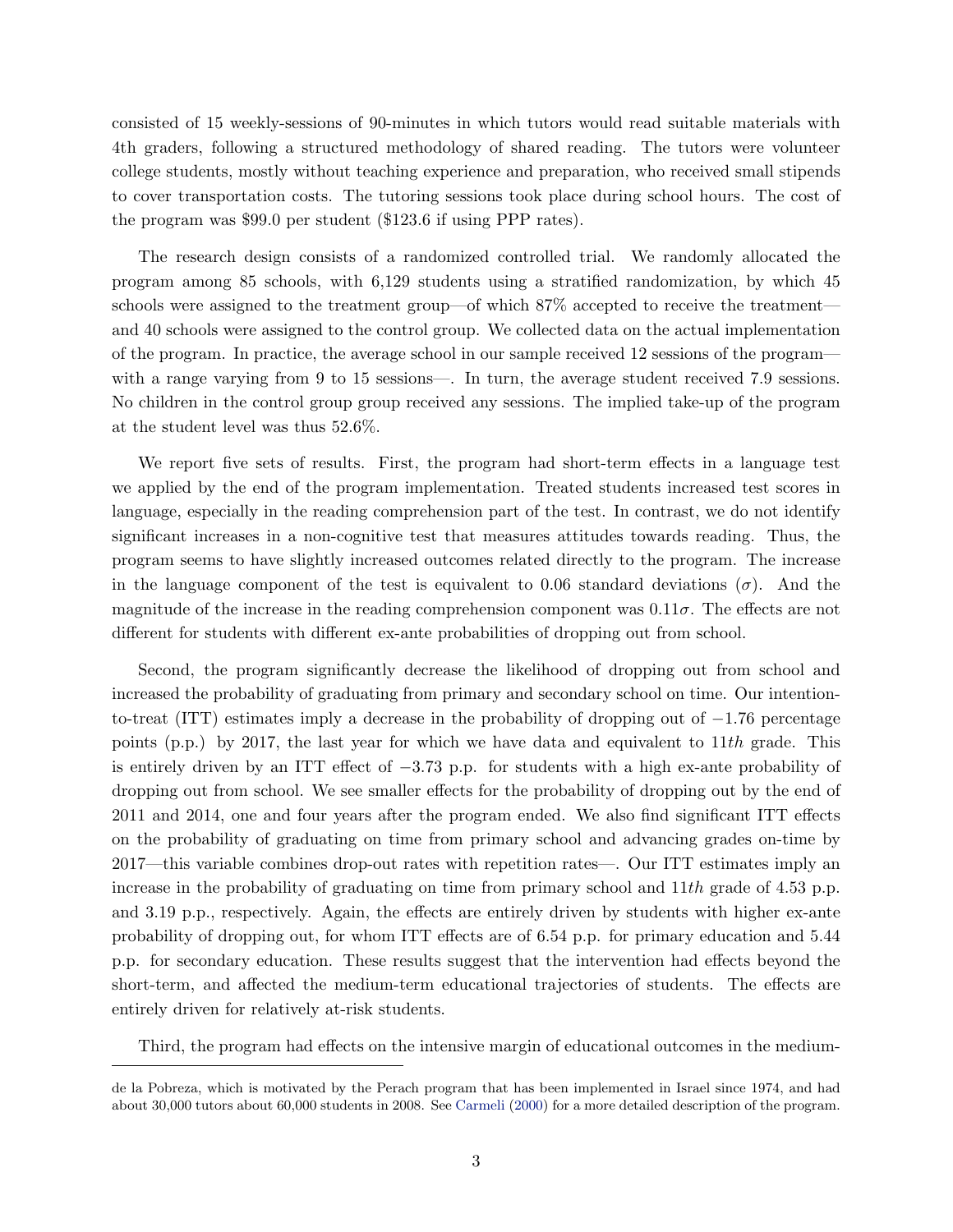term, including attendance and grades (conditional on not dropping out from school). Our ITT estimates imply increases in attendance and grades in primary school, which are again entirely driven by students with higher ex-ante risk of dropping out. The program increased attendance by 0.81 p.p. for the full sample and 1.55 p.p. for students with higher ex-ante risk of dropping out. A similar pattern emerges for grades in primary education, which increased by  $0.11\sigma$  for the full sample and by  $0.15\sigma$  for students at risk of dropping out from school. Estimating these effects for secondary education is more complicated because the treatment affects the extensive margin, as previously discussed. Thus, we use three methods to estimate treatment effects with selective attrition: we re-weight the sample using inverse probability weighting (IPW), and we estimate bounds of the ITTs jointly with Tobit estimates following Angrist et al. (2006). Most results are robust across the three methods. We estimate significant ITT effects on secondary education attendance and grades. The program increases attendance during secondary school by 1.6 p.p. using IPW, with a statistically significant upper bound of 3.7 p.p.. Again, the effects are much stronger for children with high risk of dropping out. In their case, the IPW estimate is 3.4 p.p. with an upper bound of 5.4 p.p.. In contrast, the effects on average grades are not statistically significant for most of the estimates for the full sample. However, we provide some some evidence of stronger effects for children with high risk of dropping out, although with wide confidence intervals when considering Tobit estimates.

Fourth, the program also has effects on test scores in language and math taken by students in 8th and 10th grades, which is four and six years after the program ended. The effects are significant only for children at risk of dropping out. Using our methods to deal with selective attrition, we find effects of  $0.12\sigma$  and  $0.20\sigma$  for Language and Math in 8th grade. The results for test scores in 10th grade also suggest stronger effects for student at risk of dropping out but they are less precise. In all, these results suggest that the program had significant effects on measures of the intensive and learning margins of schooling that go beyond short-term effects, especially for students at risk of dropping out. Interestingly, our results show significant impacts also in Math, suggesting that the program provides foundations for human capital also in other subjects.

Fifth, we explore heterogeneous effects of tutoring on educational outcomes by the type of relationship established between the tutor and the student. Using survey data, we construct indices to measure two dimensions (Zijlstra et al., 2020): tutor academic support and tutor-student relationship. We conjecture that the second dimension is more important to explain the previous results because the initial intervention was focused on language and, while we find only moderate effects in the short-term, we do find significantly stronger effects in the medium-run that go beyond language. We find that the tutor-student dimension of the relationship plays a stronger role in explaining the medium-term effects. These effects are concentrated among students with high ex-ante risk of dropping out. In contrast, the academic support component of the tutoring relationship has a positive effect only for short-term results, and for both types of students. Thus, this evidence supports the conjecture that the human connection—following the wording of Nickow et al., 2020—between tutors and students is an important mechanism that explains the medium-term effects we find.

The paper makes several contributions to previous research. By estimating medium-term effects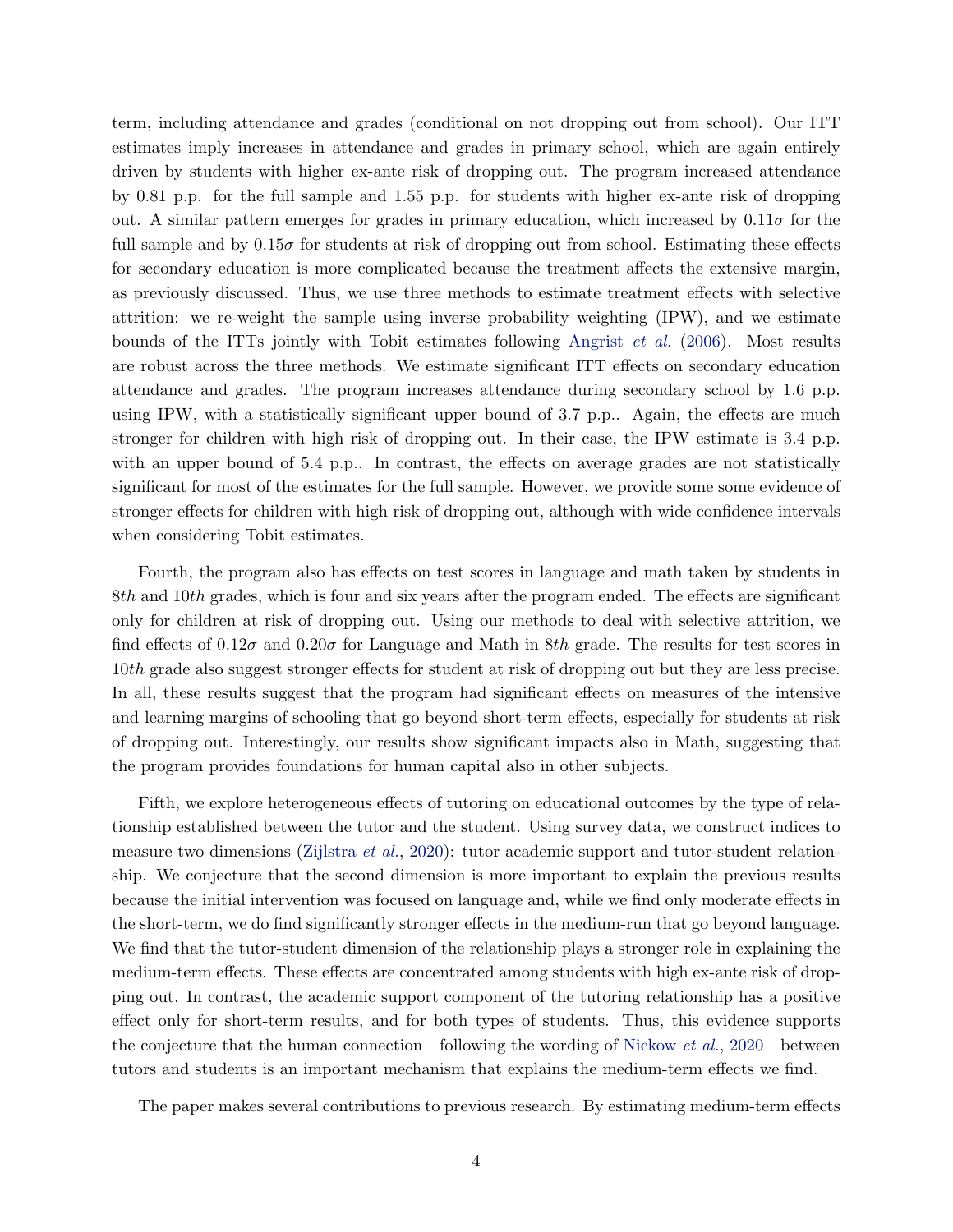on a broad set of educational outcomes up to 8 years after the program was implemented, we add to the literature on the effects of short-lived educational interventions (e.g., Rockoff and Turner, 2010; Abeberese et al., 2011; Banerjee et al., 2010), to the literature on the the medium-term effects of tutoring programs (e.g., Guryan et al., 2021; Zijlstra et al., 2020; Blachman et al., 2014) and to the literature on medium-term effects of remedial education programs (e.g., Resnjanskij et al., 2021; Lavy, 2020; Zijlstra et al., 2020; Blachman et al., 2014; Lavecchia et al., 2020). Second, by providing support to a mechanism related to the human connection between the student and the tutor to explain our short- and medium-term results, we contribute empirical estimates, especially for medium-term impacts, to the previous literature(Fryer Jr and Howard-Noveck, 2020; Miller and Connolly, 2013; Guryan et al., 2021). Guryan et al. (2021) argue that the impact of the mentoring part of the program they study seems to be less relevant than the academic portion by analyzing survey data. We also use perceptions of students but interact them with the treatment. One difference is that they focus on teenagers, while we focus on an intervention among fourth-graders. Future research could study this aspect in more detail. Finally, by estimating the short-term effects of our program we add an additional data point to the literature on the subject (Nickow et al., 2020), with a short-term and structured reading program (e.g., Fryer Jr and Howard-Noveck, 2020; Lindo et al., 2018; Jacob et al., 2016; Miller and Connolly, 2013) developed during school hours (Jayachandran, 2014; Baker *et al.*, 2000; Wasik, 1997; Morris *et al.*, 1990) developed by nonprofessional (Nickow et al., 2020) volunteers tutors (Ritter et al., 2009). Actually, our shortterm effects are in the range of effects reported for programs with the same characteristics among the programs reported in Nickow et al. (2020).

The remainder of the paper is organized as follows. Section 2 briefly describes the SPE program in detail. Section 3 describes the research design and methods used in the analysis. Section 4 provides the main results and further evidence on the mechanisms underlying the treatment effects. Finally, Section 5 concludes.

## 2 The Program

The SPE program started from a partnership between the Chilean Ministry of Education (MINE-DUC) and the Fundación para la Superación de la Pobreza (FSP) and was first implemented during the period between September and December of 2010. The main goal of the program was to improve attitudes toward reading and reading comprehension (RC) among 4th graders.<sup>2</sup> The program design includes 15 weekly 90-minute sessions delivered during school hours, adding up to 22.5 hours of tutoring over three months. The class was split in small groups of between 5 and 6 students assigned to a tutor, which was a volunteer recruited by FSP. Tutors were college students coming from the same communities than the students, who were selected by the FSP from a pool of applicants on the basis of interviews and tests, and then received a one-day training before imple-

<sup>&</sup>lt;sup>2</sup>Additionally, the program aimed at affecting the college students who were tutors. We only address the questions related to the program impacts on student educational outcomes and not on the tutors.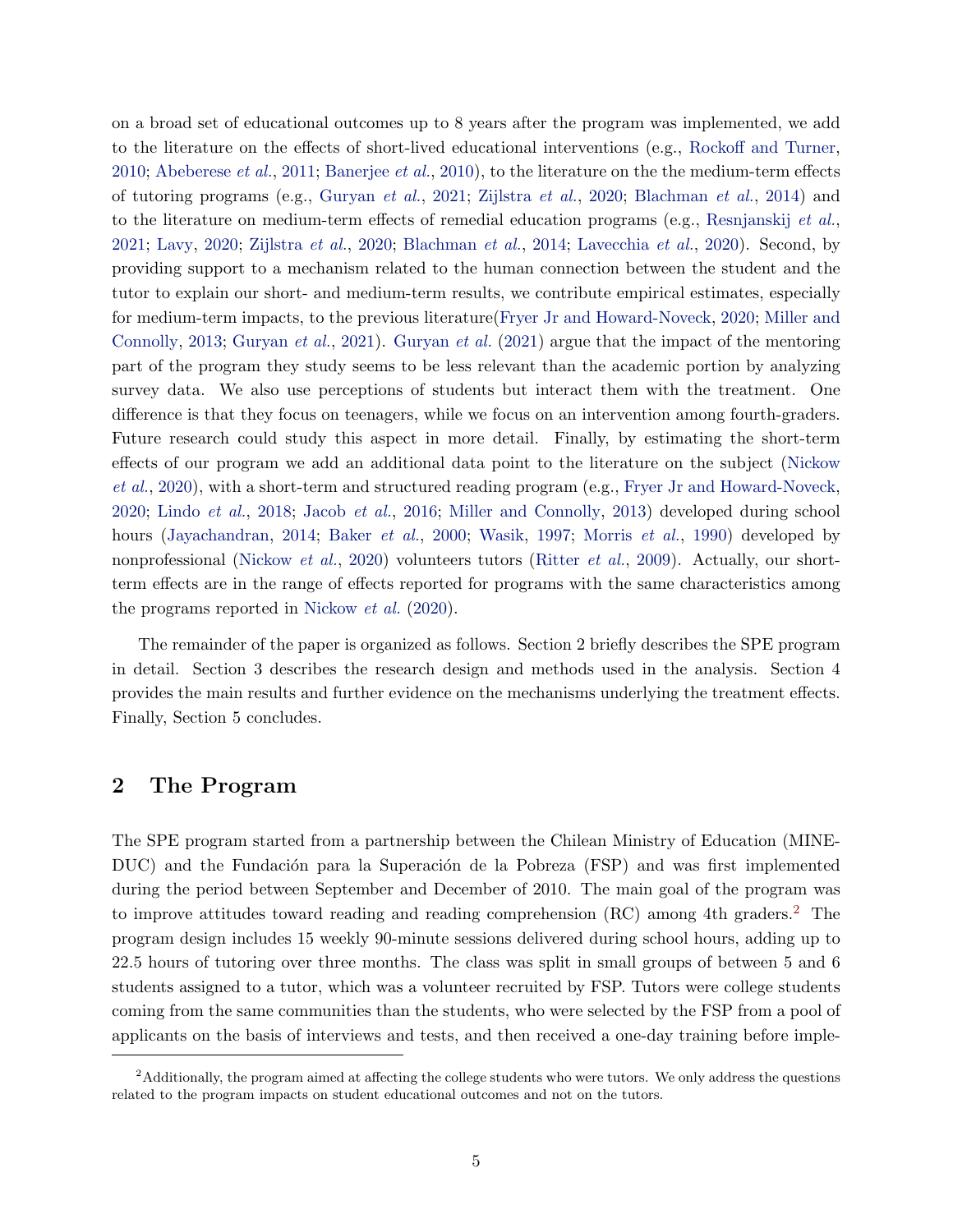menting the program. The sessions include a set of activities regarding group reading following a shared-reading instructional methodology of traditional stories and informative texts, which are age and interest appropriate for students.<sup>3</sup> The actual implementation of the program was managed by a paid professional of the FSP which was inserted permanently in the intervened school. The idea was that this professional would verify the accurate implementation of the program and assist pedagogically the volunteers. Thus, following the classification of Nickow et al. (2020), SPE is a reading tutoring program implemented by non-professional volunteers in small groups of students using a structured curriculum.

The program targeted disadvantaged schools. This study focuses on schools from 10 counties,  $\frac{4}{3}$ in which the families were classified as low to middle income, and with below average results in the language section of a standardized test called SIMCE in the previous year.<sup>5</sup>

Table 1-A presents information about the implementation of the program. The average number of sessions per school was 12.04, with a minimum of nine sessions per school. In turn, an average student attended 7.9 sessions, equivalent to a 52.8% take-up rate. We asked students to evaluate several dimensions of the tutoring sessions in the follow-up. Students tend to evaluate relatively well their improvements in reading and writing, the quality of the tutors and the relationship with them, with average ratings between 2.3 and 2.5 in a 0–3 scale.

## 3 Experimental Design

#### 3.1 Sample

On top of being a vulnerable school, a number of logistic restrictions were put by FSP to select schools for the program. In particular, we excluded all schools from counties in which the FSP either was not able to work because they had no human resources in them or had already committed with some schools in it, which made randomization impossible. This reduced the number of counties from which schools were included in the evaluation to  $10<sup>6</sup>$  In some of these counties, an additional restriction was set in terms of the administrative dependence of the schools, restricting us to include either only public schools (P) in some counties or only private subsidized schools (PS) in others. In addition, to fit the operational model designed by the FSP, each of the schools had to have at

<sup>&</sup>lt;sup>3</sup>See Holdaway (1979) for a discussion on the motivation for using shared-reading.

<sup>&</sup>lt;sup>4</sup>The 2010 version of the program also considered schools of two additional Chilean regions that are not included in this paper because the allocation of schools to the program was not random.

 $5$ The SIMCE test is applied nationwide since 1988 to more than 90% of students in a different grade each year (4th, 8th or 10th graders). The test includes language, mathematics, science, and social science sections.

 $6$ The counties in the study sample are Santiago, Estación Central, Lo Espejo, Maipú, La Florida and San Bernardo from the Great Santiago region (Metropolitan Region, RM), and Concepción, Coronel, Hualpén and Talcahuano from the Biobio Region (VIII).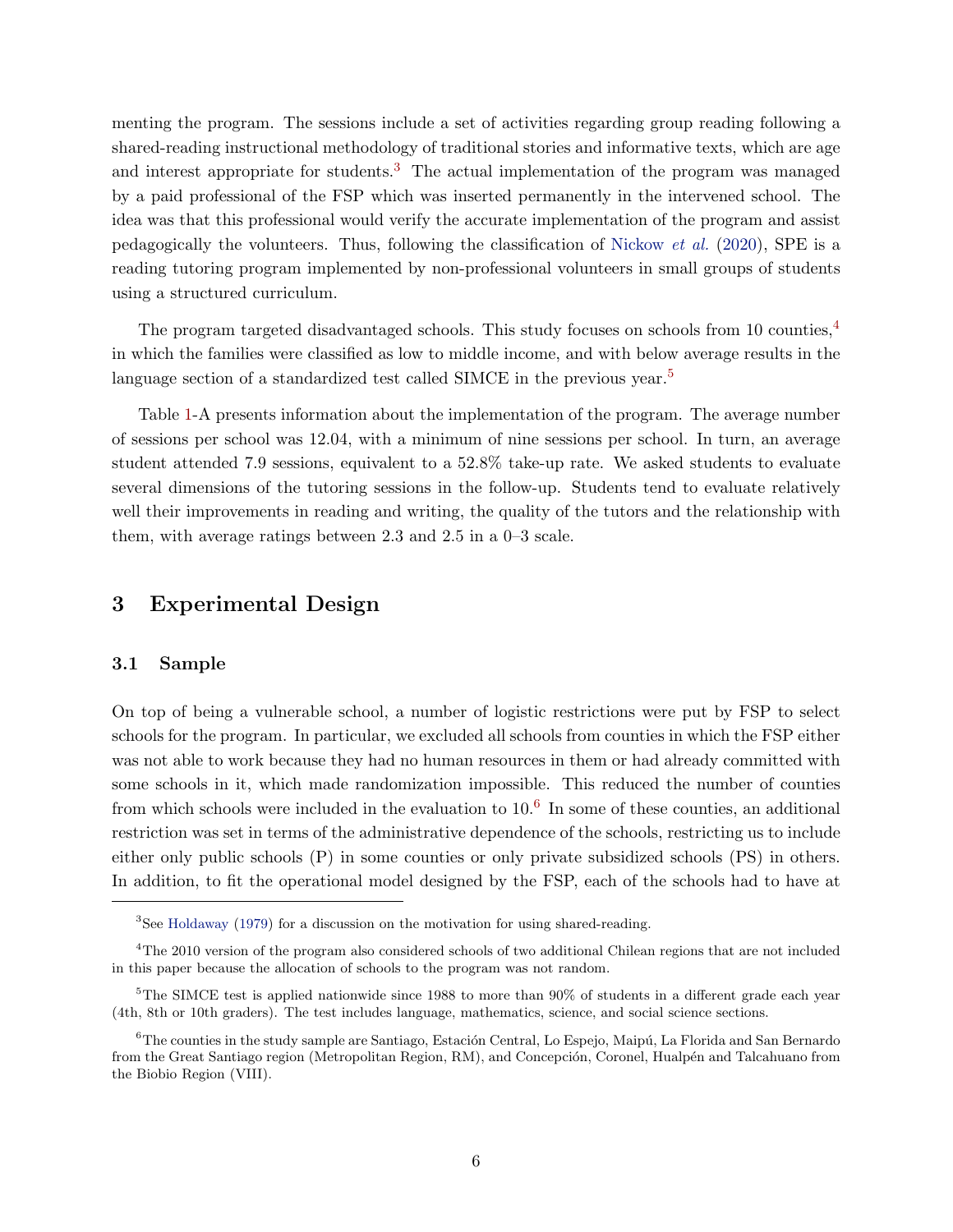least 90 students in fourth grade.<sup>7</sup> Table A1 summarizes both the eligibility restrictions and the eligible number of schools in each of the counties included in the sample.

Using this sample, schools were randomly assigned to treatment and control groups, stratifying by county, socioeconomic group, and previous test scores. As the set of eligible schools was larger than the number of required schools, only some of the schools assigned to each group were included in the evaluation, decision that was random too. The remaining schools were kept as replacement lists for the eventual rejection of schools to take part of the evaluation. With the results of this assignment, schools were contacted and invited to take part of the evaluation in their corresponding group. Five of them rejected the program but, except in two cases, all of them accepted to be evaluated anyway. Additionally, two schools in the control group rejected to be evaluated. Each of these schools was randomly replaced by another schools coming from the replacement lists.

The final composition of the study sample is displayed by Table A1. The treatment and control groups finally included 45 and 40 schools respectively, grouped in 25 and 24 units. In section 3.3, we provide information regarding balance between groups to validate the randomization procedure.

#### 3.2 Data Collection

We combine several sources of data for this study. First, we collect data before and after the implementation of the program, in August, 2010 and December, 2010, respectively. We complement that data with administrative data collected by MINEDUC for the 2009-2017 period.

In terms of the baseline and follow-up, we included two instruments to measure skills: one measuring formal reading skills and the second measuring attitudes towards reading. The reading instrument was Prueba de Comprensión Lectora y Producción de Textos (Reading Comprehension and Texts Production Test, CLPT), which measures Reading Comprehension (RC), Texts Production  $(TP)$ , and use of Language  $(UL).<sup>8</sup>$  To measure attitudes towards reading, we use a short questionnaire called Gusto por la Lectura (Taste for Reading, GPL) where we ask students several questions on four dimensions: Interest for Reading (IR), Self-perception as a Reader (SPR), Enjoyableness for Reading (ER) and Perception of Reading at School (PRS). These indices vary discretely between 0 and 3, where 0 is the most negative and 3 is the most positive of the alternatives.<sup>9</sup>

We also collected information on the program implementation, to understand the actual treatment and some of the mechanisms though which the program produces effects. First, we monitored the program implementation with random visits to observe the actual tutoring sessions. Second, we gathered administrative information about student, tutor, and professional assistance to tutoring

<sup>7</sup>As the number of schools that fit these size criteria was insufficient in some counties, we set an additional eligibility criteria that implied that if two schools were less than one kilometer away between them, and the sum of their fourth-graders was higher than 90, then that pair of schools could be included in the eligible set of schools too.

<sup>8</sup>Medina and Gajardo (2010) describes the test in detail.

<sup>&</sup>lt;sup>9</sup>We constructed the instrument motivated by previous research by Solange (2004), McKenna *et al.* (1995) and McKenna and Kear (1990).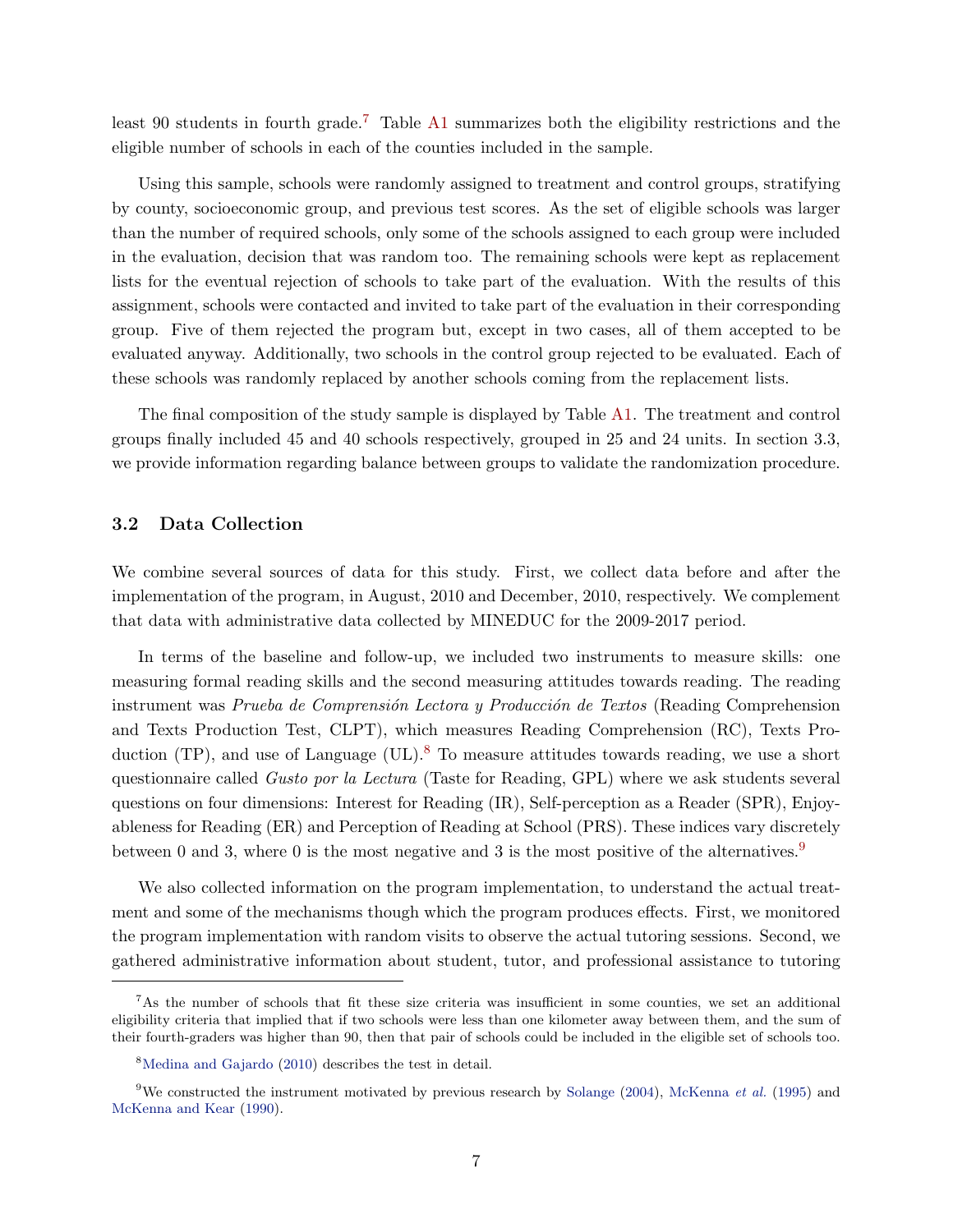sessions and about the numbers of sessions received by each student in the program. Third, we asked the students about tutoring process in the follow-up survey.

Finally, we collected data from MINEDUC on school and student characteristics, and on several short- and medium-term outcomes. Regarding schools, we collected data on language and math SIMCE test scores, average mother years of schooling, average household income, socioeconomic level, a school vulnerability index (IVE), and administrative dependence (public or private). Regarding students, we collected information on gender, school enrollment, attendance, progression and grades for 2009-2017, and SIMCE test scores for students in the sample in their 8th and 10th grades.

#### 3.3 Summary Statistics, Balance, and Attrition

Table 1-B presents descriptive statistics at the student level before the treatment. Students in the sample have average grades of 5.8 in a  $1-7$  scale, and 53% of them are male. Attendance in the year before treatment was 91%. On average, students have 52% of correct answers in the CLPT test at baseline, with relatively better outcomes in its language component (67%). In terms of the baseline GPL test, students have better outcomes in the enjoyableness for reading and the perception for reading at school dimensions than in self-perception as a reader and interest for reading.

Table 1-C describes the sample after treatment. The drop out rate in 2011 was 2%, and it increases to 5% in 2014 and to 16% in 2017. The same pattern appears in terms of student progression, which combines not dropping out with not repeating any grade. While in 2011, 91% of students were on time, this number decreased to 58% in 2017. School attendance was 89% in primary education and 82% in secondary education, and average grades were 5.32 and 5.03 in primary and secondary education, respectively. All these dimensions imply several margins of potential effects of the tutoring program in the medium-term. In terms of learning outcomes we also have data for our CLPT and GPL instruments right after the treatment was implemented, the patterns are very similar to those at baseline. In terms of medium-term outcomes, we observe SIMCE test scores in primary and secondary school. Students tend to have better outcomes in math than in language both in primary and secondary education.

Table 1-D presents variables at the school level before treatment. The average school has students with mothers with 10.51 years of schooling and a household monthly income of CLP 255,175 or around \$500 dollars. These patterns indicate that these schools serve low-income families. Actually, an average 62.25% of the students are classified as vulnerable. The average number of students in 4th grade is about 73 and two thirds of the schools are public schools, which the remainder being voucher schools.

Table 2 provides balance tests. When comparing students and schools in the control and treatment groups, we observe that they are extremely similar in terms of socio-economic variables, size, type of school, and students outcomes. We do not observe statistical differences in all variables. In addition, there were short-term attriters in both treatment and control groups, as students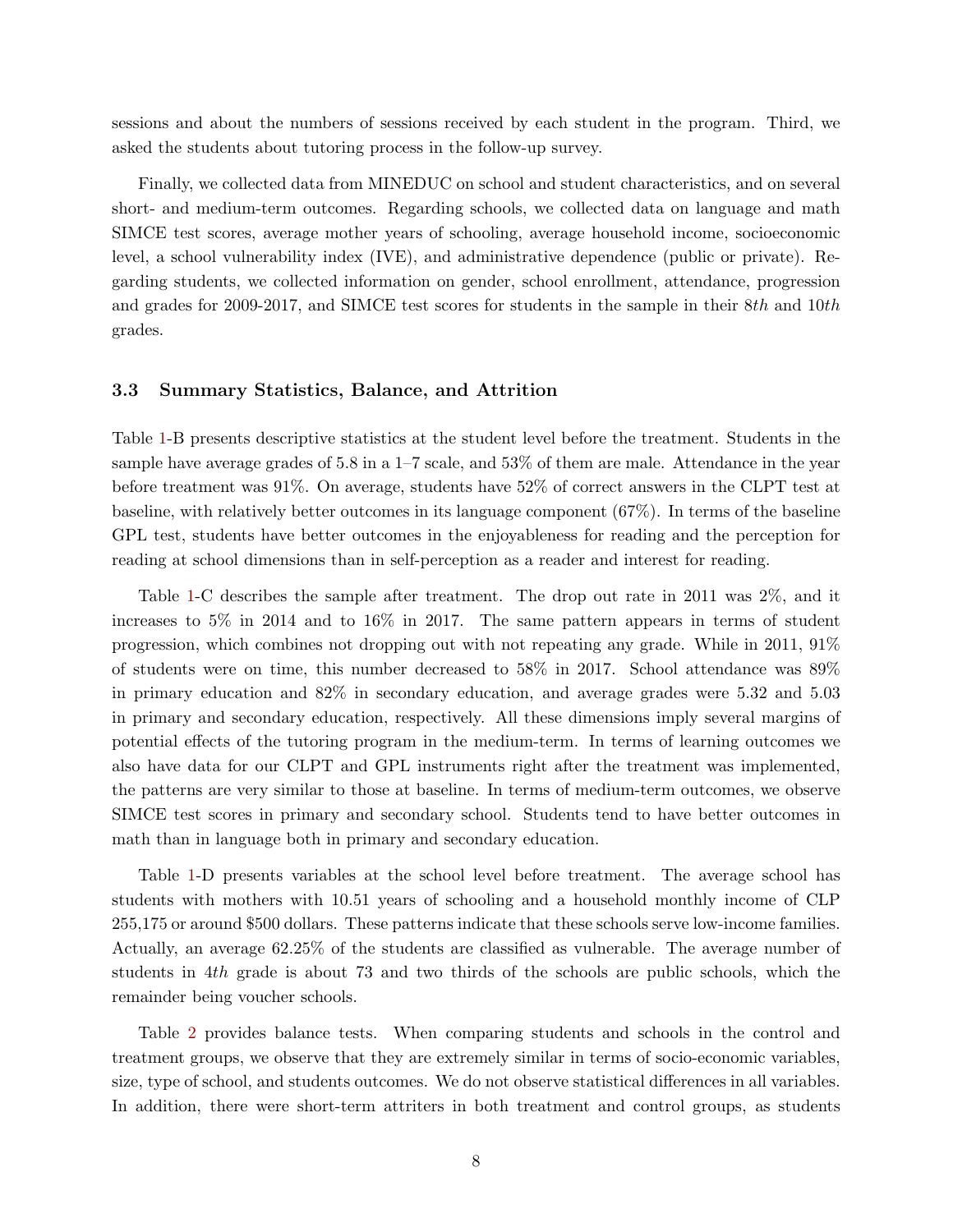did not attend to school the day in which the follow-up tests were applied. In order to assure the integrity of the experiment, Table A2 presents the results of comparing the characteristics of attriters and non-attriters in the treatment and control groups. Results imply again no statistical differences between students into each of these groups, and indeed that attrition seem to be balanced across groups. All in all, our reading of these results is that there are no systematic differences between treatment and control groups in most of the relevant variables. These results imply that the main cost of short-term attrition relates to sample sizes and having a lower-powered experiment without significant changes in observable characteristics.

#### 3.4 Methods

The random assignment of the program across schools allows us to estimate the effect of offering the program by comparing average outcomes between the treatment and control groups. We estimate the effect of offering the program—this is the intention to treat (ITT) effect—by running the following OLS regression:

$$
Y_i = \alpha + \beta T_{s(i)} + \gamma X_i + \epsilon_i \tag{1}
$$

where  $Y_i$  is the outcome of interest for student i,  $T_{s(i)}$  is a dummy variable that equals 1 is the school of student *i* was assigned to be treated, and  $\beta$  is the ITT effect of the program.  $X_i$  is a set of control variables at the student level that are included in the regression in order to increase the precision of the estimates, including strata fixed effects, gender, baseline values of the CLPT and GPL tests, student average grades and attendance in 2009. Finally,  $\epsilon_i$  is an error term. In all regression we cluster standard errors at the classroom level.

We study heterogeneous treatment effects considering the probability of dropping out from school. This dimension is important to understand the potential effects of the program in mediumterm. Drop-out rates are higher for male students than for female students in Chile, capturing both supply- and demand-side factors (MINEDUC, 2020). In turn, drop-out rates in Chile and abroad depend on school effects and student education outcomes, including grades, attendance, among others (MINEDUC, 2020). Thus we follow the model used by MINEDUC (2020) to predict the probability of dropping out from school by 2017 using the following independent variables: drop-out rates of the school attended in 2010, the share of poor students in the school attended in 2010, student grades in 2009, student attendance in the first half of 2010 (before the treatment started), and student gender. We estimate this model only for the control students. Results are presented in Table A3. All variables have the expected signs and most are are statistically significant. We use the predicted probabilities to split the full sample among students with high probability and low probability of dropping out of school by 2017 using the median of the predicted probability.

Additionally, we report treatment-on-the-treated (ToT) effects in the appendix. This follows from the fact that the number of sessions students actually received varies substantially. To estimate ToT effects, we run the following instrumental variables regression:

$$
Y_i = \alpha + \beta N_i + \gamma X_i + \epsilon_i \tag{2}
$$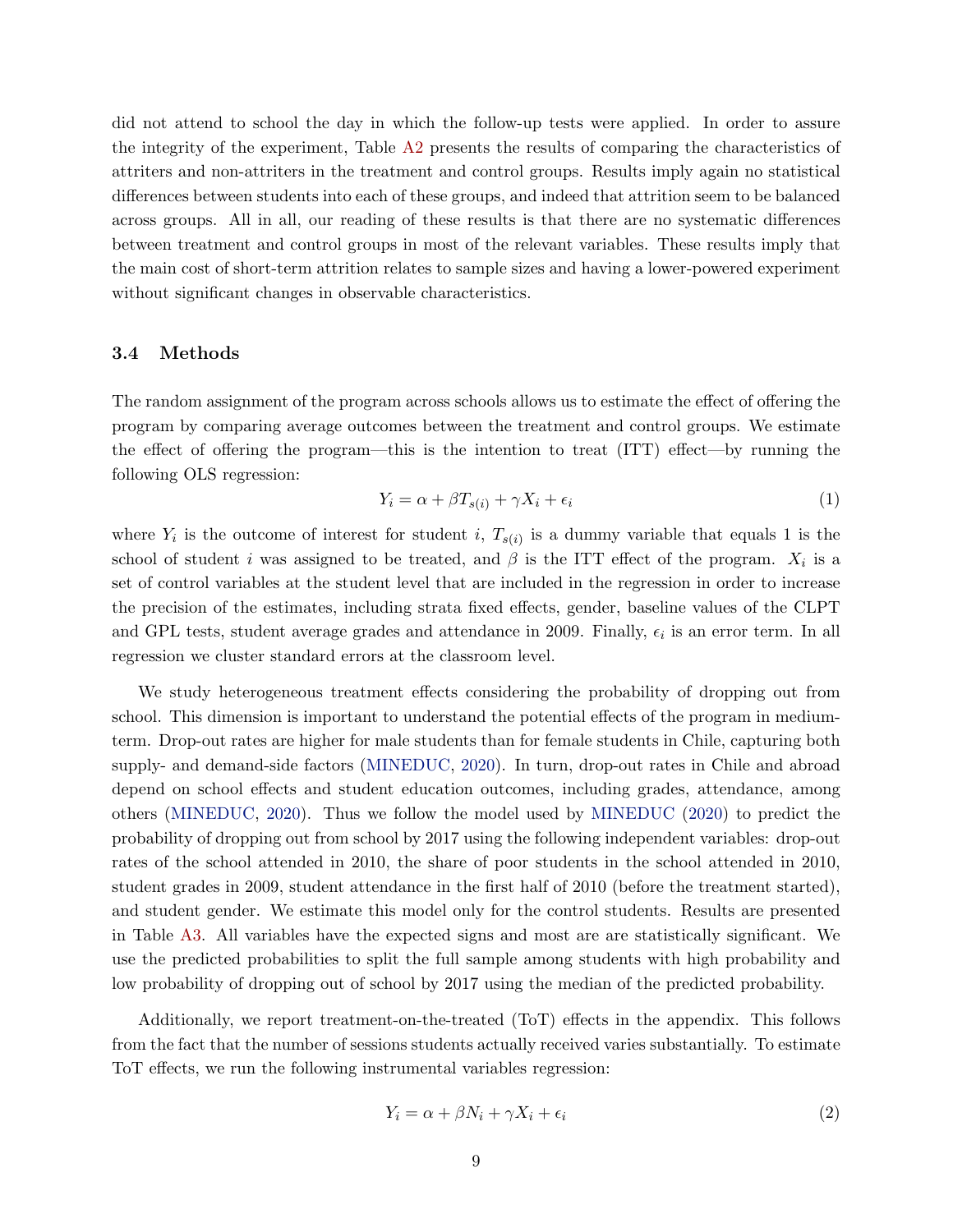where all the variables are the same as in equation (1), except for  $N_{is}$ , which is the share of sessions of the program received by student i, which stands as a measure of the intensity of the program, which we instrument using the intention-to-treat dummy  $T_{s(i)}$ . The estimate of the cost  $\beta$  measures is the ToT effect.

In estimating medium-term effects, a challenge is that the program may affect the extensive educational margins, including the probability of being enrolled in school and the probability of not repeating. Thus, there is a selection bias in which conventional treatment effects are probably downward biased—this is the case if the program helped some of the weakest students to change their extensive margin decisions—. We use a set of techniques to deal with this challenge. First, we re-weight the sample using inverse probability weighting (IPW), which assumes we can correct the estimates by re-weighting the effects using observable characteristics at the baseline. Second, we estimate parametric Tobit estimates of the ITT effects, following Angrist  $et al. (2006)$ . This procedure provides parametric estimates assuming a normal distribution of the latent variable that measures the outcomes and assumes that any untested student would have scored at or below a threshold, i.e. different quantiles. Given these assumptions, the Tobit procedure estimates using data censored at different thresholds for people with information. We focus on percentiles 1, 5, 10, 25, 50, 75, and 90. The estimated treatment effects capture causal impacts under these assumptions, and comparison of different thresholds helps to study the part of the distribution where the impacts are bigger. Third, we compute non-parametric bounds of the ITTs. This procedure computes nonparametric bounds of the effects assuming that the selection bias is probably negative if treatment effects on the intensive margin are positive, as in Angrist *et al.* (2006). The idea is the following: take the percentile  $\theta$  of the distribution of the observed outcomes for the control group, construct the upper bound by dropping the lower  $\theta\%$  of the distribution of outcomes for the treatment group to construct the upper bound of the ITT effect, and construct the lower bound by dropping the  $\theta\%$ of the distribution of outcomes for both groups.<sup>10</sup> We report the effects for  $\theta_0\%$  for each variable, i.e. the difference in the share of observations available for the treatment minus the control group. These three procedures present estimates that rely on different assumptions to solve the potential selection bias associated with negative selection for variables in which the treatment affects the extensive margin.

## 4 Main Results

In this section we present our main results. We first report estimates of short-term effects. Next, we present treatment effects on school enrollment and progression in 2011, 2014 and 2017, which is one year after the program, after primary school and after  $11th$  grade, respectively. We then move to the estimates of the effects on school attendance and grades in primary and secondary education. Finally, we present estimates on standardized tests in 8th and 10th grades.

<sup>&</sup>lt;sup>10</sup>Notice that given there is negative selective attrition based on the treatment, the lower bound is downward biased. We still report these results as a reference.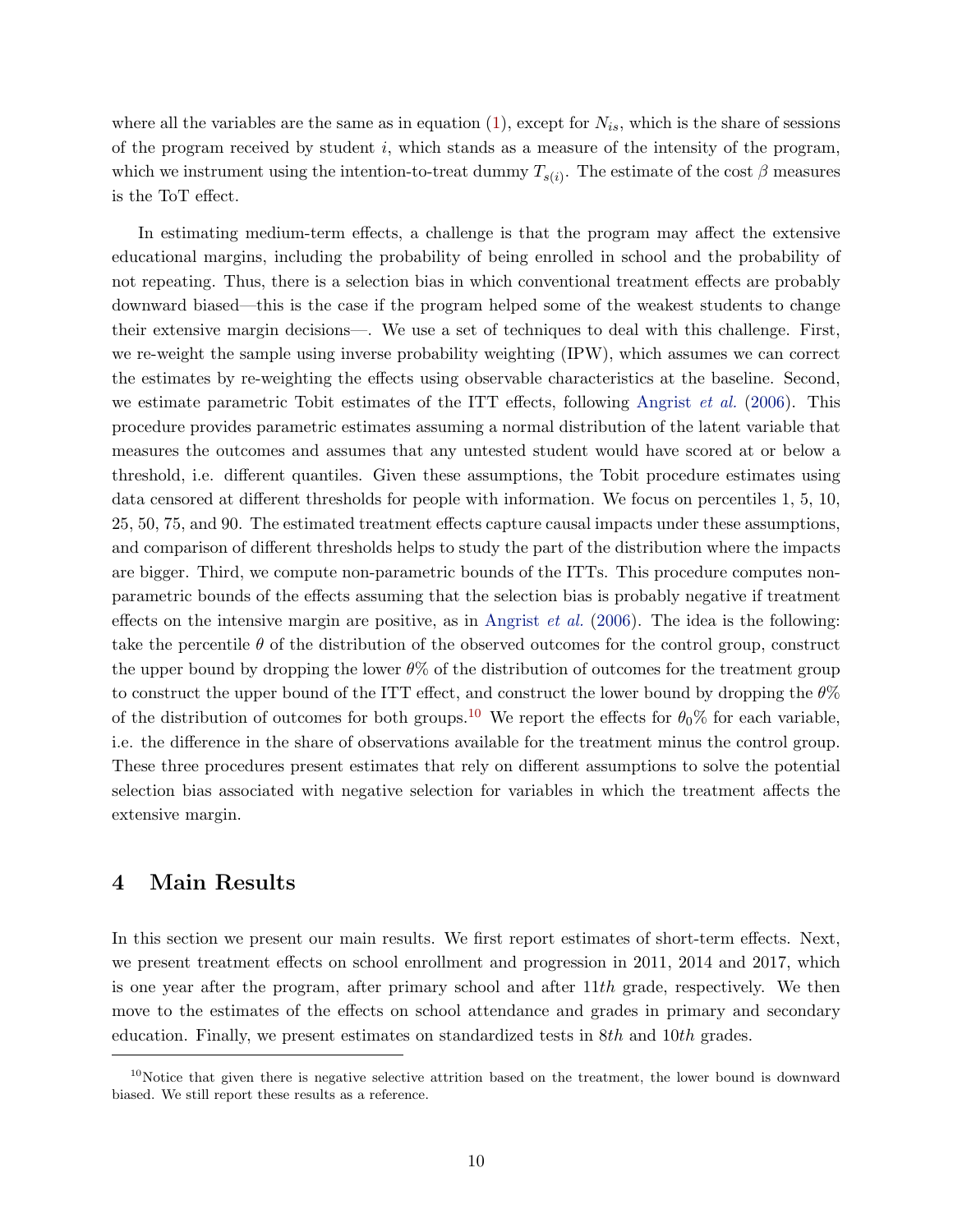#### 4.1 Short-Term Effects

Table 3 presents our findings of ITT effects on CLPT and GPL scores at the time when the program ended. We consider both the aggregate scores and, in the case of CLPT, also effects on its three components. We first report the impact on the CLPT score. This ITT effect is equal to about  $0.06\sigma$ . The impacts are slightly stronger for students with a high probability of dropping out but the differences are not economically or statistically significant. When looking at ITT effects on the components of CLPT, results in Table 3 suggest that the impacts are stronger for reading comprehension—with an ITT effect of about  $0.11\sigma$ —and smaller effects for use of language and text production. We do not see significant heterogeneous effects in most cases, maybe with the exception of significantly stronger effects on the use of language component, for which we estimate large effects for students with high probability of dropping out from school. It is worth noting that reading comprehension is the dimension of the CLPT test most related to the design of the program. In contrast, effects on attitudes towards reading are close to 0 for the full sample and for the two groups.

In all, the short-term effects of the program are small to moderate on dimensions related to the actual implementation of the program. If we compare these results with other tutoring interventions, they are smaller than the average impacts found in the meta-analysis on tutoring programs by Nickow et al. (2020), but not different than several of the studies in that review that have characteristics similar to SPE, as previously discussed. If we compare with other studies aimed at improving reading scores, our results are smaller than those from the balsakhis program in India (Banerjee *et al.*, 2007), and slightly smaller than the *read-a-thon* program in the Philippines (Abeberese et al., 2011). Moreover, SPE effects are similar to the ones found in the Literacy Hour in the UK (Machin and McNally, 2008), which is remarkable as the duration of the last program is two years, while SPE lasted just three months.

#### 4.2 Effects on Drop-out Rates and School Progression

The results in the previous section suggest small impacts of the program. However, they do not consider potential impacts on several dimensions that take place after the program was implemented. In this section, we study effects on medium-term drop our rates and schooling progression.

Table 4 presents the results. We find a significant ITT effect of  $-0.8$  p.p. on the probability of dropping out from school in 2011. This is a large effect as the probability of dropping out from school from school in 2011 in our sample is 2%. There is heterogeneity in the effects. The ITT impact is much bigger in absolute value (although imprecise) for students with high probability of dropping out from school. Results for 2014 are similar but slightly smaller and less precise but results for 2017 imply a large negative effect of  $-1.76$  p.p.. This effect is entirely explained by effects for students with high ex-ante probability of dropping out from school at −3.73 p.p.

Next, we analyze the effects of the program on school progression. We define a variable that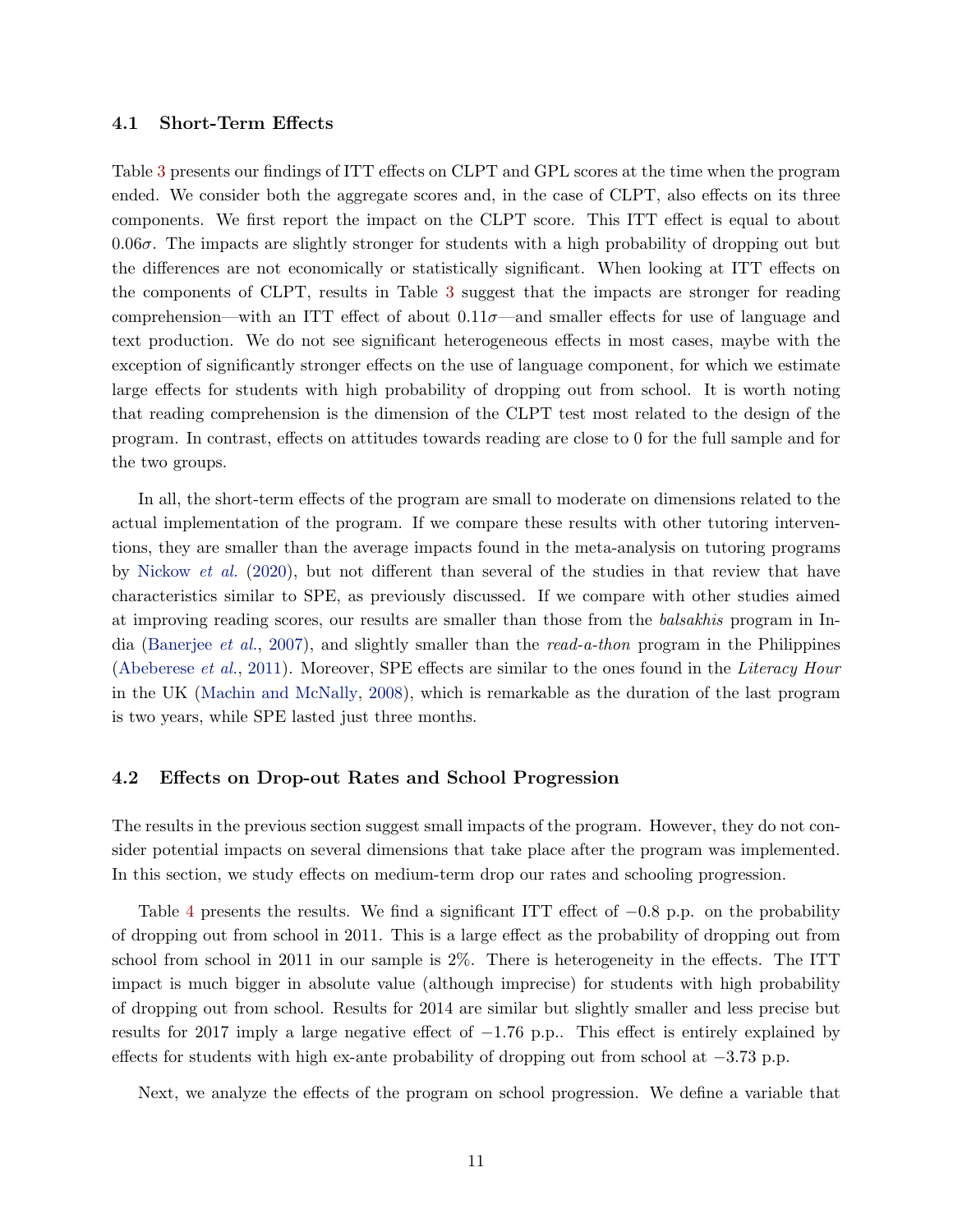indicates if the student is enrolled in school and has not repeated any grade up to year  $t$ . We present results for 2011, 2014, and 2017. Our results imply significant ITT effects for 2014 and 2017 of 4.53 p.p. and 3.19 p.p., respectively. Comparing these effects with the ones for drop out decisions, they imply a non trivial effect of the program on repetition rates. Again, the effects are bigger for students with a high probability of dropping out from school.

These results suggest non trivial effects of the treatment on the extensive margin, more so for students with higher ex-ante probability of dropping out from school. This confirms the hypothesis that the SPE program may have also affected extensive margin decisions. If we compare these effects on the probability of dropping out with other research, we find that they are comparable to those in Gallego *et al.* (2016) for an information intervention in Peru, and those for programs that have significant effects reported in J-PAL (2017). Moreover, our estimates tend to be stronger and more significant than the effects on dropout rates and on school progression reported in Guryan et al. (2021), and smaller than the effects on graduation rates in secondary education in Lavecchia et al. (2020). We leave a discussion of cost effectiveness for the final part of the paper.

#### 4.3 Effects on Grades and Attendance

An additional margin of effects is related to school attendance and grades. Table 5 presents the results. We start by analyzing student attendance in primary and secondary school, for students enrolled in school. We find significant effects for attendance in both primary and secondary school. The effects are slightly larger for secondary school attendance than for primary school attendance, at 1.13 p.p. versus 0.81 p.p.. This is relevant as secondary school attendance is lower in our sample than primary school attendance, at 82% versus 89%. As in previous outcomes, the effects for the complete sample are driven by students with high ex-ante probability of dropping out, at 1.55 and 2.22 p.p. for primary and secondary education, respectively. Note that in the case of secondary attendance, our estimates may be biased because of selection into school enrollment based on the treatment. To deal with this concern, we first present IPW estimates in Table 7, which imply larger impacts at 1.64 p.p. for the complete sample and 3.41 for student with high probability of dropping out. Moreover, the upper bound of the effects in Table 9 imply even larger impacts. Finally, Tobit estimates in Figures 1 and 3 confirm these results.

Table 5 also presents results for ITT effects on primary and secondary school grades. Results for primary school grades are positive and statistically significant at 0.09, equivalent to  $0.11\sigma$ . This effect is again driven by students at risk of dropping out. In the case of secondary school grades, the effects are not statistically significant using our main specification. When using estimators robust to potential selection bias, we tend to find bigger and statistically significant effects, particularly for students at risk of dropping out. IPW estimates in Table 7 almost double OLS estimates for both the full sample and for students at risk of dropping out, but they are only statistically significant for this subgroup. The upper bounds in Table 9 are even larger. Finally, Tobit estimates in Figures 1 and 3 present estimates that are only marginally significant. Thus, the evidence for secondary school grades suggests treatment effects on this margin, but they are less precisely estimated than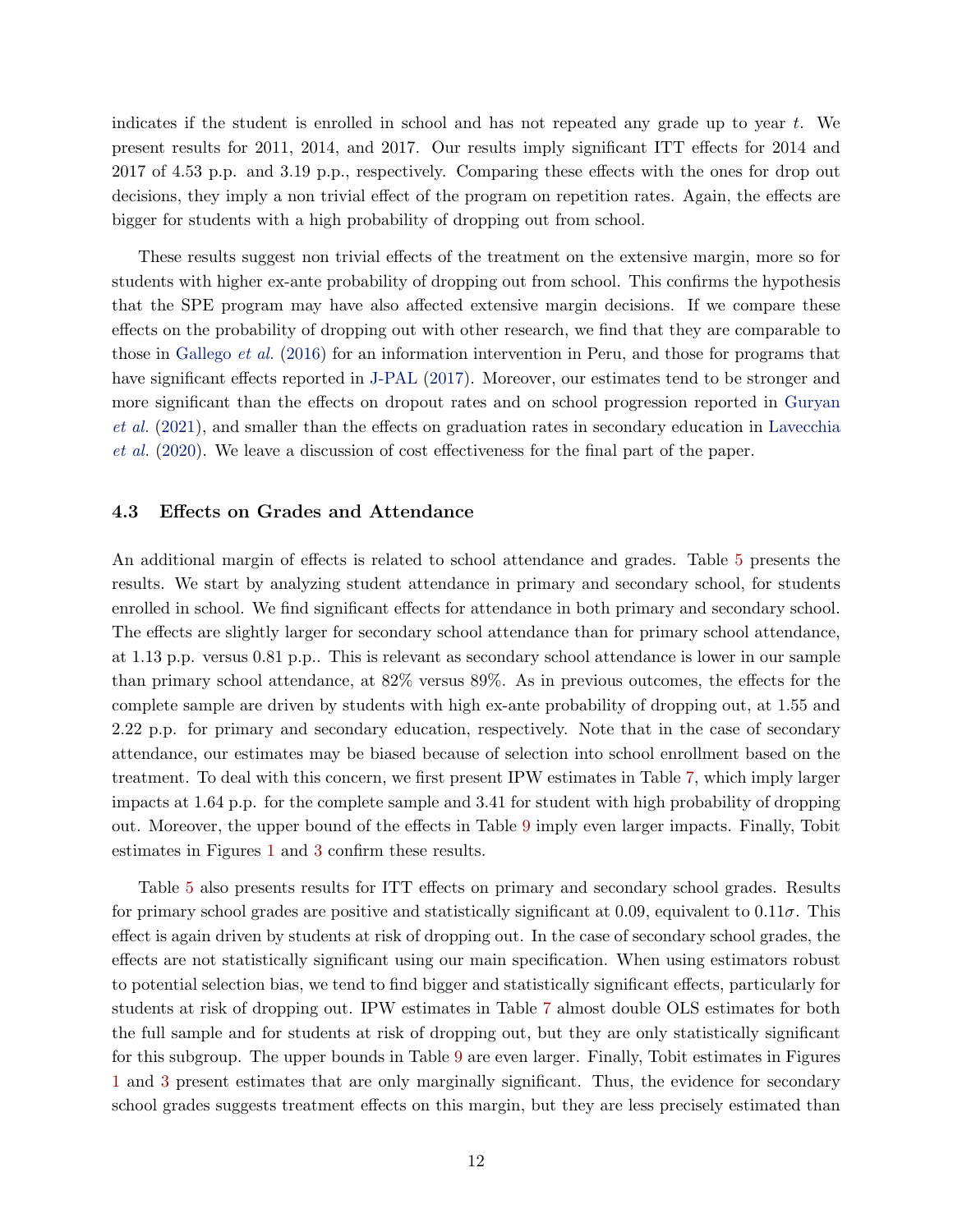for attendance.

#### 4.4 Effects on Test Scores in the Medium-Term

We now estimate ITT effects on language and math SIMCE test scores in 8th and 10th grades. Concerns about selection bias in our OLS specification are likely more relevant for this outcome, although we still present those results in Table 6. We estimate effects of  $0.07\sigma$  and  $0.06\sigma$  on math and language in  $8th$  grade, but neither of them is statistically significant. However, we find statistically significant and larger impacts for students at risk of dropping out, at  $0.17\sigma$  and  $0.09\sigma$ for math and language, respectively. Our IPW estimates increase slightly in magnitude but again are only statistically significant for children at higher risk of dropping out, with estimates of  $0.20\sigma$ and  $0.10\sigma$  for math and language, respectively. Moreover, Tobit estimates also imply larger and statistically significant effects for both the full sample and for students at risk of dropping out, as displayed by Figures 2 and 4.

Results for test scores in 10th grade display a similar pattern, particularly for estimators that correct for potential selection bias. IPW estimates in Table 8 imply significant effects for the full sample, with coefficients of  $0.13\sigma$  and  $0.11\sigma$  for math and language, respectively. Again we observe larger impacts for students at risk of dropping out, but the differences are not as large as for other outcomes. Estimates for bounds in Table 9 again suggest statistically significant upper bounds, which are larger for students at risk of dropping out from school. Tobit estimates also point out at statistically significant effects in both tests for the complete population in Figure 1, and for students with high probability of dropping out in Figure 4, although the differences with students with lower probability of dropping out are smaller.

The results in this section suggest that there are significant treatment effects in both primary and secondary school test scores, and that the impacts are larger for students at risk of dropping out. Interestingly, the effects seem to be at least of the same order of magnitude of short-term effects for language estimated at the end of the implementation of the program. Moreover, we estimate significant effects on math, suggesting the program affects outcomes beyond its main area of focus.

#### 4.5 Treatment on the Treated Estimates

We now discuss our results for ToT effects. We present these results in Tables A5 and A6. We define the intensity of the treatment at the student level and as the share of sessions attended by each student, out of a maximum of 15. Table A4 presents the first stage. Interestingly, the first stage results suggest that children at risk of dropping out are slightly more likely to attend the tutoring sessions. The coefficient is 4.1 p.p. higher for students with high risk of dropping out versus students with low risk of dropping out, with a p-value of 0.11 for a test of the difference. This is equivalent to about 0.5 additional sessions, relative to an average of 7.7 sessions for a student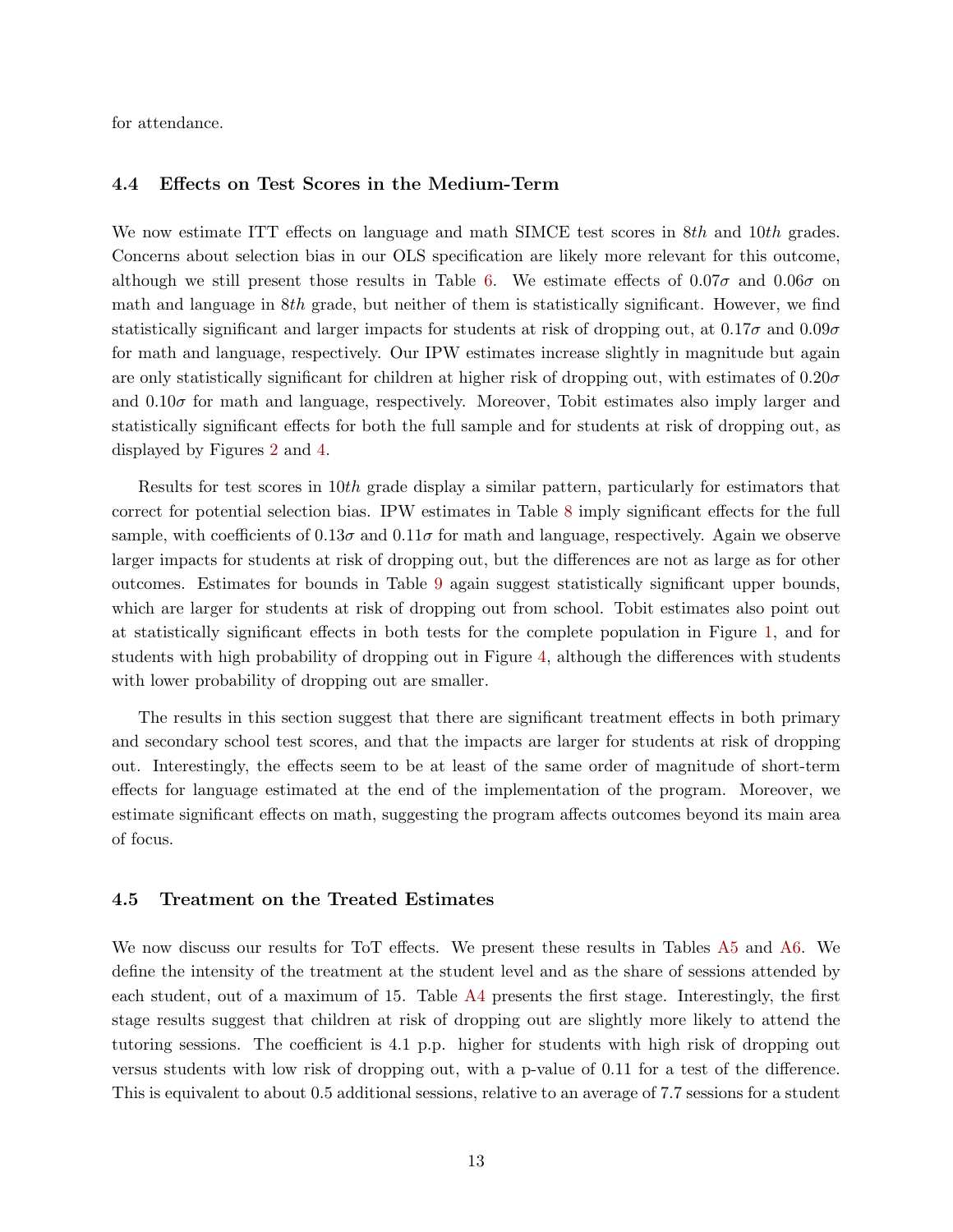with low risk of dropping out. While this result is informative of the program, it cannot explain the difference in ITT effects we find. One way of looking at this is to analyze the ToT estimates.

The pattern of estimates is mechanically consistent with our previous results in the sense that ToT estimates are scaled-up versions of ITT effects because of imperfect attendance to the tutoring sessions. Thus, ToT effects are informative because they provide an estimate of the size of treatment effects on the treated students. For instance, short-term effects on CLPT increase to  $0.11\sigma$  for the full sample, without any statistical difference for students with low and high probability of dropping out. As with ITT estimates, the only relevant difference in this dimension is that effects are stronger among kids at risk of dropping out for the use of language component of CLPT, at  $0.19\sigma$ . Results for medium-term effects also increase in magnitude. For instance, ToT effects on the probability of dropping out from school by 2017 are −3.34 p.p., explained by a huge impact for kids with higher risk of dropping out. The same pattern emerges for the other outcomes discussed above. In all, ToT estimates confirm the previous patterns of stronger effects for children with high probability of dropping out, and thus discard the possibility that these are explained by small differences in attendance to the tutoring sessions.

#### 4.6 Heterogeneous effects: Human Connection or Academic Contents?

Results in previous sections suggest that the program affected several outcomes that go beyond dimensions directly targeted by the program. In this section, we study the potential mechanisms behind this by exploiting some questions in the follow-up survey in which treated students respond questions on the academic quality of the tutoring program and on their personal relationships with the tutors. The questions are answered in a scale that goes from 0 to 3, from very bad to very good. As previously discussed, the average for the variable measuring quality of instruction is 2.49 and the average for the variable measuring the quality of the relationship with the tutor is 2.25. For this analysis, we create dummies that take a value of one if the student answers 3 (very good) in a question and interact this variable with the treatment dummy in our main specification.

Results for the complete sample are presented in Table 10-A.We start with effects on short-term outcomes. The evidence suggests that the interaction effects with the dummy for tutor-student relationship has a positive impact for both the CLPT and GPL tests. In the case of the interaction with the quality of academic instruction, the interaction is significant only for the GPL test. Next, moving to the medium-term effects, the pattern that emerges suggest relevant interaction effects with the dummy for the tutor-student relationship on most variables. Notably, several of them are statistically significant, especially for variables for which we find larger medium-term impacts, such as on-time school progression in 2014 and 2017, and attendance and grades in secondary school. The interaction with the quality of the tutoring section is in general not significant and, if anything, has negative effects on a couple of outcomes.

Tables 10-B and 10-C present the results splitting the sample between students with high and low ex-ante probability of dropping out. The evidence suggests that the medium-term impacts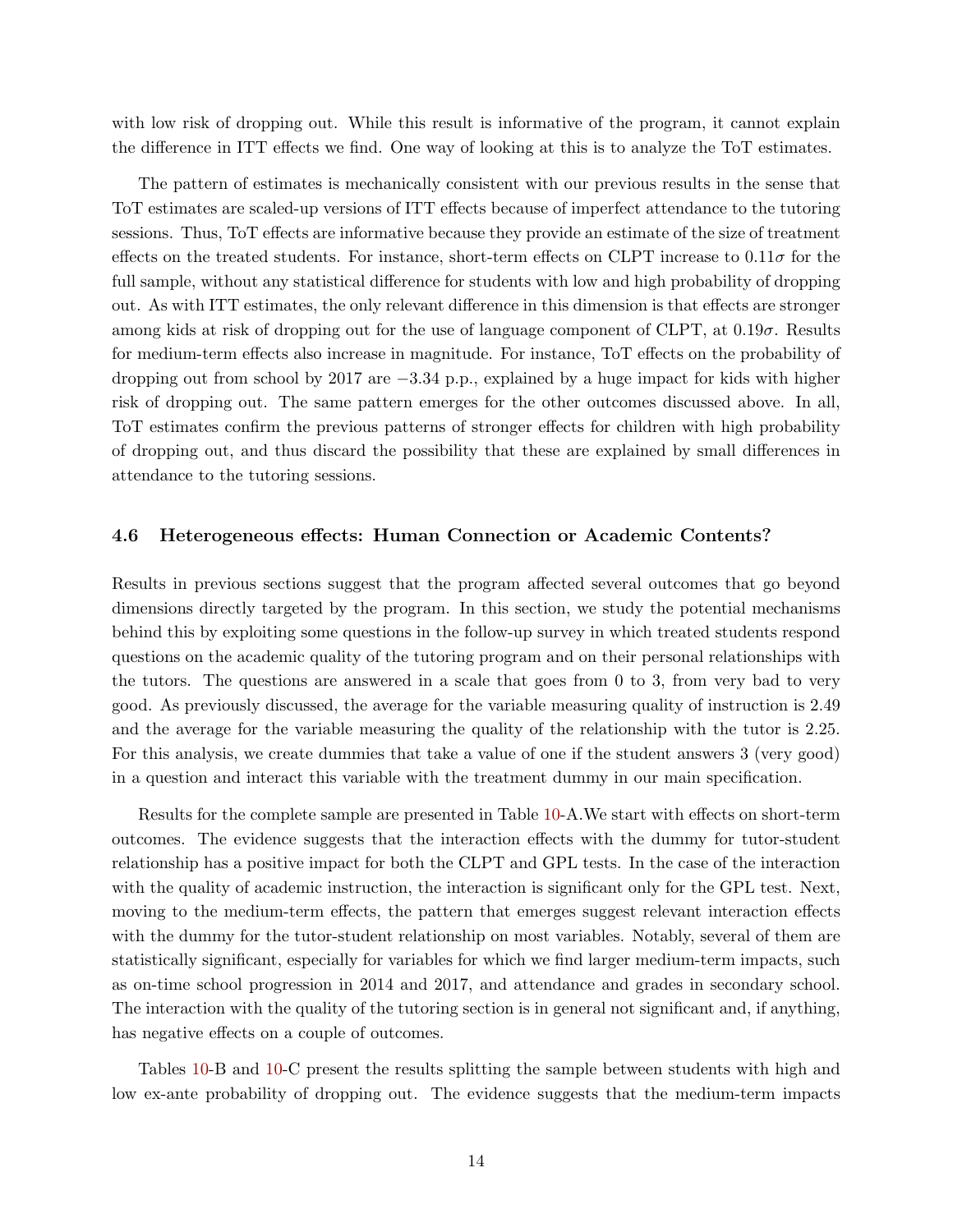are driven by students with high probability of dropping out, and that tutor-student relationships matter. The latter is consistent with the notion that medium-term effects are mostly driven by the influence of the human connection rather than by the academic contents of the program. Consistent with this view and with previous results, the interaction effects for the short-term outcomes are relevant for both groups of students and for both tutor-student relationships and tutor quality. This suggests that short-term outcomes are affected by both dimensions but that the medium-term effects we identify are mostly affected by the personal influence of tutors on tutees.

## 5 Conclusions

The process of human capital accumulation poses important challenges to actual educational systems in terms of the implementation of public policies that are cost-effective (World Bank, 2020). A particularly challenging dimension relates to the dynamic dimension of this process, in that current investments affect future investments and outcomes. Therefore, the study of the medium-term effects of educational interventions is crucial to complement research on short-term effects of interventions. This paper examines both the short and the medium-term effects of access to a tutoring intervention that took place over a three-month period in 2010.

We designed a randomized experiment to test how several short-term and medium-term educational outcomes responded to a short-lived tutoring program with a focus on reading. The program considered small group tutoring using college student volunteers as tutors, which belonged to the same communities as students. Actual attendance to the program was roughly 50% and students evaluated the program well. We exploit variation in ex-ante risk of dropping out across students to study heterogeneous effects of the treatment along this dimension. We hypothesize that the potential medium-term effects of the program on students with lower attachment to the educational process should be stronger. We applied a baseline and a short-term follow-up surveys and test to characterize the population, and measure learning outcomes and self-reported evaluation of the program by students. We also collected administrative information on educational outcomes to measure the medium-term effects of the program.

Our results show that the tutoring program leads to statistically significant but small improvements in short-term educational outcomes related to the program learning objectives. We find no heterogeneous treatment effects for children with different ex-ante probabilities of dropping out from school. In contrast, we find statistically and economically relevant effects on a range of outcomes several years after the program ended, including the probability of dropping out from school and of school progression on time, attendance and grades in primary and secondary education, and test scores in 8th and 10th grade. These effects are mostly driven by impacts on students at risk of dropping out from school. This suggests that the program provided inputs that go beyond its specific focus on improving reading. This conclusion is reinforced when analyzing heterogeneous treatment effect by student self-reported measures of personal relationships with tutors: the medium-term impacts are stronger for students who report close personal links with tutors. In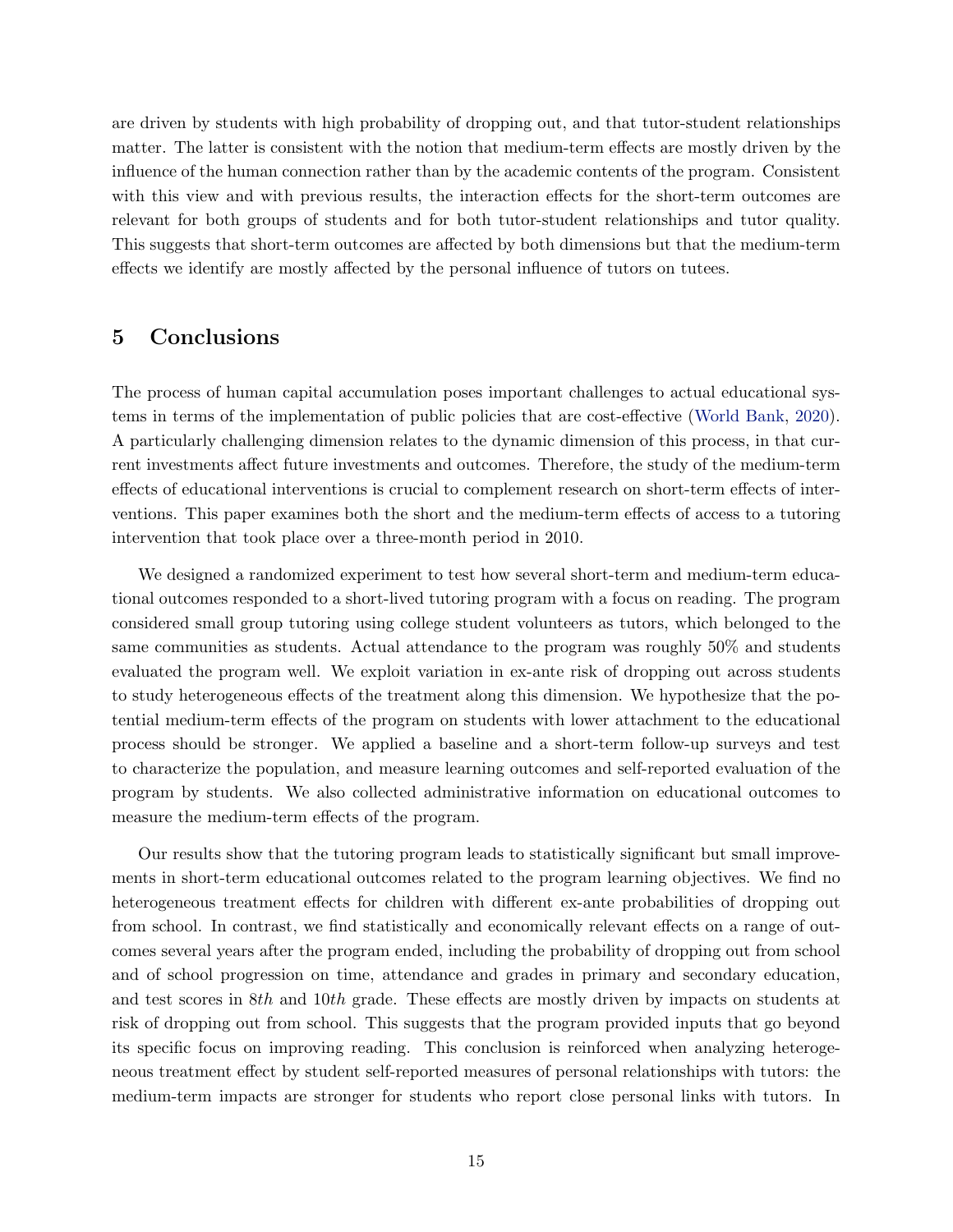contrast, the interaction of the treatment with a measure of the instructional quality of the tutor does not increase positive impacts on medium-term outcomes. Taken together, our findings indicate that short-lived educational interventions can enhance medium-term educational outcomes, emphasizing the dynamic effects of these interventions and the benefits to protecting students with low attachment to the educational process.

Finally, we discuss the size and cost-effectiveness of the program relative to other interventions. As previously mentioned, the program costs about \$100 per student (about \$125 if using the 2010 IMF's PPP conversion factor). Focusing on short-term effects, the program is less cost-effective than several other educational interventions reported in the literature (Kremer and Holla 2009; World Bank 2020), but more cost-effective than others interventions like the Literacy Hour in the UK (Machin and McNally, 2008) and remarkably more cost effective than JEC, a full day school program implemented in Chile (Bellei, 2009). In terms of other tutoring programs, our estimates of medium-term effects for school enrollment (test scores) are larger (smaller) than the ones reported in Guryan *et al.* (2021) for the SAGA tutoring program, which has much higher costs per student, at \$3,500–\$4,500 per student-year. Given all the margins that the SPE program affects, we can also use the concept of learning-adjusted years of schooling (LAYS) suggested by Angrist  $et al. (2020)$ . This concept is useful because it combines all the margins we study—enrollment, attendance, and learning outcomes—in one metric. Moreover, it also captures the dynamic effects we estimate. Our results imply that for the full sample, the program produces 1.39 LAYS per \$100 spent per student.<sup>11</sup> This places the program in the mid range of estimates of cost-effectiveness well below the most effective ones but in a range comparable with the the read-a-thon program in the Phillipines (Abeberese et al., 2011). This is an important point because if we just consider the short-term effects, the *read-a-thon* dominates the program we study (mostly due to its low cost), but when we consider the medium-term effects we estimate, that conclusion changes. This result emphasizes that the medium-term effects of educational policies are quite relevant for policy analysis.

## References

- ABEBERESE, A. B., KUMLER, T. J. and LINDEN, L. L.  $(2011)$ . Improving reading skills by encouraging children to read: A randomized evaluation of the Sa Aklat Sisikat reading program in the Philippines. Tech. rep., IZA Discussion Papers.
- ANGRIST, J., BETTINGER, E. and KREMER, M. (2006). Long-term educational consequences of secondary school vouchers: Evidence from administrative records in colombia. American Economic Review, **96** (3), 847–862.

 $11$ We do the following: LAYS is years attended times average attendance times learning adjusted to an international benchmark, which is 0.75 in the baseline accordingly to Angrist et al. 2020. This produces 7.52 LAYS for the control group (11.52 years of actual education times average attendance of 0.87 times 0.75). Then, we use our estimated treatment effects on drop-out rates, attendance, and learning to compute the same value for the treatment group. We consider learning effects of  $0.10\sigma$ , consistent with our estimates on grades and test scores. This produces an estimate of 8.91 LAYS for the treatment group.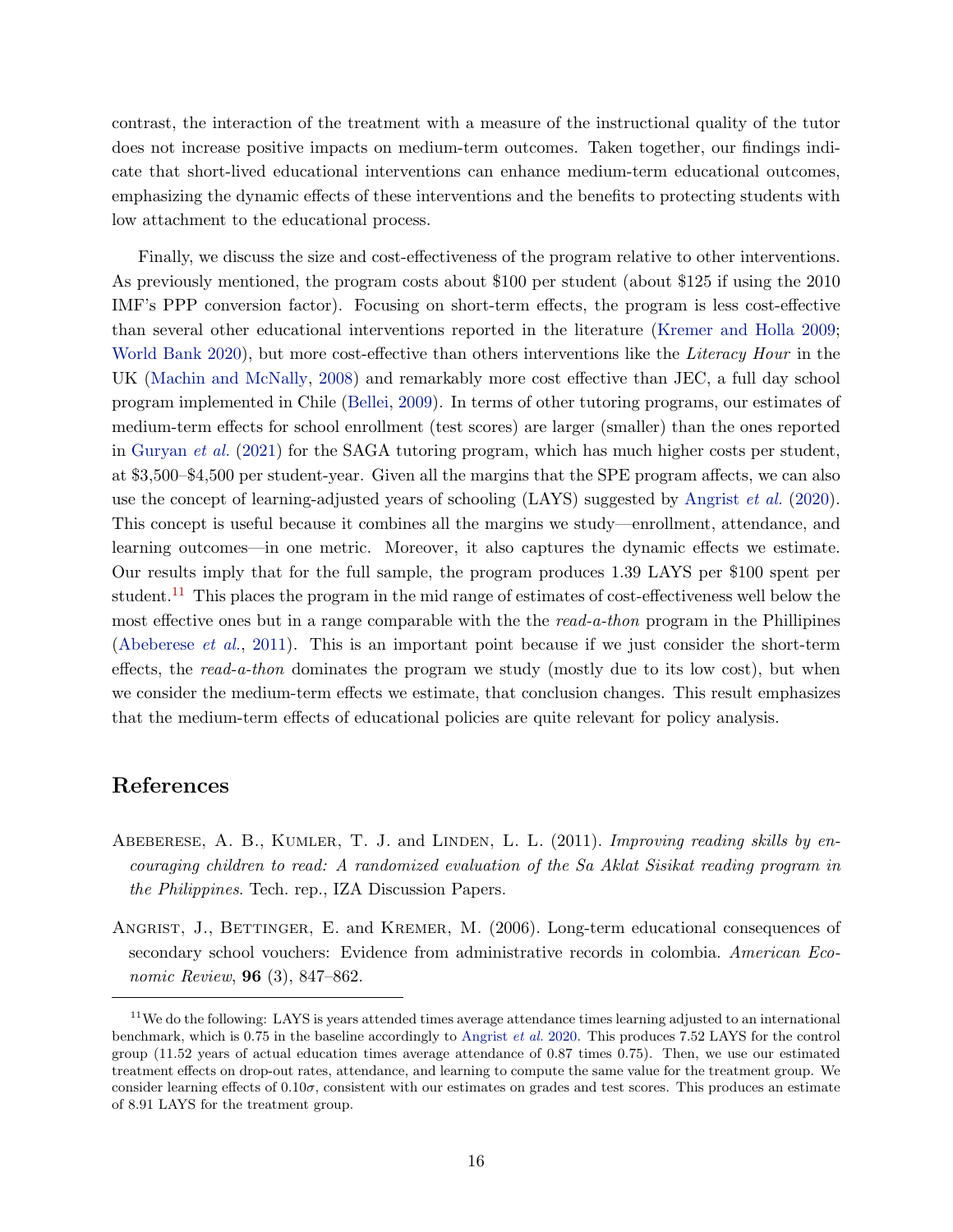- Angrist, N., Evans, D. K., Filmer, D., Glennerster, R., Rogers, F. H. and Sabarwal, S. (2020). How to improve education outcomes most efficiently? Development Research.
- BAKER, S., GERSTEN, R. and KEATING, T. (2000). When less may be more: A 2-year longitudinal evaluation of a volunteer tutoring program requiring minimal training. Reading Research Quarterly, 35 (4), 494–519.
- BANERJEE, A. V., BANERJI, R., DUFLO, E., GLENNERSTER, R. and KHEMANI, S. (2010). Pitfalls of participatory programs: Evidence from a randomized evaluation in education in india. American Economic Journal: Economic Policy, 2 (1), 1–30.
- —, Cole, S., Duflo, E. and Linden, L. (2007). Remedying education: Evidence from two randomized experiments in india. The Quarterly Journal of Economics, 122 (3), 1235–1264.
- BELLEI, C. (2009). Does lengthening the school day increase students' academic achievement? results from a natural experiment in chile. Economics of Education Review, 28 (5), 629–640.
- Blachman, B. A., Schatschneider, C., Fletcher, J. M., Murray, M. S., Munger, K. A. and Vaughn, M. G. (2014). Intensive reading remediation in grade 2 or 3: Are there effects a decade later? Journal of educational psychology, 106 (1), 46.
- CARMELI, A. (2000). Perach: A countrywide tutoring and mentoring scheme from israel. Widening Participation and Lifelong Learning,  $2(1)$ , 46-48.
- Carneiro, P. M. and Heckman, J. J. (2003). Human capital policy.
- DOBBIE, W. and FRYER JR, R. G. (2013). Getting beneath the veil of effective schools: Evidence from new york city. American Economic Journal: Applied Economics, 5 (4), 28–60.
- FRYER JR, R. G. (2011). Financial incentives and student achievement: Evidence from randomized trials. The Quarterly Journal of Economics,  $126(4)$ ,  $1755-1798$ .
- and Howard-Noveck, M. (2020). High-dosage tutoring and reading achievement: evidence from new york city. Journal of Labor Economics, 38 (2), 421–452.
- Gallego, F., Molina, O. and Neilson, C. (2016). The impact of information provision on human capital accumulation and child labor in peru. Manuscript.
- Guryan, J., Ludwig, J., Bhatt, M. P., Cook, P. J., Davis, J. M., Dodge, K., Farkas, G., FRYER JR, R. G., MAYER, S., POLLACK, H. et al. (2021). Not Too Late: Improving Academic Outcomes Among Adolescents. Tech. rep., National Bureau of Economic Research.
- HOLDAWAY, D. (1979). The foundations of literacy, vol. 138. Ashton Scholastic Sydney.
- J-PAL (2017). Roll call: Getting children into school. J-PAL Policy Bulletin.
- JACOB, R., ARMSTRONG, C., BOWDEN, A. B. and PAN, Y. (2016). Leveraging volunteers: An experimental evaluation of a tutoring program for struggling readers. Journal of Research on Educational Effectiveness, 9 (sup1), 67–92.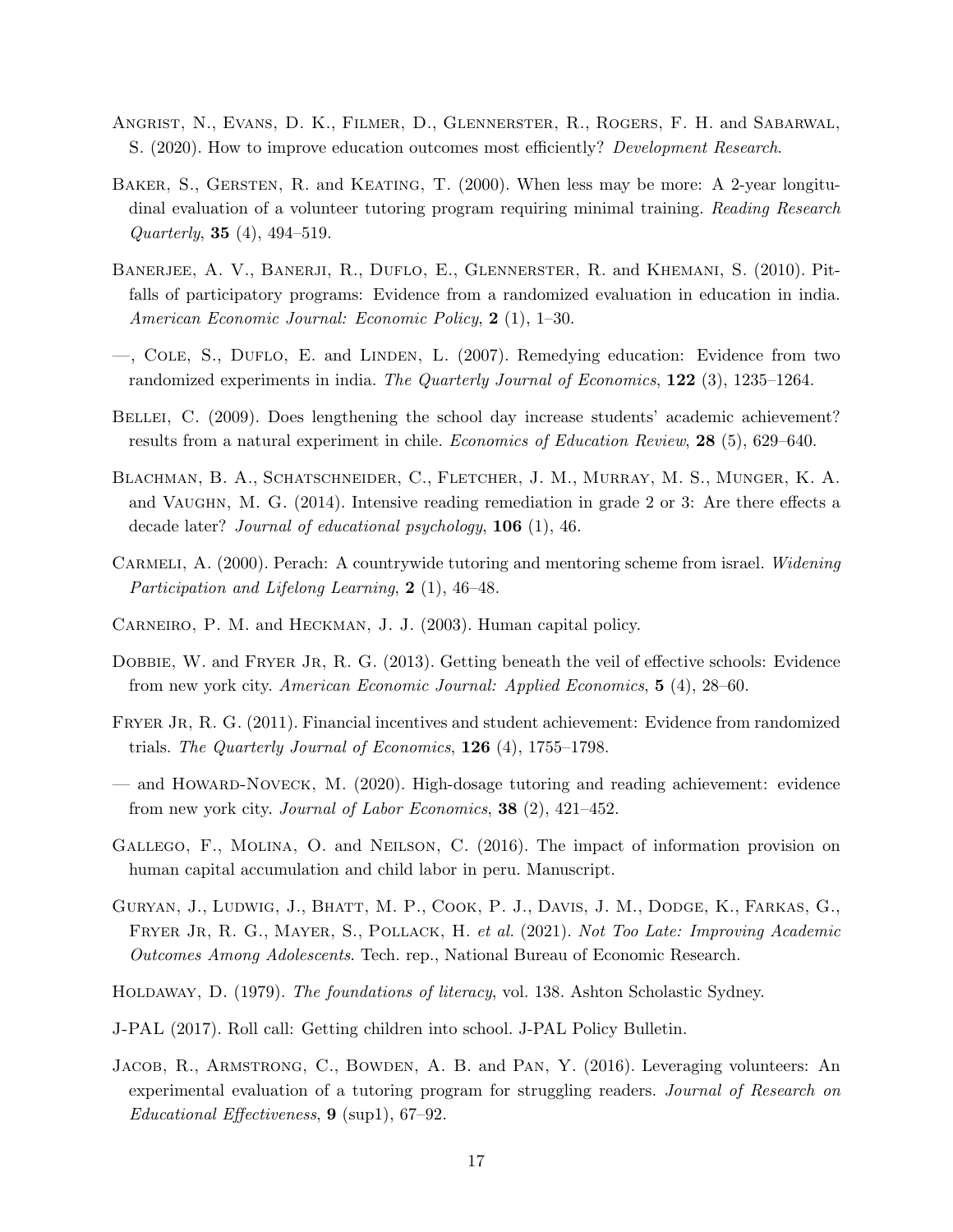- Jayachandran, S. (2014). Incentives to teach badly: After-school tutoring in developing countries. Journal of Development Economics, 108, 190–205.
- KREMER, M. and HOLLA, A. (2009). Improving education in the developing world: What have we learned from randomized evaluations? Annual Review of Economics,  $1(1)$ , 513–542, pMID: 23946865.
- Lavecchia, A. M., Oreopoulos, P. and Brown, R. S. (2020). Long-run effects from comprehensive student support: Evidence from pathways to education. American Economic Review: *Insights*,  $2(2)$ ,  $209-24$ .
- Lavy, V. (2020). Teachers' pay for performance in the long-run: The dynamic pattern of treatment effects on students' educational and labour market outcomes in adulthood. The Review of Economic Studies, 87 (5), 2322–2355.
- Lindo, E. J., Weiser, B., Cheatham, J. P. and Allor, J. H. (2018). Benefits of structured after-school literacy tutoring by university students for struggling elementary readers. Reading  $& Writing$  Quarterly, **34** (2), 117–131.
- MACHIN, S. and MCNALLY, S. (2008). The literacy hour. Journal of Public Economics, **92** (5-6), 1441–1462.
- McKenna, M. C. and Kear, D. J. (1990). Measuring attitude toward reading: A new tool for teachers. The reading teacher,  $43$  (9), 626–639.
- $\rightarrow$  and ELLSWORTH, R. A. (1995). Children's attitudes toward reading: A national survey. Reading research quarterly, pp. 934–956.
- MEDINA, A. and GAJARDO, A. M.  $(2010)$ . Pruebas de comprensión lectora y producción de textos (CL-PT): 50 a 80 año básico: marco conceptual y manual de aplicación y corrección. Eds. Universidad Católica de Chile.
- MILLER, S. and CONNOLLY, P. (2013). A randomized controlled trial evaluation of time to read, a volunteer tutoring program for 8-to 9-year-olds. Educational Evaluation and Policy Analysis, **35** (1),  $23-37$ .
- MINEDUC (2020). Deserción escolar: Diagnóstico y proyección en tiempos de pandemia. Mimeo, Centro de Estudios, Ministerio de Educación de Chile.
- Morris, D., Shaw, B. and Perney, J. (1990). Helping low readers in grades 2 and 3: An after-school volunteer tutoring program. The Elementary School Journal, 91 (2), 133–150.
- Nickow, A., Oreopoulos, P. and Quan, V. (2020). The impressive effects of tutoring on prek-12 learning: A systematic review and meta-analysis of the experimental evidence.
- OREOPOULOS, P., BROWN, R. S. and LAVECCHIA, A. M. (2017). Pathways to education: An integrated approach to helping at-risk high school students. Journal of Political Economy,  $125(4)$ , 947–984.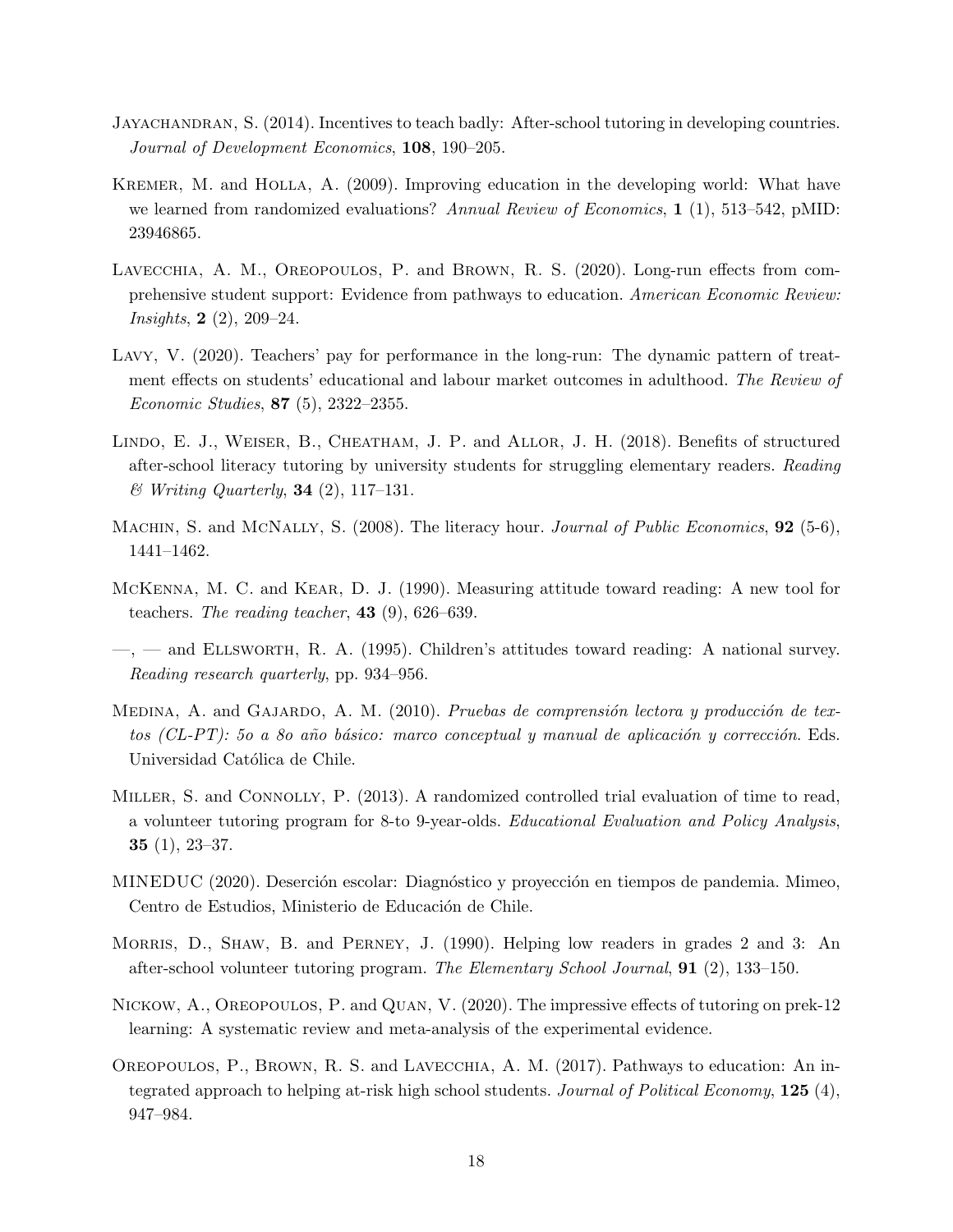- Resnjanskij, S., Ruhose, J., Wiederhold, S. and Woessmann, L. (2021). Can mentoring alleviate family disadvantage in adolscence? a field experiment to improve labor-market prospects.
- RITTER, G. W., BARNETT, J. H., DENNY, G. S. and ALBIN, G. R. (2009). The effectiveness of volunteer tutoring programs for elementary and middle school students: A meta-analysis. Review of Educational Research, 79 (1), 3–38.
- ROCKOFF, J. and TURNER, L. J. (2010). Short-run impacts of accountability on school quality. American Economic Journal: Economic Policy, 2 (4), 119-47.
- SOLANGE, O. G. M. (2004). El tratamiento didáctico de las lecturas literarias en el primer nivel de enseñanza media en chile: una propuesta de formación en didáctica de la literatura. Ph.D. thesis, Universidad Complutense de Madrid.
- WASIK, B. A. (1997). Volunteer tutoring programs. a review of research on achievement outcomes. report no. 14.
- WORLD BANK (2020). Cost-effective approaches to improve global learning.
- Zijlstra, H., Van Bergen, E., Regtvoort, A., De Jong, P. F. and Van Der Leij, A. (2020). Prevention of reading difficulties in children with and without familial risk: Short-and long-term effects of an early intervention. Journal of Educational Psychology.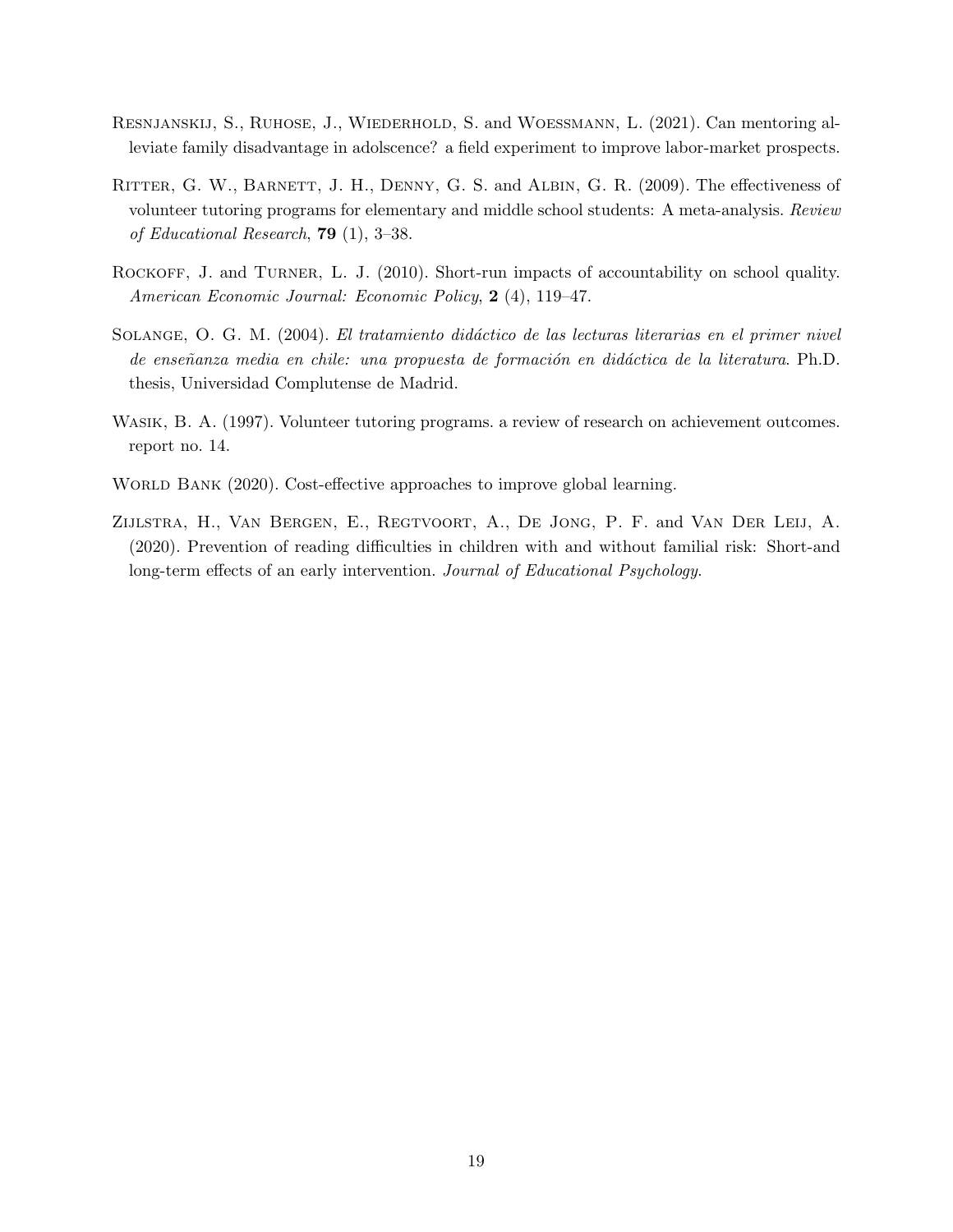#### N Mean SD Min Max Panel A: Process Information Students' attendance  $2,752$  0.76 0.30 0.00 1.00<br>Sessions per student  $2,752$  9.13 3.73 0.00 15.00 Sessions per student Sessions per school 2,752 12.04 1.35 9.00 15.00<br>GPL-Feeling about reading improvements 2.700 2.4000 0.8337 0 3 GPL-Feeling about reading improvements  $2,700$   $2.4000$   $0.8337$  0 GPL-Feeling about writing improvements  $2,692$   $2.4331$   $0.7533$  0 3<br>GPL-Relationship with tutor  $2.686$   $2.2520$   $0.8700$  0 3 GPL-Relationship with tutor  $2,686$   $2.2520$   $0.8700$  0 3<br>GPL-Tutor's quality instruction  $2,688$   $2.4929$   $0.7264$  0 3 GPL-Tutor's quality instruction Panel B: Student Variables, before treatment Gender (=1 if Male) 6,066 0.53 0.49 0.00 1.00<br>Grades 2009 5.999 5.77 0.58 2.20 7.00 Grades 2009 5,999 5.77 0.58 2.20 7.00 Attendance 2009 5,999 0.91 0.72 0.17 1.00 Attendance 2010 6,028 0.94 0.68 0.43 1.00<br>CLPT-Reading Comprehension 5,506 0.50 0.17 0.00 0.99 CLPT-Reading Comprehension 5,506 0.50 0.17 0.00 0.99 CLPT-Use of Language 5,506 0.67 0.25 0.00 1.00 CLPT-Texts Production 5,506 0.49 0.25 0.00 0.99 CLPT-Total  $5,506$   $0.52$   $0.18$   $0.00$   $0.95$ GPL-Self-Perception as a Reader  $5,432$   $1.82$   $0.76$   $0.00$   $3.00$   $3.00$   $3.00$   $3.00$   $3.00$   $3.00$ GPL-Enjoyableness for Reading GPL-Interest for Reading the Solution of Reading at School (GPL-Perception of Reading at School (GPL-Perception of Reading at School (GPL-Perception of Reading at School (GPL-Perception of Reading at School (GPL-GPL-Perception of Reading at School 5,346 2.27 0.49 0.00 3.00 Panel C: Student Level Variables, after treatment Drop 2011 6,129 0.02 0.15 0.00 1.00 Drop 2014 6,129 0.05 0.22 0.00 1.00 Drop 2017 6,129 0.16 0.37 0.00 1.00 On Time 2011 6,129 0.91 0.28 0.00 1.00<br>
On Time 2014 6,129 0.79 0.41 0.00 1.00 On Time 2014 <br>
On Time 2017 <br>  $6,129$   $0.79$   $0.41$   $0.00$   $1.00$ <br>  $6,129$   $0.58$   $0.49$   $0.00$   $1.00$ On Time 2017 6,129 0.58 0.49 0.00 Average grades primary 6,090 5.32 0.84 00.0 6.90 Average grades secondary 6,864 5.03 1.22 0.00 7.00 Attendance primary 6,090 0.89 0.11 0.00 1.00 Attendance secondary 6,864 0.82 0.20 0.00 1.00 CLPT-Reading Comprehension 5,236 0.56 0.18 0.00 1.00<br>CLPT-Use of Language 5,236 0.72 0.23 0.00 1.00  $\begin{array}{cccccccccc} \text{CLPT-Use of Language} & & & & & 5,236 & & 0.72 & & 0.23 & & 0.00 & & 1.00 \\ \text{CLPT-Texts Production} & & & & & 5,236 & & 0.47 & & 0.23 & & 0.00 & & 0.96 \\ \end{array}$ CLPT-Texts Production CLPT-Total CLPT-Total  $5,236$   $0.55$   $0.17$   $0.00$   $0.93$ GPL-Self-Perception 5,206 1.84 0.75 0.00 3.00 GPL-Enjoyableness for Reading  $5,169$   $2.32$   $0.81$   $0.00$   $3.00$ GPL-Interest for Reading t School 5,196 1.89 0.80 0.00 3.00<br>GPL-Perception of Reading at School 5,110 2.22 0.52 0.00 3.00 GPL-Perception of Reading at School 5,110 2.22 0.52 0.00 3.00<br>Primary language test score 4.751 234.47 51.74 111.57 373.24 Primary language test score Primary math test score 4,800 257.52 45.24 148.24 402.69 Secondary language test score 3,348 245.18 51.87 134.25 401.64 Secondary math test score 3,326 265.65 61.94 100.95 425.72 Panel D: School Variables, before treatment Mothers' years of schooling 84 10.51 1.41 6.18 12.64 Household income 84 255,174.70 75,701.12 102,941.20 423,571.40 Language SIMCE 2009 82 254.30 21.78 195.00 293.00<br>Math SIMCE 2009 82 246.73 23.04 188.00 292.00 Math SIMCE 2009 82 246.73 23.04 188.00 226 246.73 23.04 2:20 IVE 2010 84 62.25 11.90 42.20 91.72 School size 84 72.94 35.06 10.00 201.00 School dependence  $(=1 \text{ if } PS)$  84 0.33 0.47 0.00 1.00

#### Table 1: Summary statistics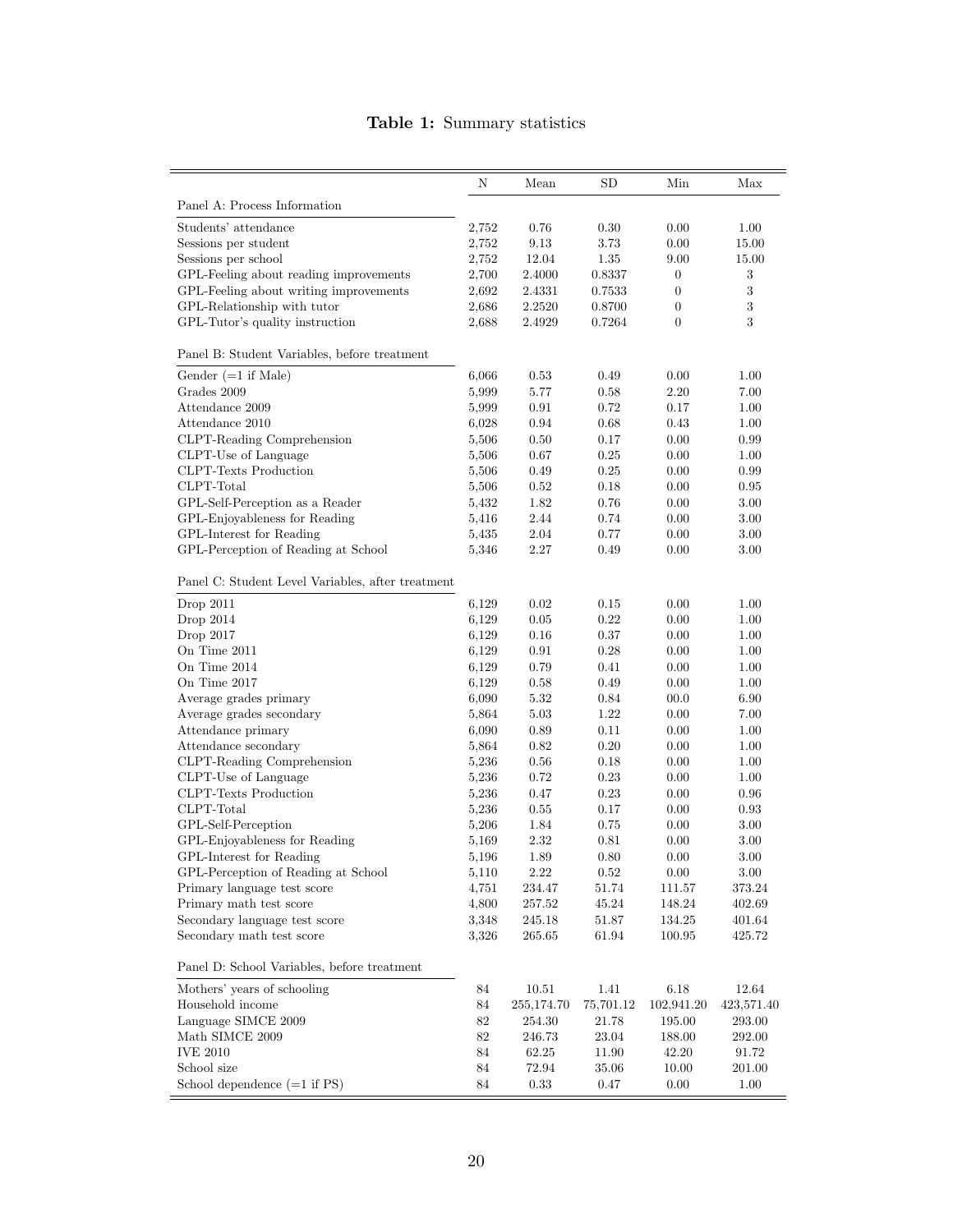|                                     | mean        | mean        | Difference   |
|-------------------------------------|-------------|-------------|--------------|
| Panel A: School characteristics     |             |             |              |
| Mothers' years of schooling         | 10.65       | 10.35       | 0.30         |
|                                     | (1.34)      | (1.48)      | (0.31)       |
| Household income                    | 261,615.80  | 248,089.60  | 13,526.20    |
|                                     | (80,009.94) | (70,989.89) | (16, 476.93) |
| Language SIMCE 2009                 | 257.31      | 251.15      | 6.16         |
|                                     | (19.24)     | (24.00)     | (4.82)       |
| Math SIMCE 2009                     | 249.98      | 243.33      | 6.65         |
|                                     | (19.98)     | (25.68)     | (5.10)       |
| <b>IVE 2010</b>                     | 60.69       | 63.97       | $-3.28$      |
|                                     | (11.24)     | (12.50)     | (2.60)       |
| School size                         | 71.70       | 74.30       | $-2.60$      |
|                                     | (35.44)     | (35.05)     | (7.70)       |
| Panel B: Student characteristics    |             |             |              |
| Grades 2009                         | 5.79        | 5.76        | 0.03         |
|                                     | (0.57)      | (0.59)      | (0.05)       |
| Attendance 2009                     | 91.56       | 91.37       | 0.19         |
|                                     | (6.64)      | (7.69)      | (0.67)       |
| Attendance 2010                     | 93.15       | 94.06       | $-0.90$      |
|                                     | (6.68)      | (6.81)      | (0.87)       |
| CLPT-Reading Comprehension          | 50.71       | 49.33       | 1.39         |
|                                     | (17.14)     | (16.79)     | (1.57)       |
| CLPT-Use of Language                | 67.50       | 65.20       | 2.31         |
|                                     | (24.44)     | (25.04)     | (2.11)       |
| <b>CLPT-Texts Production</b>        | 49.32       | 48.36       | 0.97         |
|                                     | (25.18)     | (24.87)     | (2.38)       |
| CLPT-Total                          | 52.67       | $51.32\,$   | 1.35         |
|                                     | (17.78)     | (17.22)     | (1.84)       |
| GPL-Self-Perception                 | 1.83        | 1.80        | 0.03         |
|                                     | (0.76)      | (0.76)      | (0.03)       |
| GPL-Enjoyableness for Reading       | 2.46        | 2.42        | 0.04         |
|                                     | (0.73)      | (0.74)      | (0.03)       |
| GPL-Interest for Reading            | $2.05\,$    | 2.03        | $0.02\,$     |
|                                     | (0.77)      | (0.77)      | (0.04)       |
| GPL-Perception of Reading at School | 2.27        | 2.28        | $-0.01$      |
|                                     | (0.50)      | (0.49)      | (0.02)       |

Table 2: Balance by treatment status

Notes: Means and standard deviations for each variable are presented, along with differences between groups with their corresponding standard errors. Standard errors are clustered at the classroom level and presented in parentheses. \*: Significant at 10%, \*\*: Significant at 5%, \*\*\*: Significant at 1%.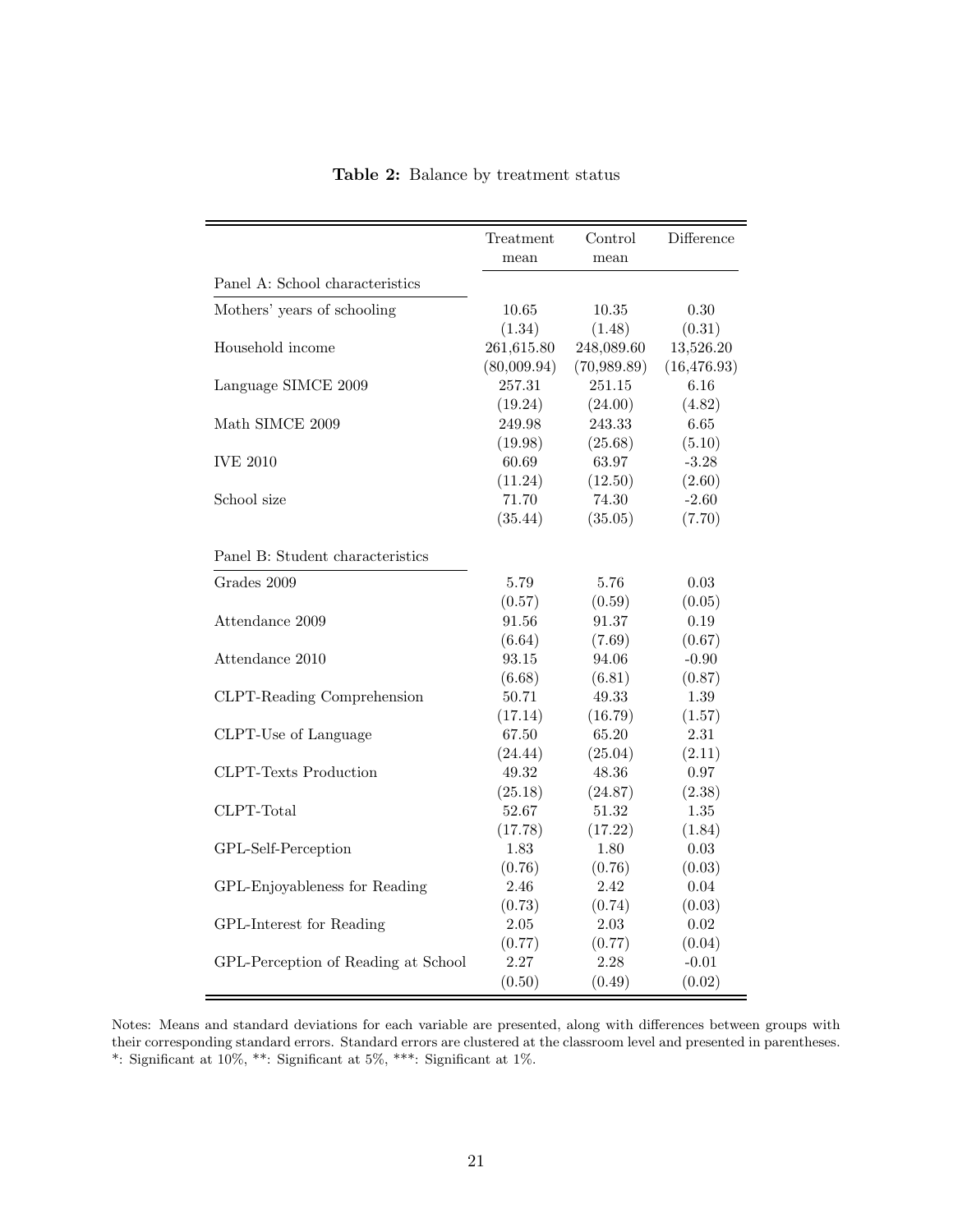|                              | (1)         | (2)          | (3)         |
|------------------------------|-------------|--------------|-------------|
| Dependent variable           | Full sample | High dropout | Low dropout |
|                              |             |              |             |
| CLPT Total                   | $0.0585*$   | 0.0856       | $0.0649*$   |
|                              | (0.0349)    | (0.0533)     | (0.0359)    |
| $\overline{N}$               | 5,234       | 2,183        | 3,051       |
|                              |             |              |             |
| GPL Total                    | 0.00652     | $-0.00758$   | 0.0223      |
|                              | (0.0193)    | (0.0241)     | (0.0254)    |
| $\overline{N}$               | 5,091       | 2,114        | 2,977       |
|                              |             |              |             |
| CLPT Reading Comprehension   | $0.107**$   | 0.103        | $0.121**$   |
|                              | (0.0459)    | (0.0700)     | (0.0517)    |
| $\overline{N}$               | 5,234       | 2,183        | 3,051       |
|                              |             |              |             |
| CLPT Use of Language         | 0.0483      | $0.112*$     | 0.00501     |
|                              | (0.0366)    | (0.0601)     | (0.0371)    |
| $\overline{N}$               | 5,234       | 2,183        | 3,051       |
|                              |             |              |             |
| <b>CLPT</b> Texts Production | 0.0369      | 0.0767       | 0.0570      |
|                              | (0.0516)    | (0.0728)     | (0.0537)    |
| $\boldsymbol{N}$             | 5,234       | 2,183        | 3,051       |

Table 3: Short-term effects: ITT estimates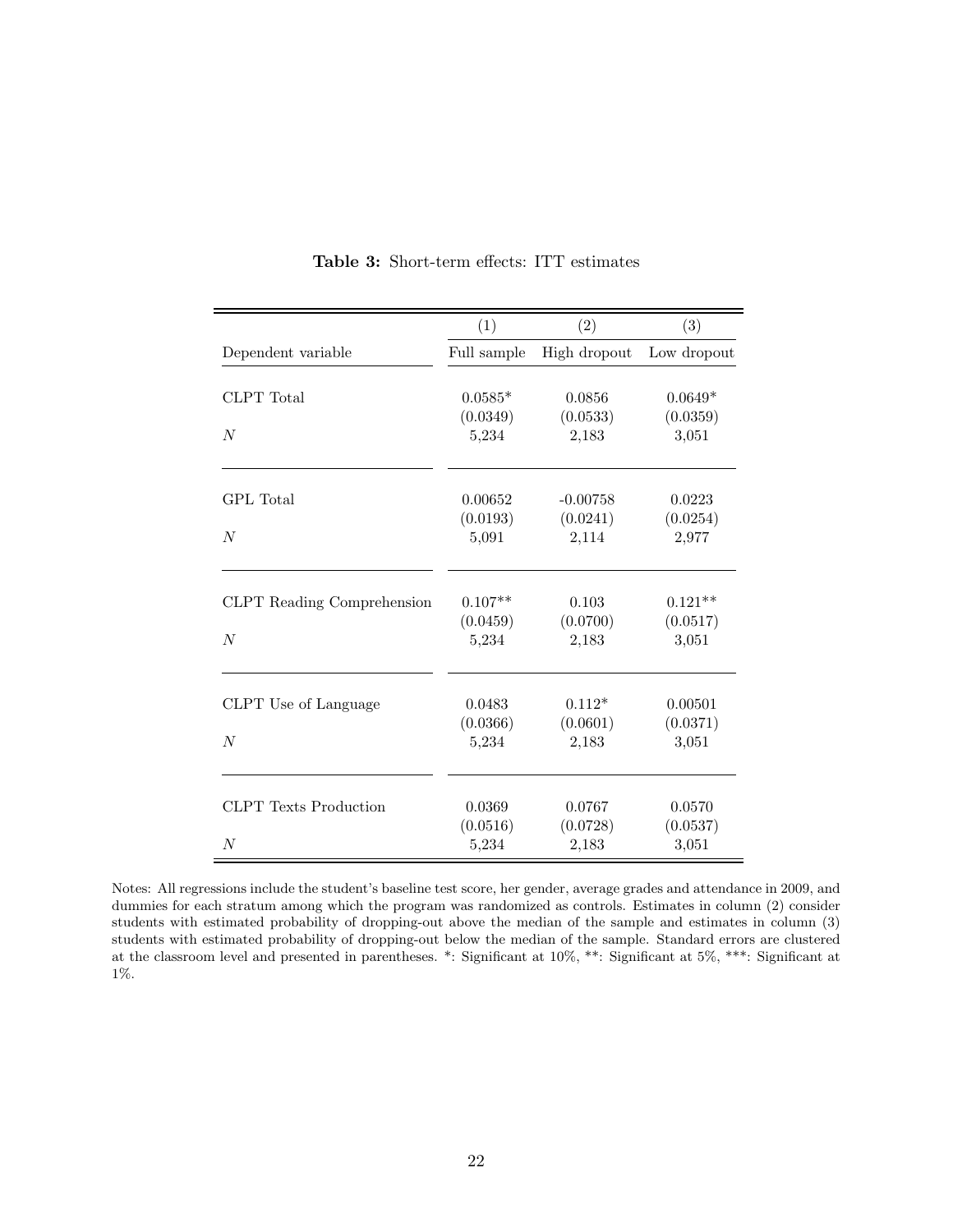|                    | (1)                       | (2)                     | (3)                      |
|--------------------|---------------------------|-------------------------|--------------------------|
| Dependent variable | Full sample               | High dropout            | Low dropout              |
| Dropout 2011       | $-0.00806**$<br>(0.00405) | $-0.0142$<br>(0.00883)  | $-0.000412$<br>(0.00211) |
| $\overline{N}$     | 6,129                     | 2,721                   | 3,408                    |
|                    |                           |                         |                          |
| Dropout 2014       | $-0.00650$                | $-0.0131$               | 0.00343                  |
| $\boldsymbol{N}$   | (0.00587)<br>6,129        | (0.0120)<br>2,721       | (0.00408)<br>3,408       |
|                    |                           |                         |                          |
| Dropout 2017       | $-0.0176*$                | $-0.0373*$              | 0.00479                  |
|                    | (0.0106)                  | (0.0196)                | (0.00945)                |
| N                  | 6,129                     | 2,721                   | 3,408                    |
| On time 2011       | 0.00787                   | $-0.00667$              | 0.00709                  |
|                    | (0.00813)                 | (0.0160)                | (0.00583)                |
| N                  | 6,129                     | 2,721                   | 3,408                    |
|                    |                           |                         |                          |
| On time 2014       | $0.0453***$<br>(0.0139)   | $0.0654***$<br>(0.0233) | 0.0201<br>(0.0137)       |
| $\overline{N}$     | 6,129                     | 2,721                   | 3,408                    |
|                    |                           |                         |                          |
| On time 2017       | $0.0319**$                | $0.0544**$              | 0.00865                  |
|                    | (0.0158)                  | (0.0225)                | (0.0200)                 |
| N                  | 6,129                     | 2,721                   | 3,408                    |

Table 4: Medium-term effects on drop-outs and school progression: ITT estimates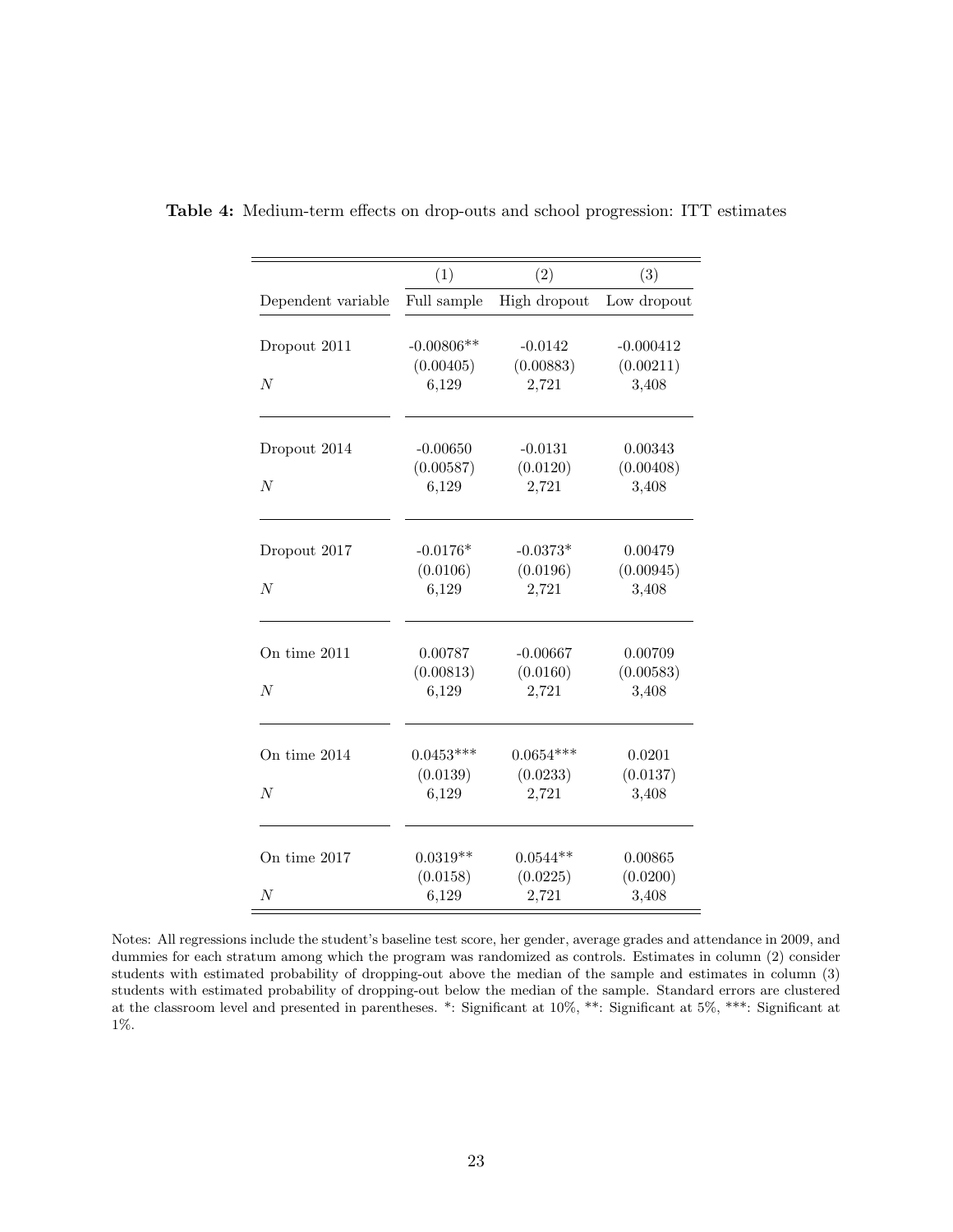|                          | (1)               | (2)               | (3)               |
|--------------------------|-------------------|-------------------|-------------------|
| Dependent variable       | Full sample       | High dropout      | Low dropout       |
| Attendance primary       | $0.814**$         | $1.547**$         | 0.0727            |
| $\overline{N}$           | (0.373)<br>6,090  | (0.654)<br>2,684  | (0.324)<br>3,406  |
| Attendance secondary     | $1.139*$          | $2.224**$         | 0.132             |
| $\overline{N}$           | (0.626)<br>5,864  | (1.093)<br>2,490  | (0.617)<br>3,374  |
| Average grades primary   | $0.0875***$       | $0.133***$        | $0.0499*$         |
| $\overline{N}$           | (0.0277)<br>6,090 | (0.0357)<br>2,684 | (0.0279)<br>3,406 |
| Average grades secondary | 0.0538            | 0.0966            | 0.00859           |
| $\overline{N}$           | (0.0385)<br>5,864 | (0.0623)<br>2,490 | (0.0394)<br>3,374 |

Table 5: Medium-term effects on school performance: ITT estimates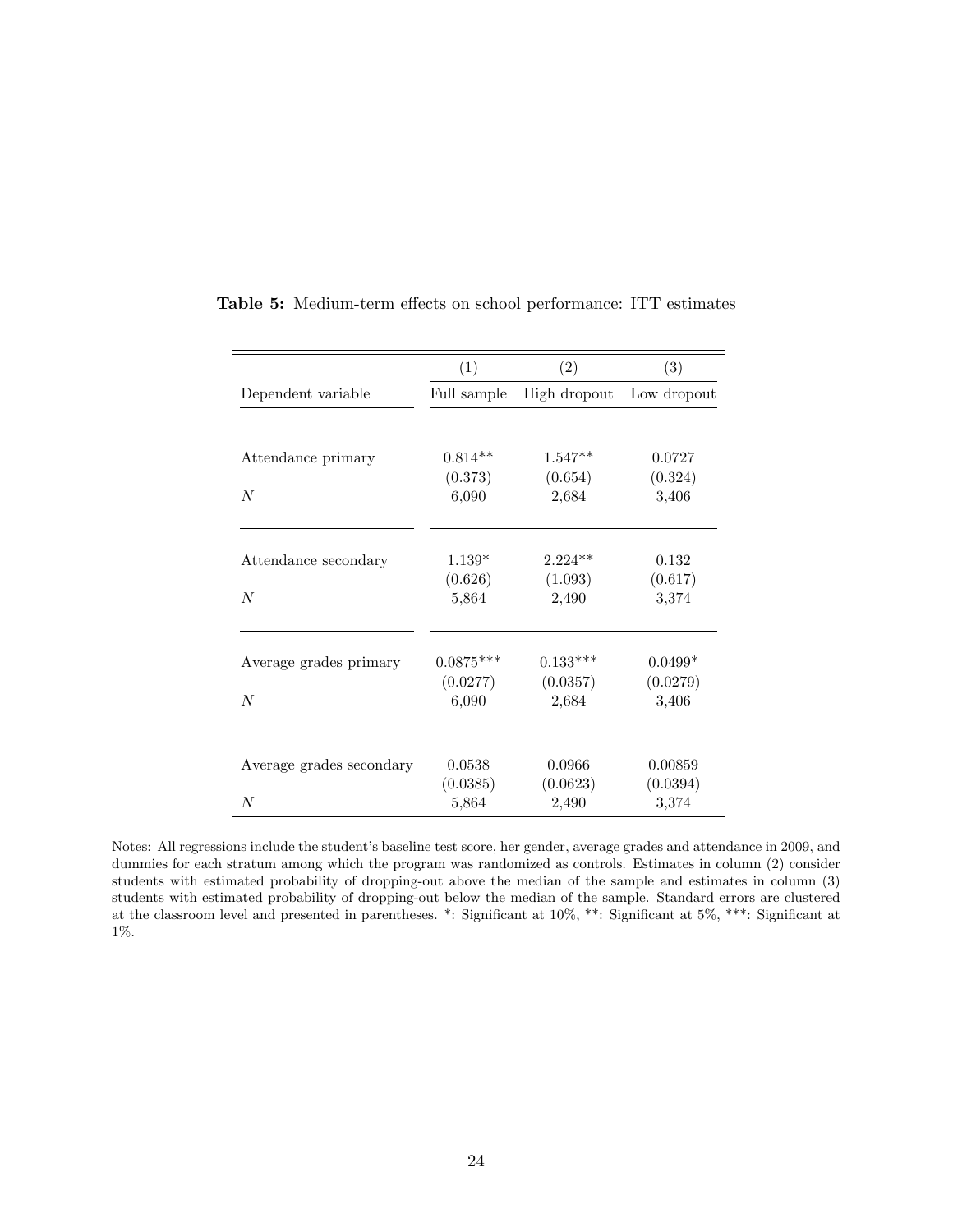|                               | (1)         | (2)          | (3)         |
|-------------------------------|-------------|--------------|-------------|
| Dependent variable            | Full sample | High dropout | Low dropout |
|                               |             |              |             |
| Primary language test score   | 0.0505      | $0.0825*$    | 0.0509      |
|                               | (0.0449)    | (0.0463)     | (0.0606)    |
| $\overline{N}$                | 4,751       | 1,845        | 2,906       |
| Primary math test score       | 0.0686      | $0.170***$   | 0.0165      |
|                               | (0.0503)    | (0.0523)     | (0.0622)    |
| $\overline{N}$                | 4,800       | 1,864        | 2,936       |
| Secondary language test score | 0.0642      | 0.000513     | $0.0882*$   |
|                               | (0.0408)    | (0.0684)     | (0.0477)    |
| $\overline{N}$                | 3,348       | 1,044        | 2,304       |
|                               |             |              |             |
| Secondary math test score     | $0.0854*$   | 0.0711       | $0.0891*$   |
|                               | (0.0447)    | (0.0652)     | (0.0512)    |
| N                             | 3,326       | 1,047        | 2,279       |

Table 6: Medium-term effects on test scores: ITT estimates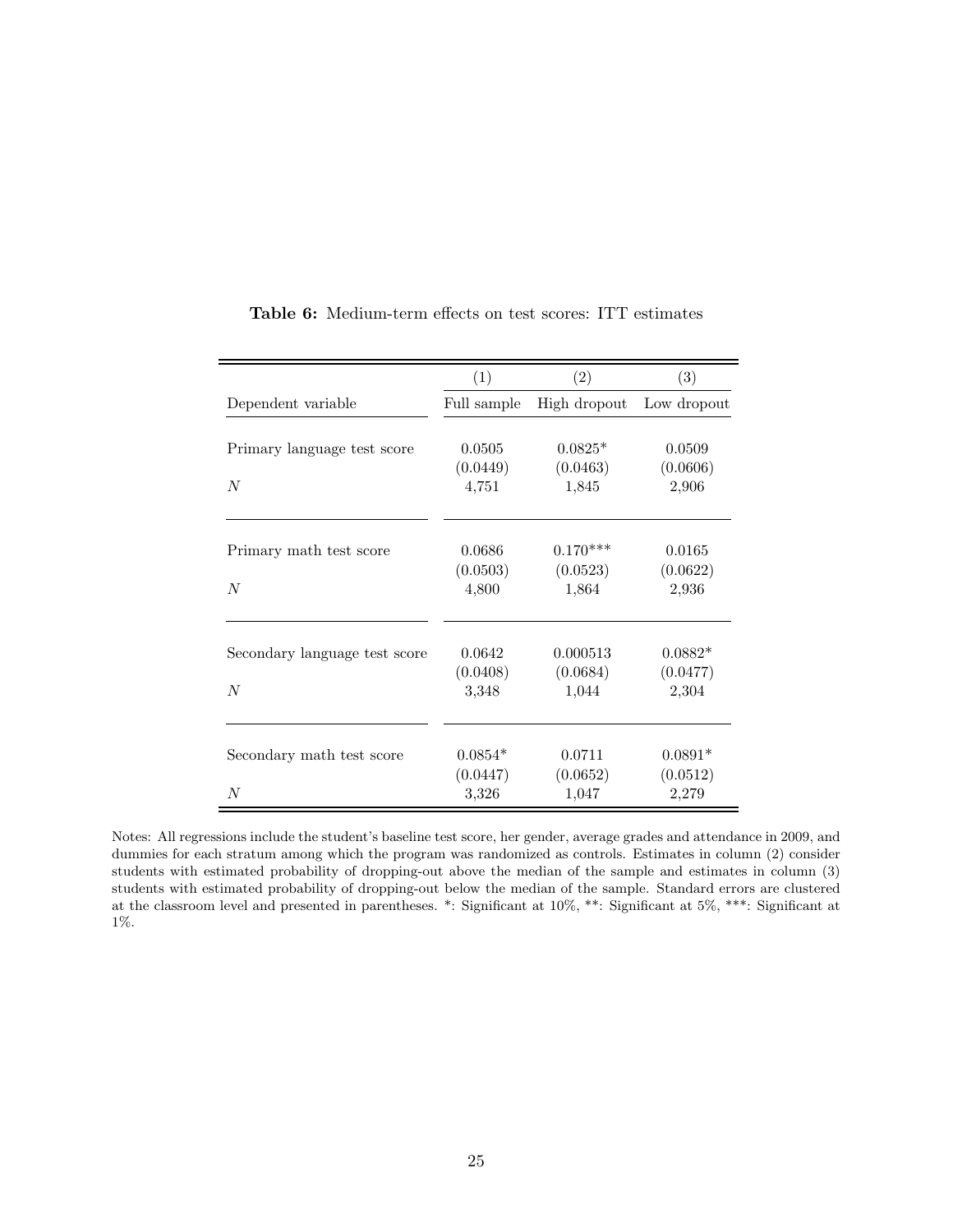|                          | (1)         | (2)          | (3)         |
|--------------------------|-------------|--------------|-------------|
| Dependent variable       | Full sample | High dropout | Low dropout |
|                          |             |              |             |
| Average grades primary   | $0.106***$  | $0.172***$   | $0.0541*$   |
|                          | (0.0329)    | $0.172***$   | (0.0327)    |
| N                        | 6,090       | 2,684        | 3,406       |
| Average grades secondary | 0.0892      | $0.178**$    | $-0.00408$  |
|                          | (0.0567)    | (0.0827)     | (0.0450)    |
| $\overline{N}$           | 5,864       | 2,490        | 3,374       |
| Attendance primary       | $1.196**$   | $2.412***$   | $-0.0340$   |
|                          | (0.526)     | (0.824)      | (0.353)     |
| N                        | 6,090       | 2,684        | 3,406       |
|                          |             |              |             |
| Attendance Secondary     | $1.636*$    | $3.408**$    | $-0.244$    |
|                          | (0.883)     | (1.392)      | (0.634)     |
| N                        | 5,864       | 2,490        | 3,374       |

Table 7: Medium-term effects on school performance: Estimates controlling for attrition using IPW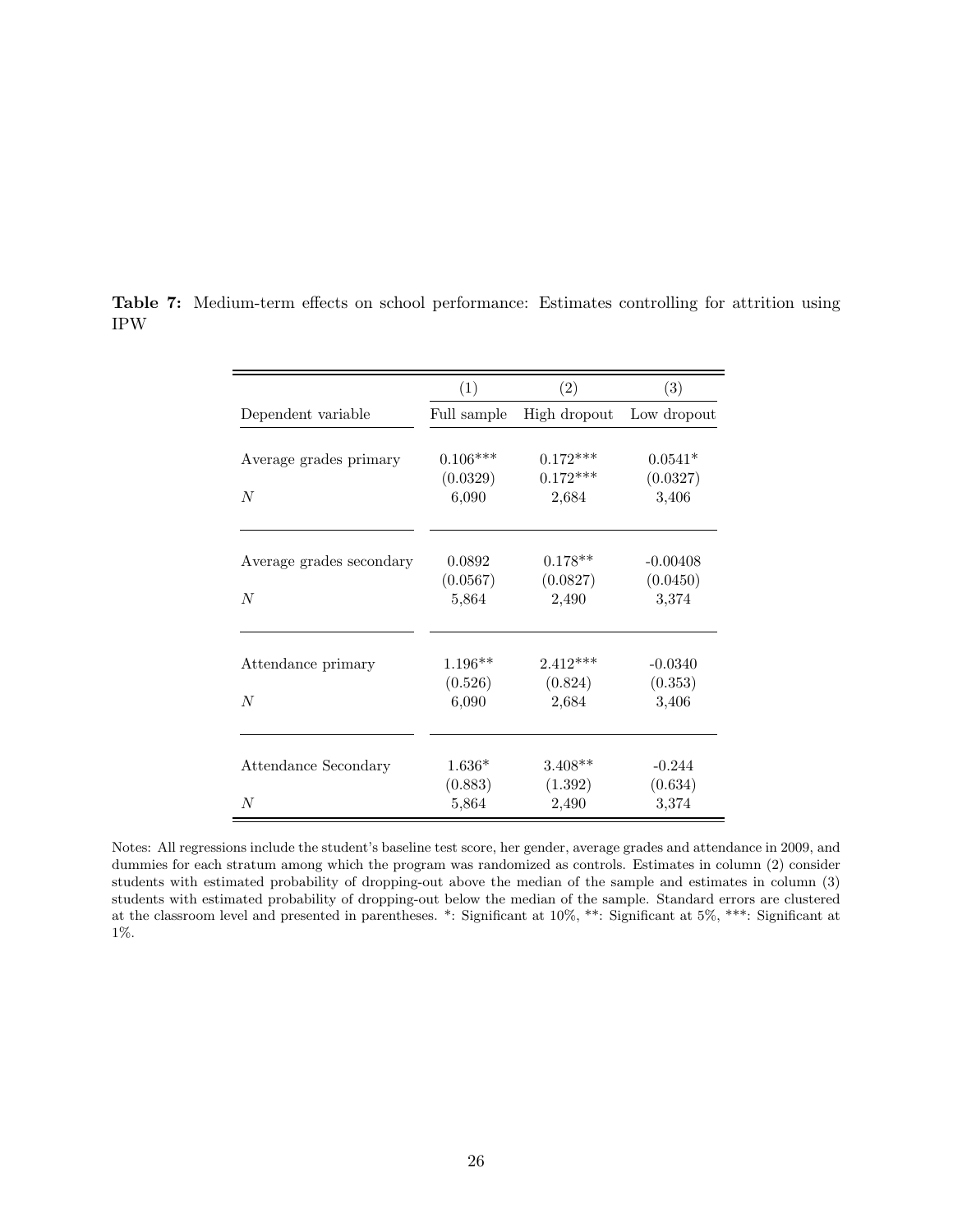|                               | (1)         | (2)          | (3)         |
|-------------------------------|-------------|--------------|-------------|
| Dependent variable            | Full sample | High dropout | Low dropout |
|                               |             |              |             |
| Primary language test score   | 0.0908      | $0.118*$     | 0.0619      |
|                               | (0.0606)    | (0.0623)     | (0.0725)    |
| $\overline{N}$                | 4,751       | 1,845        | 2,906       |
|                               |             |              |             |
| Primary math test score       | 0.0987      | $0.198***$   | 0.0208      |
|                               | (0.0662)    | (0.0645)     | (0.0765)    |
| $\overline{N}$                | 4,800       | 1,864        | 2,936       |
|                               |             |              |             |
| Secondary language test score | $0.107*$    | 0.120        | $0.104*$    |
|                               | (0.0551)    | (0.0766)     | (0.0632)    |
| N                             | 3,348       | 1,044        | 2,304       |
|                               |             |              |             |
| Secondary math test score     | $0.128**$   | $0.170**$    | 0.111       |
|                               | (0.0642)    | (0.0789)     | ((0.0718)   |
| $\,N$                         | 3,326       | 1,047        | 2,279       |

Table 8: Medium-term effects on test scores: Estimates controlling for attrition using IPW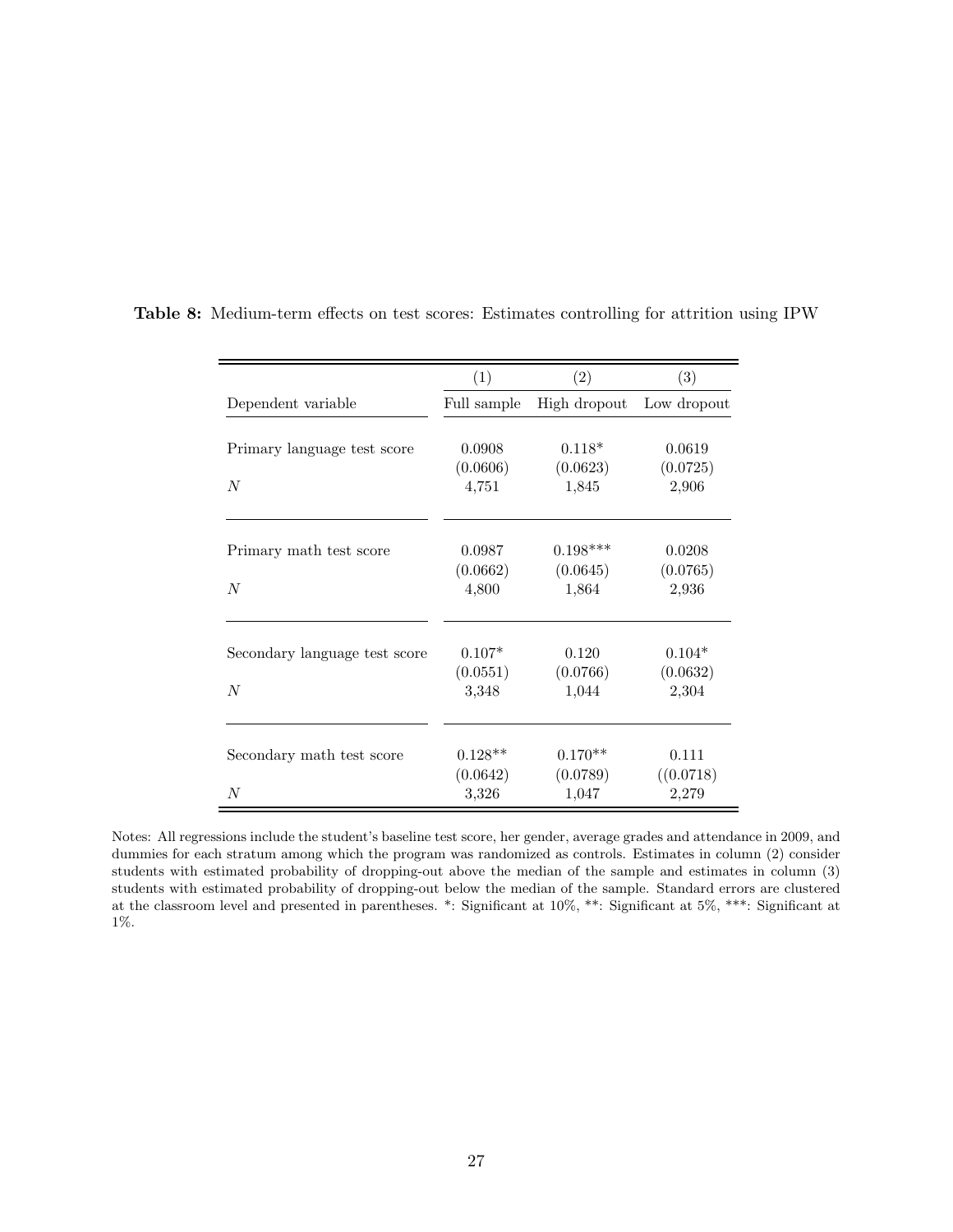|                               | (1)                  | (2)                    | (3)                    | (4)                    | (5)                | (6)                    |  |  |
|-------------------------------|----------------------|------------------------|------------------------|------------------------|--------------------|------------------------|--|--|
|                               |                      | All Sample             | High dropout           |                        | Low dropout        |                        |  |  |
| Dependent variable            | Lower<br>bound       | Upper<br>bound         | Lower<br>bound         | Upper<br>bound         | Lower<br>bound     | Upper<br>bound         |  |  |
|                               |                      | Percentile 5           |                        | Percentile 9           |                    | Percentile 1           |  |  |
| Secondary grades              | 0.0429<br>(0.0264)   | $0.203***$<br>(0.0328) | 0.0457<br>(0.0405)     | $0.274***$<br>(0.0464) | 0.0407<br>(0.0314) | $0.0868**$<br>(0.0362) |  |  |
|                               |                      | Percentile 5           |                        | Percentile 9           |                    | Percentile 1           |  |  |
| Secondary attendance          | $0.883**$<br>(0.404) | $3.732***$<br>(0.524)  | 1.085<br>(0.738)       | $5.350***$<br>(0.823)  | 0.461<br>(0.471)   | $1.780***$<br>(0.579)  |  |  |
|                               |                      | Percentile 26          |                        | Percentile 36          |                    | Percentile 17          |  |  |
| Primary language test score   | 0.0353<br>(0.0358)   | $0.394***$<br>(0.0409) | $0.0834*$<br>(0.0432)  | $0.471***$<br>(0.0494) | 0.0240<br>(0.0457) | $0.308***$<br>(0.0461) |  |  |
|                               |                      | Percentile 26          |                        | Percentile 36          | Percentile 17      |                        |  |  |
| Primary math test score       | 0.0569<br>(0.0438)   | $0.404***$<br>(0.0503) | $0.133***$<br>(0.0424) | $0.473***$<br>(0.0574) | 0.0216<br>(0.0502) | $0.307***$<br>(0.0542) |  |  |
|                               |                      | Percentile 49          |                        | Percentile 65          |                    | Percentile 33          |  |  |
| Secondary language test score | 0.0285<br>(0.0295)   | $0.761***$<br>(0.0382) | 0.0817<br>(0.0740)     | $0.974***$<br>(0.0639) | 0.0168<br>(0.0356) | $0.558***$<br>(0.0401) |  |  |
|                               |                      | Percentile 49          |                        | Percentile 65          | Percentile 33      |                        |  |  |
| Secondary math test score     | 0.0253<br>(0.0317)   | $0.701***$<br>(0.0439) | $-0.0319$<br>(0.0674)  | $0.865***$<br>(0.0625) | 0.0481<br>(0.0354) | $0.548***$<br>(0.0461) |  |  |

Table 9: Bounds on ITT treatment effects

Notes:All regressions include the student's baseline test score, her gender, average grades and attendance in 2009, and dummies for each stratum among which the program was randomized as controls. We use the methodology developed vy Angrist *et al.* (2006). We report the effects for  $\theta_0\%$  for each variable, i.e. the difference in the share of observations available for the treatment minus the control group. Estimates in columns (3) and (4) consider students with estimated probability of dropping-out above the median of the sample and estimates in columns (5) and (6) students with estimated probability of dropping-out below the median of the sample. Standard errors are clustered at the classroom level and presented in parentheses. \*: Significant at 10%, \*\*: Significant at 5%, \*\*\*: Significant at 1%.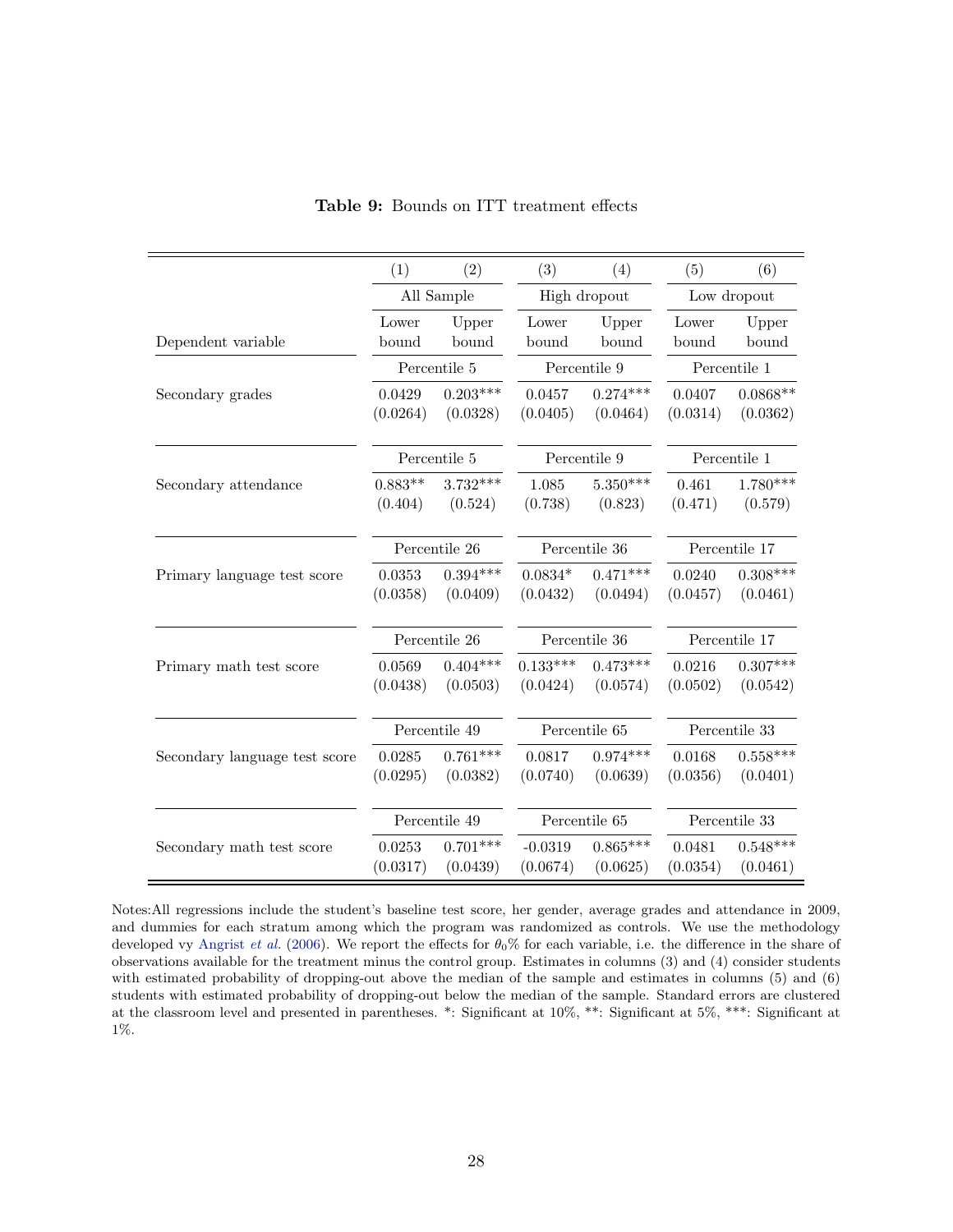|                                  | (1)        | (2)         | (3)         | (4)      | (5)        | (6)       | (7)       | (8)        | (9)        | (10)       | (11)       |
|----------------------------------|------------|-------------|-------------|----------|------------|-----------|-----------|------------|------------|------------|------------|
|                                  | CLP        | <b>GPL</b>  | Dropout     |          | On time    |           |           | Attendance |            | Grade      | Test score |
|                                  | total      | total       | 2014        | 2017     | 2014       | 2017      | primary   | secondary  | primary    | secondary  | average    |
| Panel A: Complete Sample         |            |             |             |          |            |           |           |            |            |            |            |
| Treatment                        | $-0.004$   | $-0.175***$ | $-0.010$    | $-0.020$ | $0.049***$ | 0.033     | $0.964*$  | 0.775      | $0.096***$ | 0.043      | 0.046      |
|                                  | (0.039)    | (0.026)     | (0.009)     | (0.015)  | (0.018)    | (0.023)   | (0.518)   | (0.873)    | (0.036)    | (0.053)    | (0.053)    |
| Treatment $\times$ tutor-student | $0.096***$ | $0.165***$  | $-0.000$    | $-0.021$ | 0.027      | $0.048**$ | 0.199     | $1.940**$  | 0.002      | $0.112**$  | 0.064      |
|                                  | (0.029)    | (0.026)     | (0.008)     | (0.014)  | (0.018)    | (0.024)   | (0.446)   | (0.927)    | (0.026)    | (0.054)    | (0.046)    |
| Treatment $\times$ tutor quality | 0.017      | $0.229***$  | $-0.002$    | 0.013    | $-0.009$   | $-0.034$  | $-0.141$  | $-2.285**$ | 0.018      | $-0.128**$ | $-0.026$   |
|                                  | (0.028)    | (0.025)     | (0.008)     | (0.015)  | (0.017)    | (0.024)   | (0.379)   | (0.952)    | (0.027)    | (0.056)    | (0.038)    |
| $\boldsymbol{N}$                 | 4342       | 4245        | 4823        | 4823     | 4823       | 4823      | 4789      | 4621       | 4789       | 4621       | 4137       |
| Panel B: High dropout            |            |             |             |          |            |           |           |            |            |            |            |
| Treatment                        | $-0.018$   | $-0.176***$ | $-0.027$    | $-0.037$ | $0.074**$  | 0.055     | $2.119**$ | 2.131      | $0.173**$  | 0.103      | 0.039      |
|                                  | (0.058)    | (0.030)     | (0.017)     | (0.025)  | (0.036)    | (0.037)   | (0.873)   | (1.455)    | (0.066)    | (0.081)    | (0.070)    |
| Treatment $\times$ tutor-student | $0.127**$  | $0.142***$  | $-0.009$    | $-0.041$ | 0.059      | $0.089*$  | 0.426     | $3.393**$  | $-0.025$   | $0.178**$  | 0.090      |
|                                  | (0.050)    | (0.035)     | (0.016)     | (0.027)  | (0.038)    | (0.046)   | (0.869)   | (1.456)    | (0.043)    | (0.078)    | (0.080)    |
| Treatment $\times$ tutor quality | 0.067      | $0.280***$  | 0.025       | 0.018    | $-0.029$   | $-0.071*$ | $-0.756$  | $-4.190**$ | $-0.005$   | $-0.242**$ | $-0.027$   |
|                                  | (0.046)    | (0.038)     | (0.018)     | (0.033)  | (0.036)    | (0.042)   | (0.722)   | (2.074)    | (0.058)    | (0.107)    | (0.085)    |
| $\boldsymbol{N}$                 | 1800       | 1757        | 2118        | 2118     | 2118       | 2118      | 2085      | 1937       | 2085       | 1937       | 1603       |
| Panel C: Low dropout             |            |             |             |          |            |           |           |            |            |            |            |
| Treatment                        | 0.045      | $-0.172***$ | 0.009       | 0.008    | 0.018      | 0.011     | $-0.028$  | $-0.312$   | 0.046      | $-0.002$   | 0.081      |
|                                  | (0.042)    | (0.036)     | (0.008)     | (0.016)  | (0.018)    | (0.029)   | (0.465)   | (0.894)    | (0.034)    | (0.058)    | (0.066)    |
| Treatment $\times$ tutor-student | $0.071**$  | $0.175***$  | 0.003       | $-0.018$ | 0.011      | 0.025     | 0.263     | 1.453      | 0.016      | 0.082      | 0.034      |
|                                  | (0.034)    | (0.034)     | (0.007)     | (0.017)  | (0.018)    | (0.026)   | (0.444)   | (1.101)    | (0.031)    | (0.065)    | (0.055)    |
| Treatment $\times$ tutor quality | $-0.030$   | $0.195***$  | $-0.019***$ | 0.006    | 0.009      | $-0.019$  | 0.098     | $-1.438$   | 0.008      | $-0.092$   | $-0.061$   |
|                                  | (0.034)    | (0.033)     | (0.007)     | (0.016)  | (0.015)    | (0.027)   | (0.368)   | (0.985)    | (0.028)    | (0.064)    | (0.041)    |
| N                                | 2542       | 2488        | 2705        | 2705     | 2705       | 2705      | 2704      | 2684       | 2704       | 2684       | 2534       |

Table 10: Interaction effects with student-tutor relationships and tutor quality

Notes: All regressions include the student's baseline test score, her gender, average grades and attendance in 2009, and dummies for each stratum among which the program was randomized as controls. Estimates in Panel A consider the complete sample, estimates in Panel B consider only students with estimated probability of dropping-out above the median of the sample and estimates in Panel C only students with estimated probability of dropping-out below the median of the sample. \*: Significant at 10%, \*\*: Significant at 5%, \*\*\*: Significant at 1%. Standard errors are clustered at the classroom level and presented in parentheses.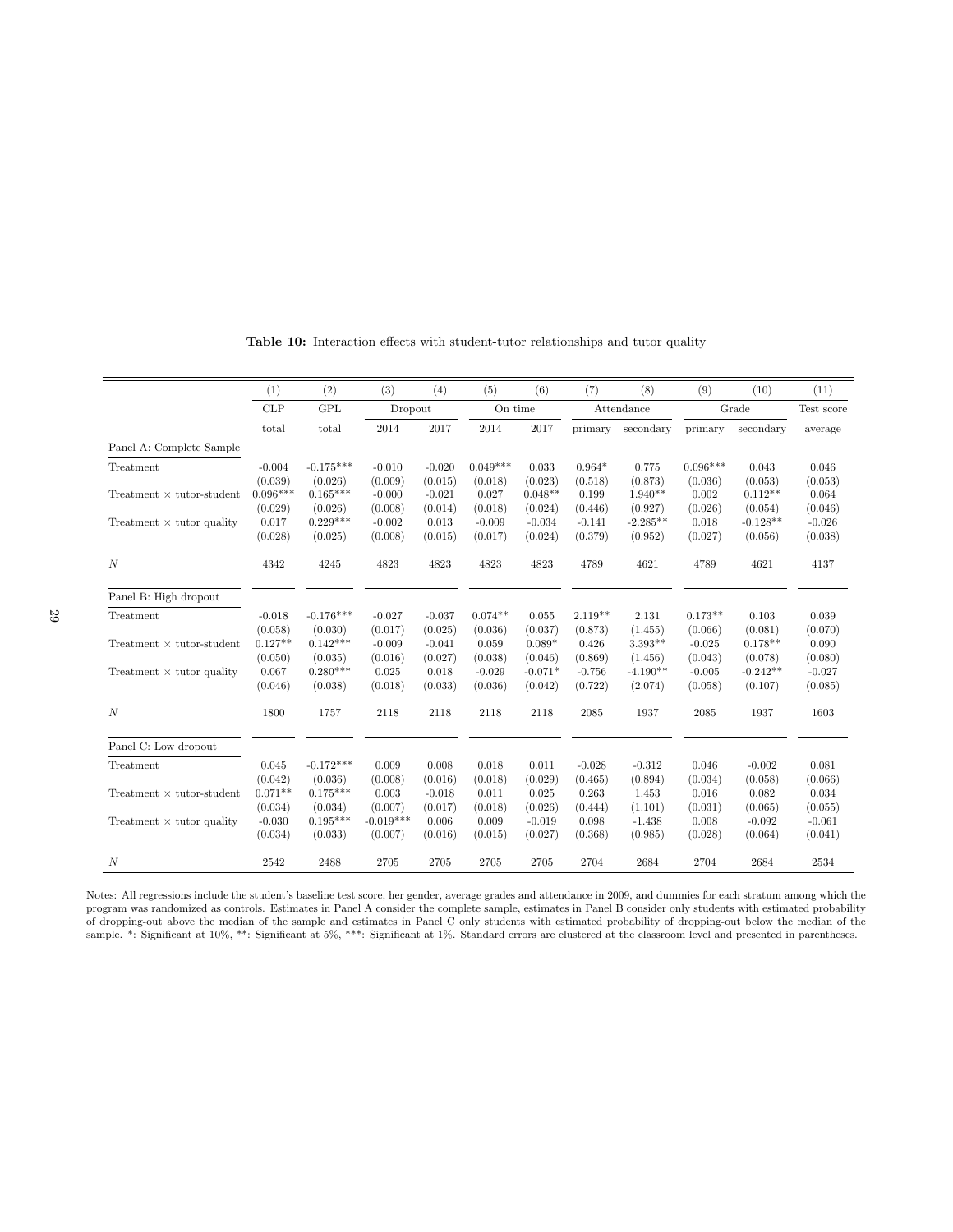



Notes: The figure plots Tobit estimates of medium-term effects on school performance, using data censored at the point indicated on the X-axis (i.e., values below the indicated percentile are assigned a value of zero).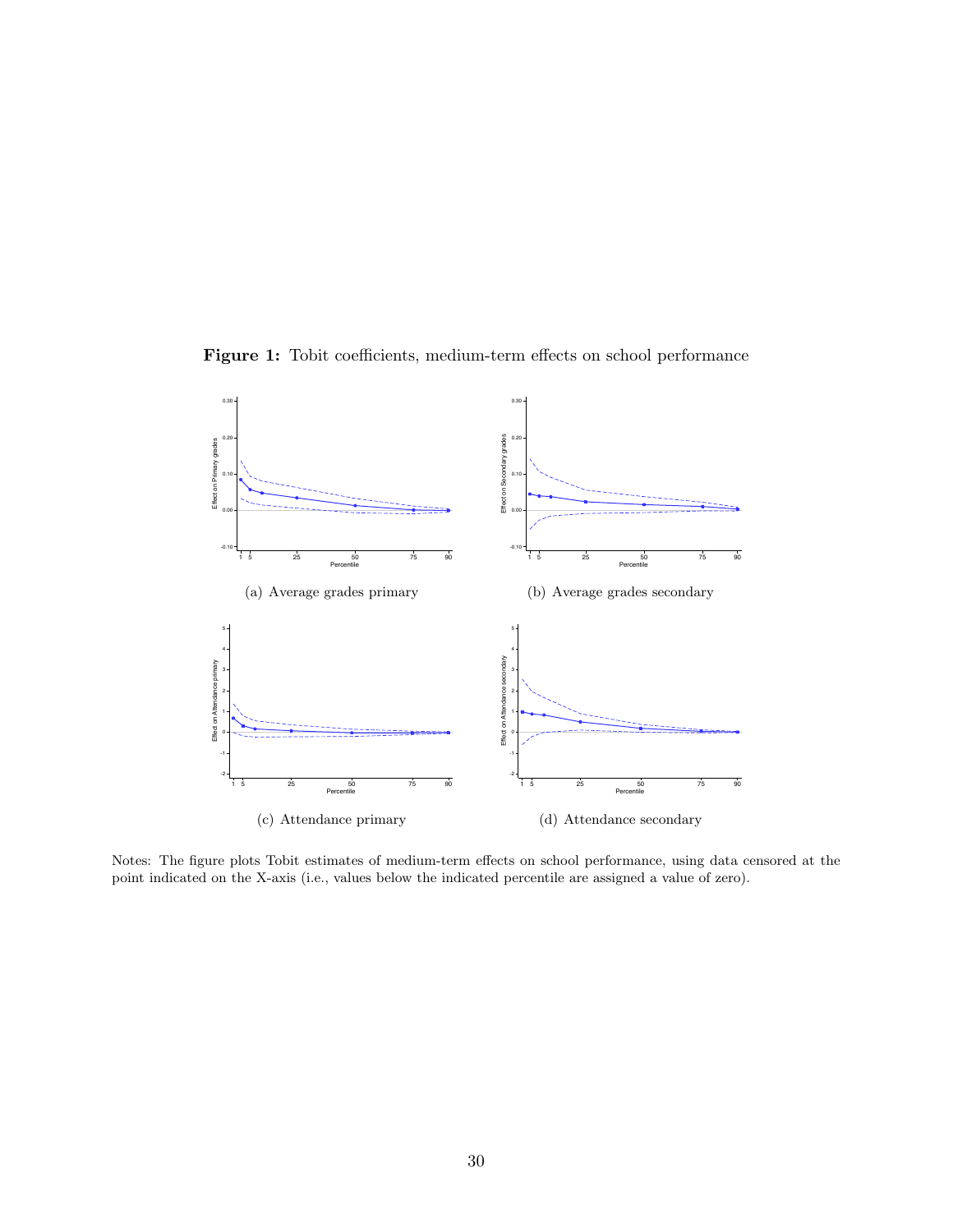

Figure 2: Tobit coefficients, medium-term effects on test scores

Notes: The figure plots Tobit estimates of medium-term effects on test scores, using data censored at the point indicated on the X-axis (i.e., values below the indicated percentile are assigned a value of zero).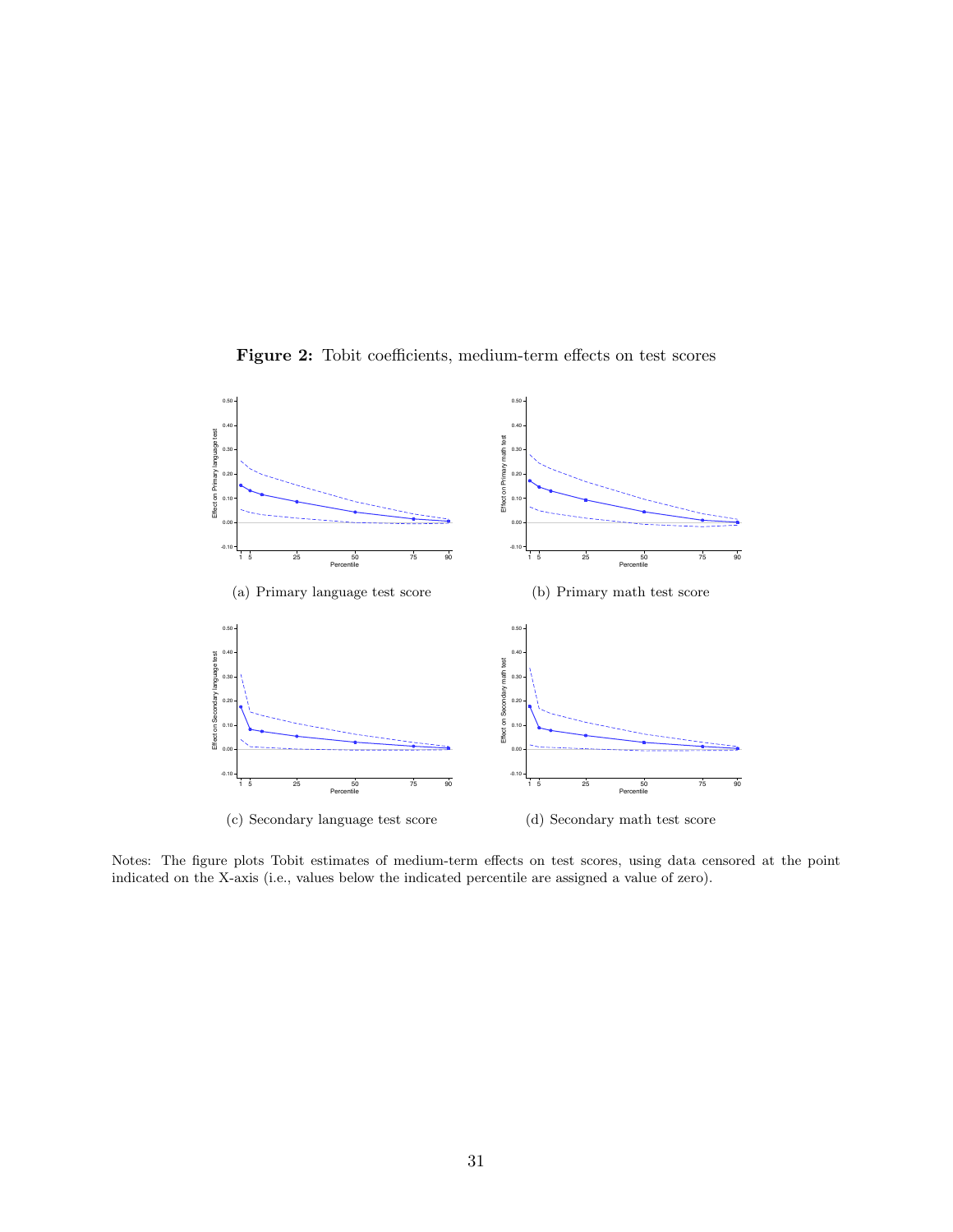Figure 3: Tobit coefficients, medium-term effects on school performance, by probability of dropping out



Notes: The figure plots Tobit estimates of medium-term effects on school performance by probability of dropping out, using data censored at the point indicated on the X-axis (i.e., values below the indicated percentile are assigned a value of zero).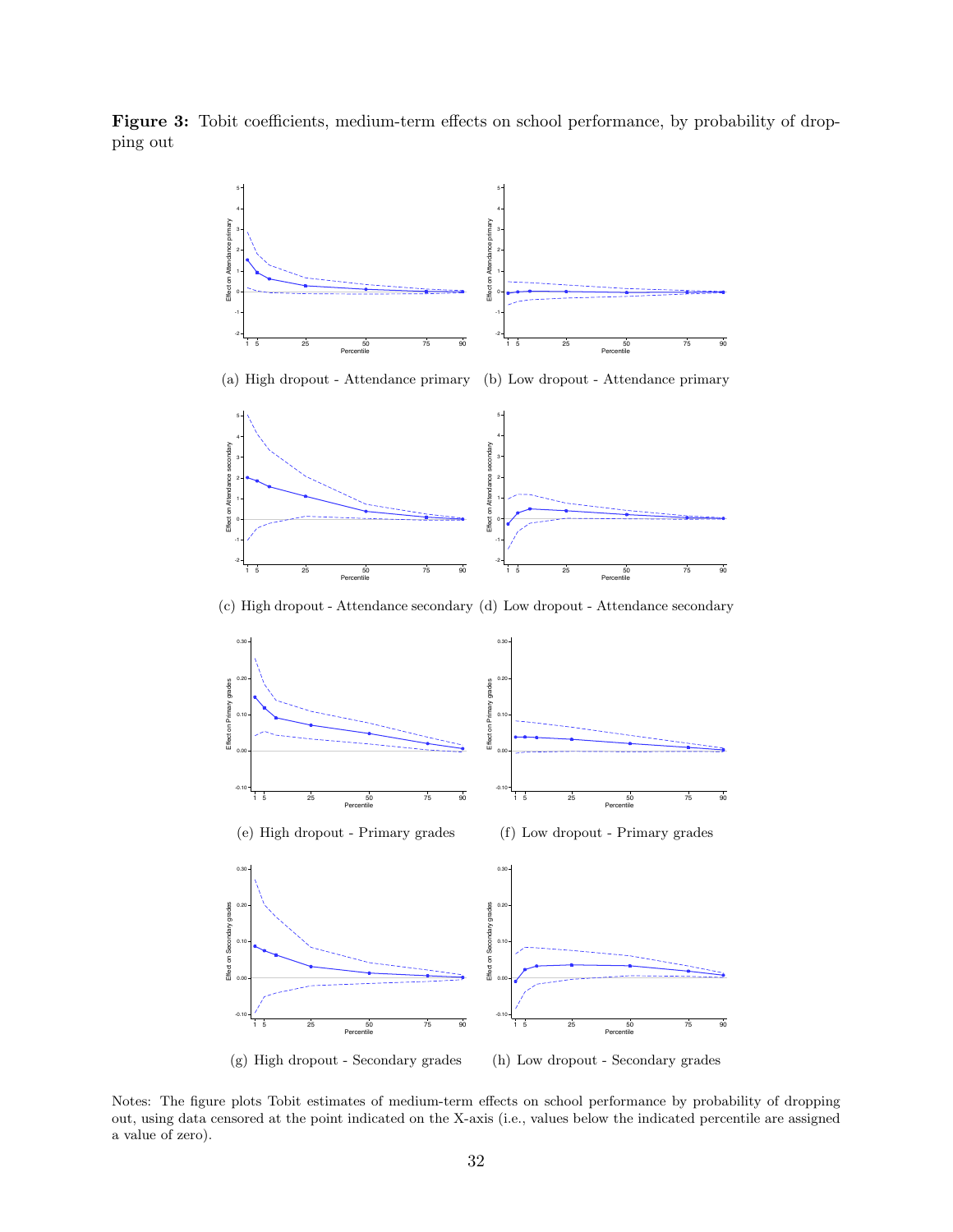Figure 4: Tobit coefficients, medium-term effects on test scores, by probability of dropping out



(a) High dropout - Primary language test (b) Low dropout - Primary language test score score



(c) High dropout - Secondary language (d) Low dropout - Secondary language test score test score



(e) High dropout - Primary math test (f) Low dropout - Primary math test score score



(g) High dropout - Secondary math test (h) Low dropout - Secondary math test score score

Notes: The figure plots Tobit estimates of medium-term effects on test scores by probability of dropping out, using data censored at the point indicated on the X-axis (i.e., values below the indicated percentile are assigned a value of zero).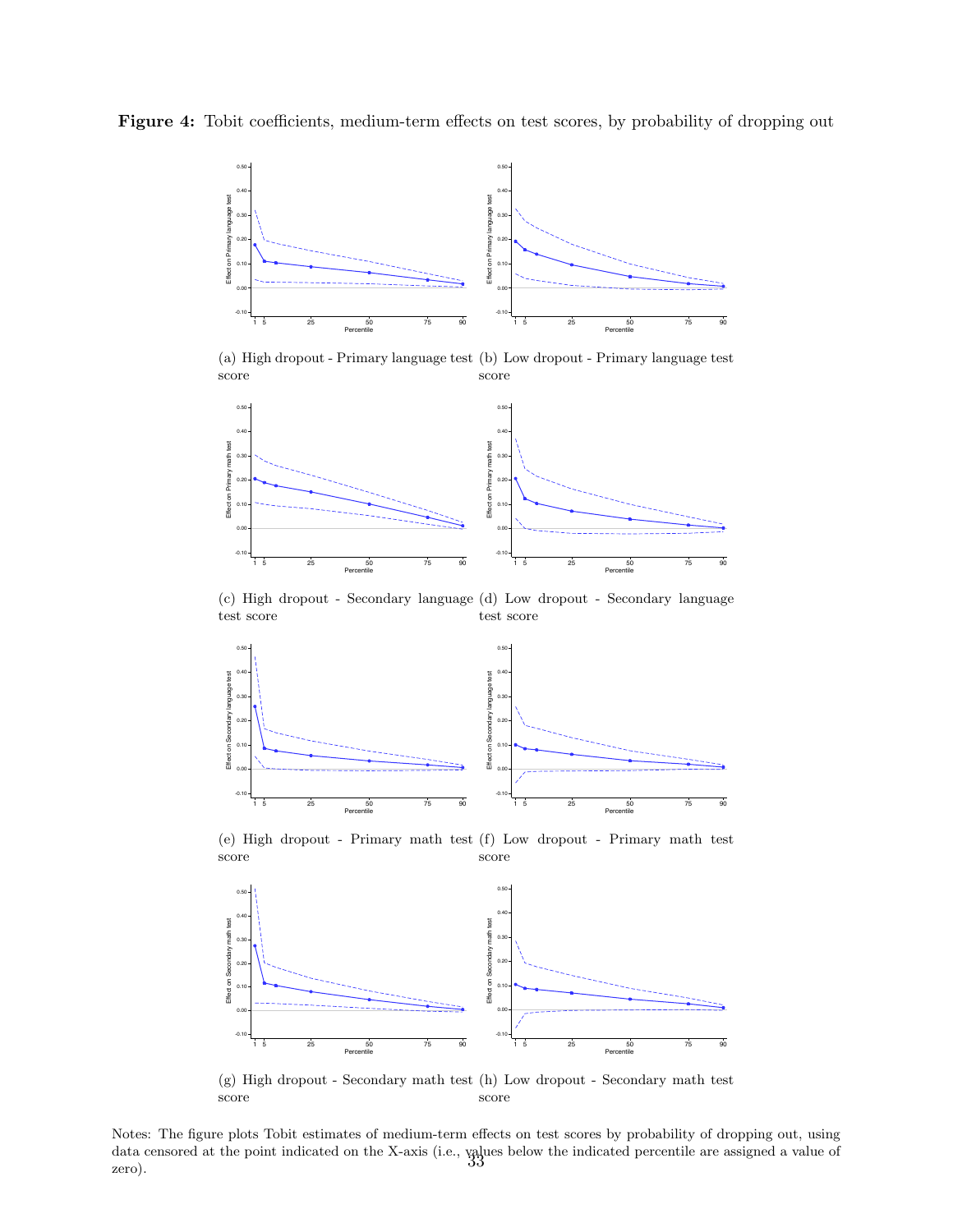|             |                  |                | FSP Restrictions |            | Availability   | Randomization  |                |         |                |
|-------------|------------------|----------------|------------------|------------|----------------|----------------|----------------|---------|----------------|
| Region      | County           | Required       | Required         | Dependence | Eligible       | Treatment      |                | Control |                |
|             |                  | schools        | students         |            | schools        | schools        | units          | schools | units          |
| RM          | Santiago         | 6              | 600              | P or PS    | 13             | 9              | 5              | 5       | 3              |
|             | Estación Central | 4              | 400              | P or PS    | 14             |                | $\overline{2}$ | 7       | 3              |
|             | Lo Espejo        |                | 100              | Ρ          | $\overline{2}$ | $\overline{2}$ |                |         |                |
|             | Maipú            | 4              | 400              | P          | 20             | 5              | 5              | 7       | 4              |
|             | La Florida       | $\overline{2}$ | <b>200</b>       | PS         | 15             | 4              | $\overline{2}$ | 5       | 3              |
|             | San Bernardo     |                | 100              | P          | 24             | $\overline{2}$ |                | 4       | $\overline{2}$ |
|             | Total RM         | 18             | 1,800            |            | 88             | 29             | 16             | 29      | 16             |
| <b>VIII</b> | Concepción       | 3              | 300              | P or PS    | 8              | $\overline{5}$ | 3              | 4       | 3              |
|             | Coronel          |                | 100              | P or PS    | 8              | $\mathfrak{D}$ |                |         |                |
|             | Hualpén          | $\overline{2}$ | <b>200</b>       | P or PS    | 8              | 4              | 3              | 3       | 2              |
|             | Talcahuano       | $\overline{2}$ | 200              | P or PS    | 5              | 5              | $\overline{2}$ | 3       | $\overline{2}$ |
|             | Total VIII       | 8              | 800              |            | 29             | 16             | 9              | 11      | 8              |

Table A1: Sample restrictions and elegible schools

Notes: P: public school; PS: private subsidized school. As the number of schools that fit these size criteria was insufficient in some counties, we set an additional eligibility criteria that implied that if two schools were less than one kilometer away between them, and the sum of their fourth-graders was higher than 90, then that pair of schools could be included in the eligible set of schools too. The variable Units represents the number of groups that were grouped with this criteria.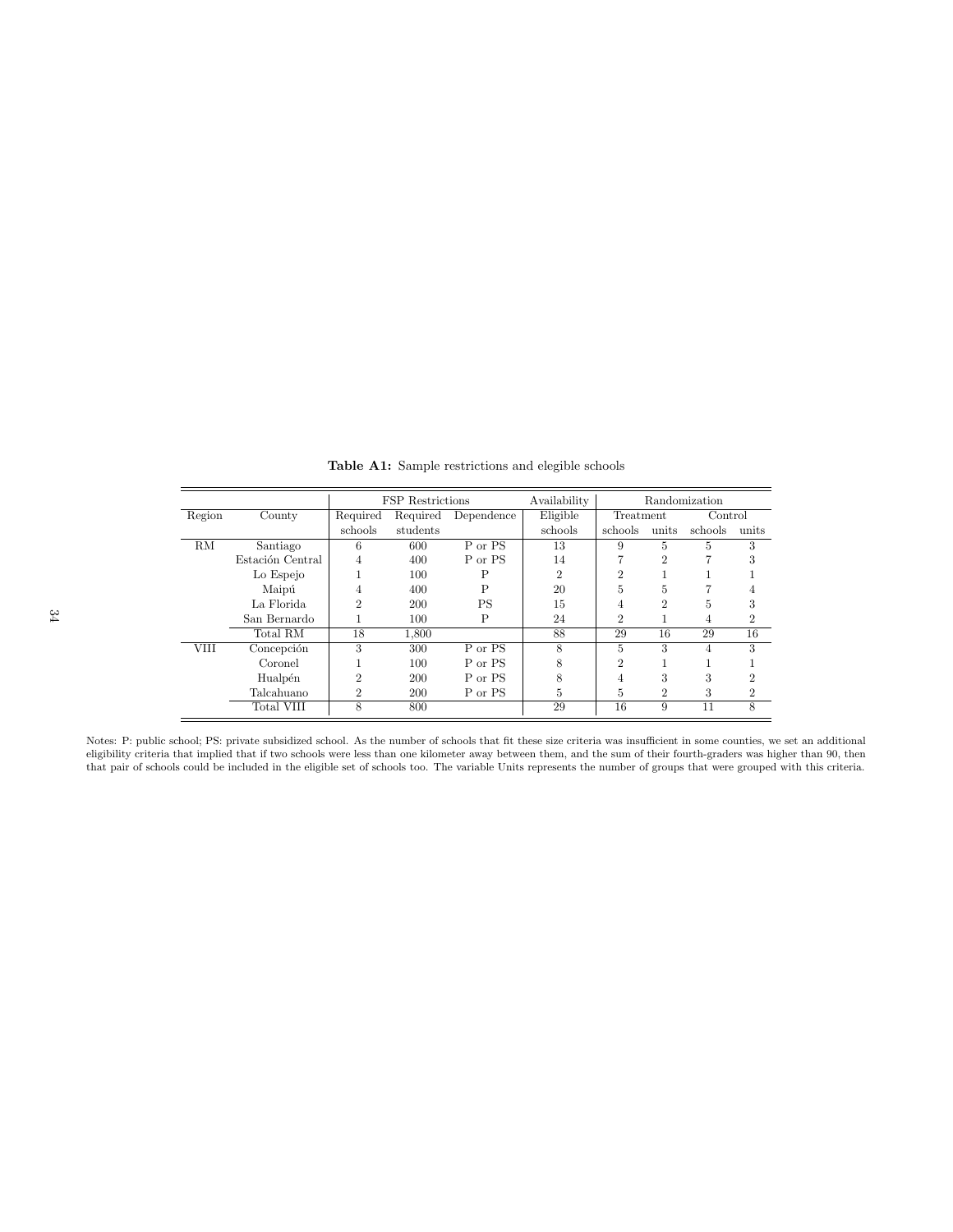|                 | N     | Treatment | Control | Difference |
|-----------------|-------|-----------|---------|------------|
|                 |       | mean      | mean    |            |
| Non Attriters   |       |           |         |            |
| Grades 2009     |       | 5.80      | 5.80    | 0.01       |
|                 |       | (0.57)    | (0.57)  | (0.05)     |
| Attendance 2009 |       | 91.92     | 92.08   | $-0.16$    |
|                 |       | (6.36)    | (6.84)  | (0.62)     |
| Attendance 2010 |       | 93.64     | 94.73   | $-1.09$    |
|                 |       | (5.99)    | (5.74)  | (0.79)     |
| Observations    | 4,858 |           |         |            |
| Attriters       |       |           |         |            |
| Grades 2009     |       | 5.73      | 5.63    | 0.10       |
|                 |       | (0.58)    | (0.64)  | (0.06)     |
| Attendance 2009 |       | 90.01     | 88.66   | 1.35       |
|                 |       | (7.59)    | (9.84)  | (0.98)     |
| Attendance 2010 |       | 91.02     | 91.44   | $-0.42$    |
|                 |       | (8.79)    | (9.50)  | (1.40)     |
| Observations    | 1,208 |           |         |            |

Table A2: Balance between groups among attriters and non-attriters

Notes: Means and standard deviations for each variable are presented, along with differences between groups with their corresponding standard errors. Non Attriters are defined as those students that were present the days in which the tests were applied. Inversely, Attriters are defined as those students that were either absent the days of the tests or that had dropped school by then. Standard errors are clustered at the classroom level and presented in parentheses. \*: Significant at 10%, \*\*: Significant at 5%, \*\*\*: Significant at 1%.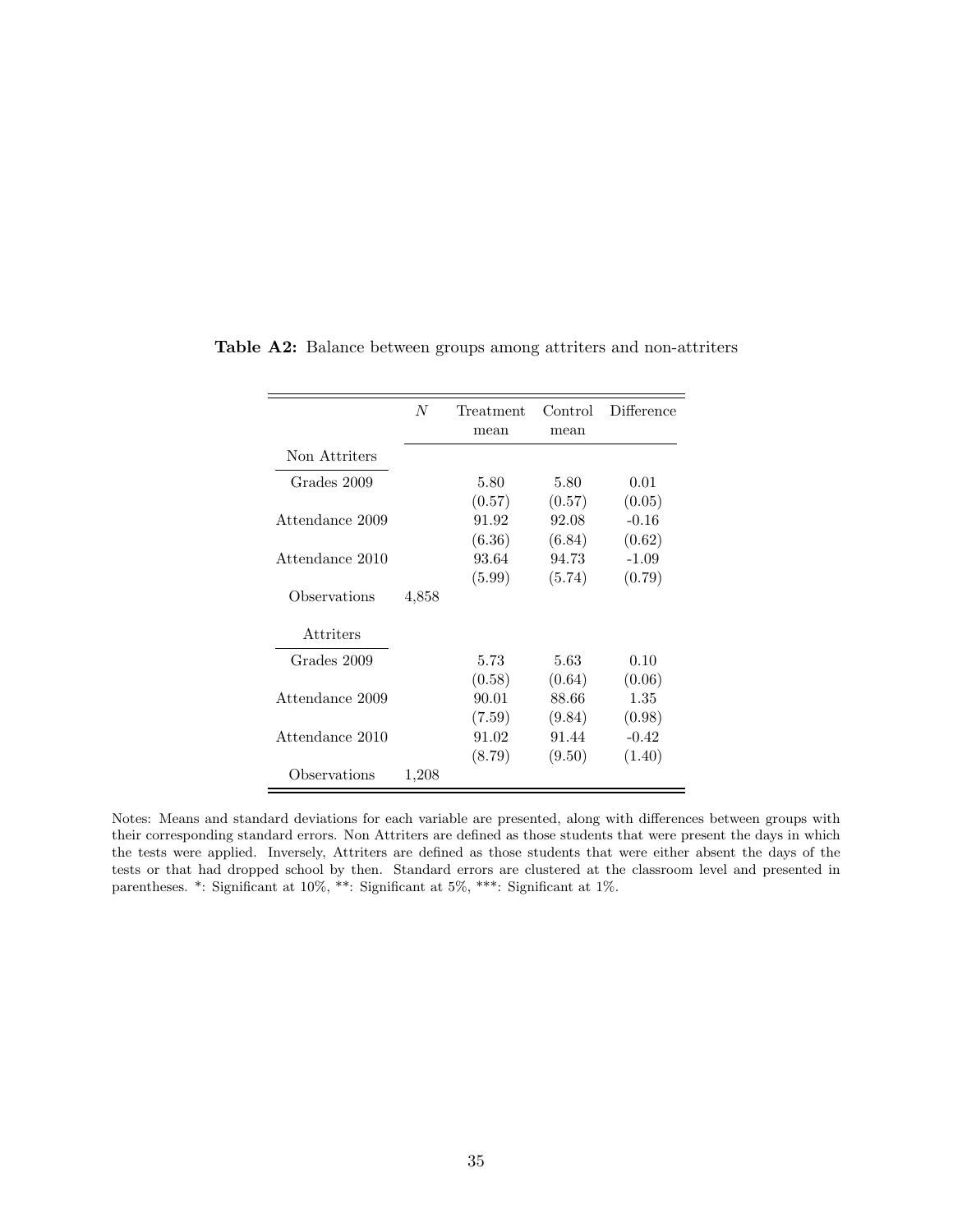|                      | (1)<br>$1(D_{\text{ropout}})$ by 2017) |
|----------------------|----------------------------------------|
| School drop-out rate | $-0.913$                               |
|                      | (0.970)                                |
| Student attendance   | $-0.00256***$                          |
|                      | (0.000624)                             |
| Student grade        | $-0.169***$                            |
|                      | (0.0123)                               |
| Share poor students  | $0.00674***$                           |
|                      | (0.00158)                              |
| Female               | $0.0316**$                             |
|                      | (0.0158)                               |
|                      |                                        |
| N                    | 2,961                                  |

Table A3: Prediction of probability of dropping out

Notes: The estimation follows the model used by Mineduc (MINEDUC, 2020) to predict the probability of dropping out from school by 2017 using the following independent variables: drop-out rates of the school attended in 2010, the share of poor students in the school attended in 2010, student grades in 2009, student attendance in the first half of 2010 (before the treatment started), and student gender. We estimated this model only for the control students. Standard errors are clustered at the classroom level and presented in parentheses. \*: Significant at 10%, \*\*: Significant at 5%, \*\*\*: Significant at 1%.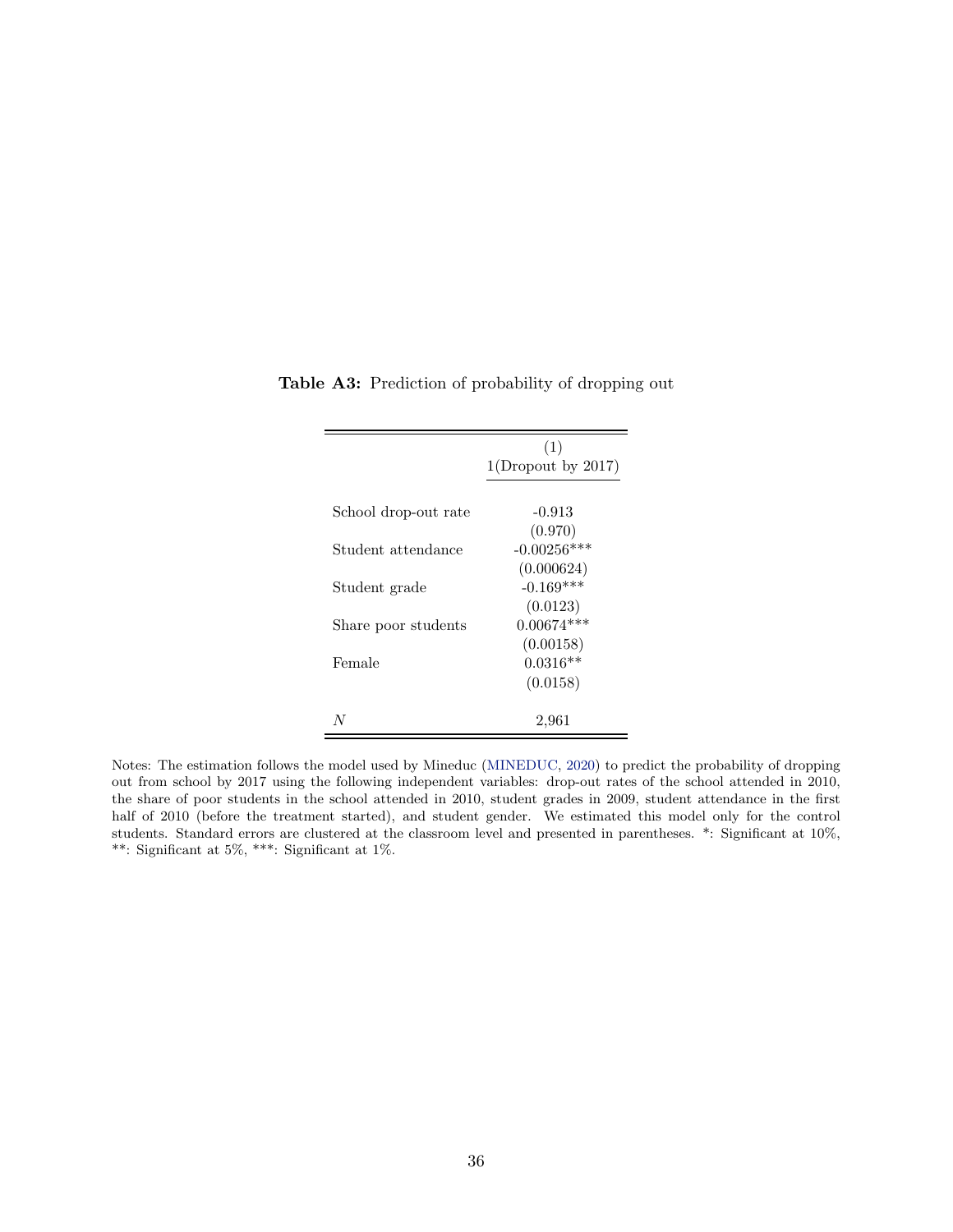|           | (1)        | (2)          | (3)         |
|-----------|------------|--------------|-------------|
|           | All Sample | High dropout | Low dropout |
| Treatment | $0.525***$ | $0.550***$   | $0.509***$  |
|           | (0.0238)   | (0.0177)     | (0.0304)    |
| Constant  | $-0.0759$  | $-0.0580$    | $-0.128$    |
|           | (0.0527)   | (0.0587)     | (0.179)     |
| N         | 6,129      | 2,721        | 3,408       |
| R-squared | 0.638      | 0.705        | 0.606       |

Table A4: First stage estimates: Effects on the share of sessions of the program attended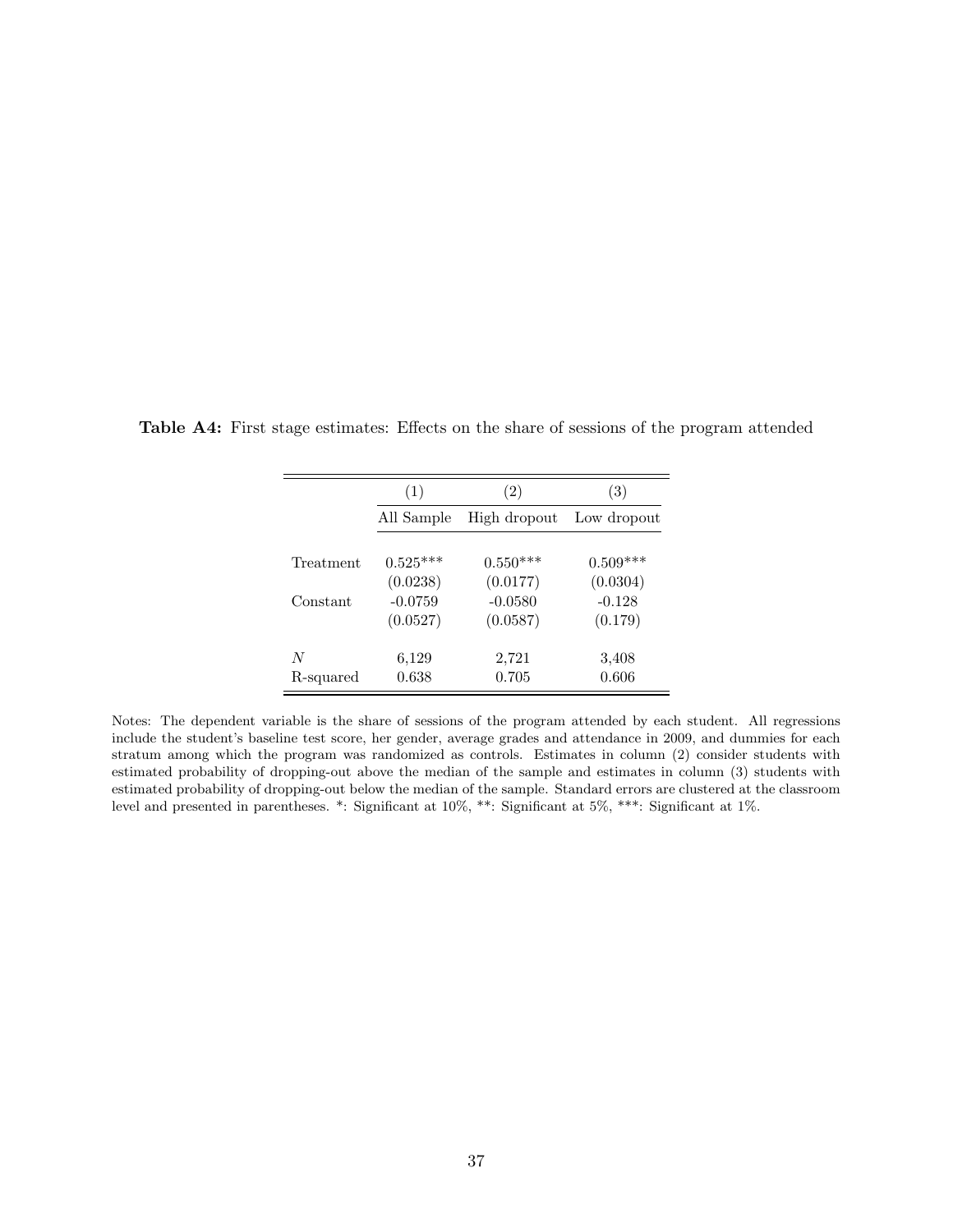|                          | (1)         | (2)          | (3)         |
|--------------------------|-------------|--------------|-------------|
| Dependent variable       | Full sample | High dropout | Low dropout |
|                          |             |              |             |
| Average grades primary   | $0.166***$  | $0.240***$   | $0.0981*$   |
|                          | (0.0529)    | (0.0866)     | (0.0549)    |
| N                        | 6,090       | 2,684        | 3,406       |
|                          |             |              |             |
| Average grades secondary | 0.102       | 0.173        | 0.0168      |
|                          | (0.0729)    | (0.112)      | (0.0773)    |
| $\overline{N}$           | 5,864       | 2,490        | 3,374       |
|                          |             |              |             |
| Attendance primary       | $1.546**$   | $2.796**$    | 0.143       |
|                          | (0.707)     | (1.182)      | (0.637)     |
| N                        | 6,090       | 2,684        | 3,406       |
|                          |             |              |             |
| Attendance secondary     | $2.152*$    | $3.988**$    | 0.259       |
|                          | (1.184)     | (1.964)      | (1.208)     |
| $\overline{N}$           | 5,864       | 2,490        | 3,374       |

Table A5: Medium-term effects on school performance: ToT estimates